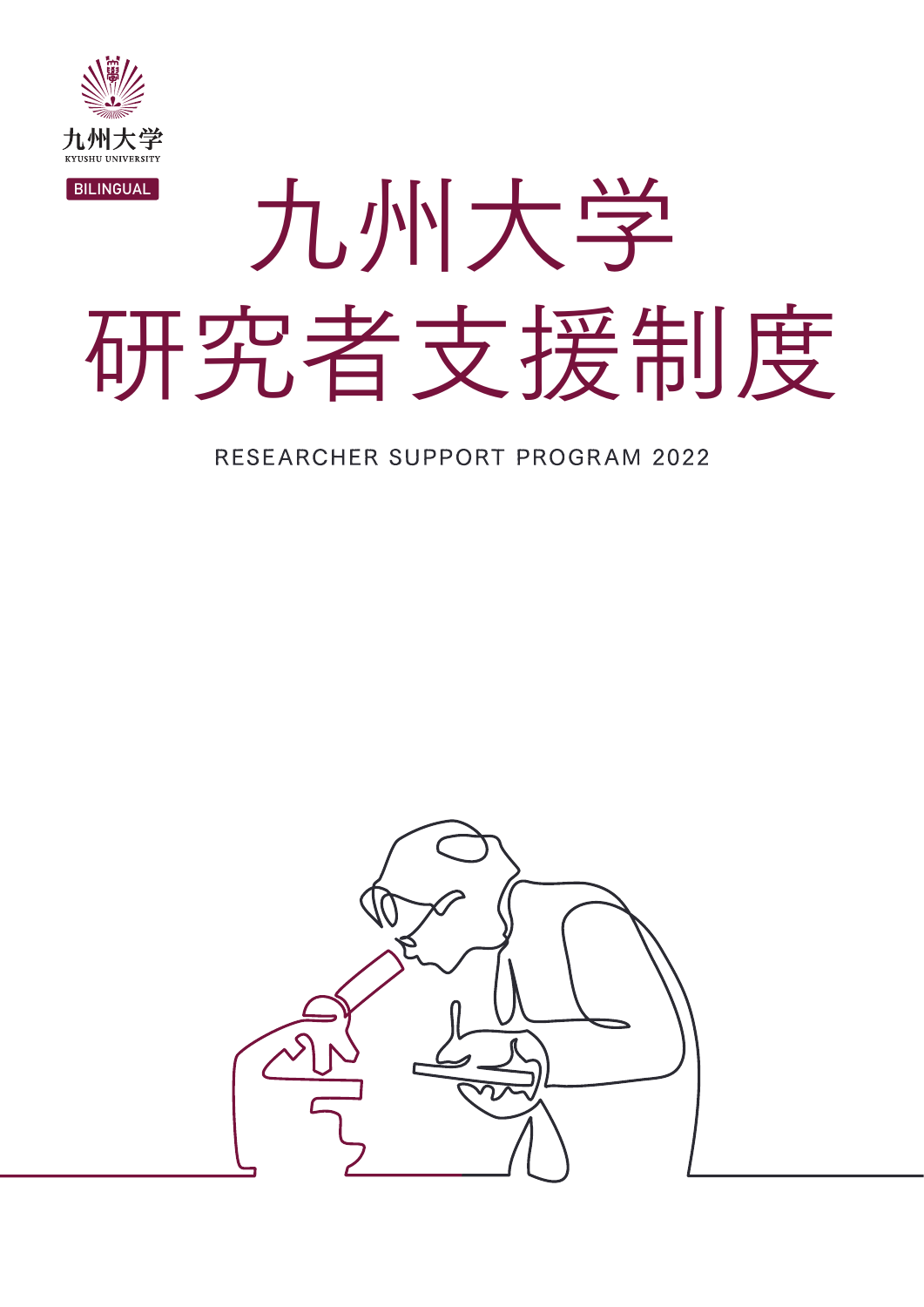# 九州大学研究者支援制度

KYUSHU UNIVERSITY RESEARCHERS SUPPORT PROGRAM

#### INDEX

 $PM3~$ 

3

4

5

6

#### 研究費を獲得したい

#### Acquiring Research Funds

#### 学内の研究費支援 Support for Research Funds within Kyushu Univ

- ▶研究スタートプログラム(若手研究者向け) Research Start Program(Support for young researchers)
- ▶研究スタートプログラム(外国人研究者向け) Research Start Program (Support for foreign researchers)
- ▶人社系学際融合プログラム Interdisciplinary Program of the Humanities and Social Sciences
- ▶理研-九大 科学技術ハブ共同研究プログラム RIKEN-Kyushu Univ Science and Technology Hub Collaborative Research Program
- ▶稲盛フロンティアプログラム INAMORI Frontier Program
- ▶エネルギー研究教育機構 若手研究者・ 博士課程学生支援プログラム Kyushu University Platform of Inter-/Transdisciplinary Energy Research Support Program for Young Researchers and Doctoral Students

■ 外部研究費の獲得支援 Support for Obtaining Competitive Research Funds

- ▶採択申請書閲覧サービス (研究費獲得支援プログラム) Viewing of Accepted Proposals (Support Program for Acquiring Research Funding)
- ▶科研費申請・獲得ハンドブック (研究費獲得支援プログラム) Handbook for Application and Acquirement of KAKENHI for non-Japanese Researchers (English)(Support Program for Acquiring Research Funding)
- ▶競争的研究費獲得のための学内説明会 (研究費獲得支援プログラム) Seminar on Acquiring Research Funding (Support Program for Acquiring Research Funding)
- ▶申請書レビュー支援 (研究費獲得支援プログラム) Proposal Review Support (Support Program for Acquiring Research Funding)
- ▶面接審査リハーサル(模擬面接) (研究費獲得支援プログラム) Interview Rehearsal (Support Program for Acquiring Research Funding)
- ▶国際的研究費獲得支援 Support for Acquiring International Competitive Research Funding

#### 国際的に研究を 展開したい



#### Expanding Research Globally

- ▶国際学会派遣支援 International Conference Travel Expenses Support
- ▲国際交流協定 International Exchange Agreement
- ▶国際共同研究、国際交流促進に関する外部資金情報 Fund for International Collaboration
- ▲国際的研究費獲得支援 Support for acquiring International Competitive Research Funding

#### 異分野融合に 取り組みたい

Starting Interdisciplinary Research Projects

▶異分野融合・共同研究推進 Interdisciplinary/Collaborative Research

▶人社系学際融合プログラム Interdisciplinary Program of the Humanities and Social Sciences

#### 研究力を向上させたい P11〜

 $P10\sim$ 

P12〜

Enhancing Research Capability

- ▶国際的研究リーダー研修プログラム
- ▶国際的研究リーダー育成基礎プログラム
- ▶ ShareAid(九州大学 研究機器・設備共用支援ポータル) ShareAid (The Web portal for researchers to share equipment and facilities in Kyushu University)

#### ダイバーシティ支援 について知りたい

#### Exploring Support Programs for Young/Female/ International Researchers

- ▶出産・育児復帰者支援(研究活動基礎支援制度) Support for Women Returning from Maternity and Parental Leave (Research activities basic support system)
- ▲研究補助者雇用支援(短期)(研究活動基礎支援制度) Support for the Employment of Research Assistants (short-term) (Research activities basic support system)
- ▶研究補助者雇用支援(教授・准教授育児期支援) (研究活動基礎支援制度)

Support for the Employment of Research Assistants (Child Care Leave for Professors and Associate Professors) (Research activities basic support system)

#### 博士課程支援について 知りたい  $P14\sim$

Exploring Support Programs for Doctoral Students

▶JSPS特別研究員申請者向け学内説明会 (学振採用支援プログラム) Seminar for JSPS Research Fellowships

。<br>最採用支援プログラム Support Program f

- (Support Program for Acquiring JSPS Research Fellowship)
- ▶JSPS特別研究員申請サポート (学振採用支援プログラム)

Support Program for JSPS Research Fellowships (Support Program for Acquiring JSPS Research Fellowship)



1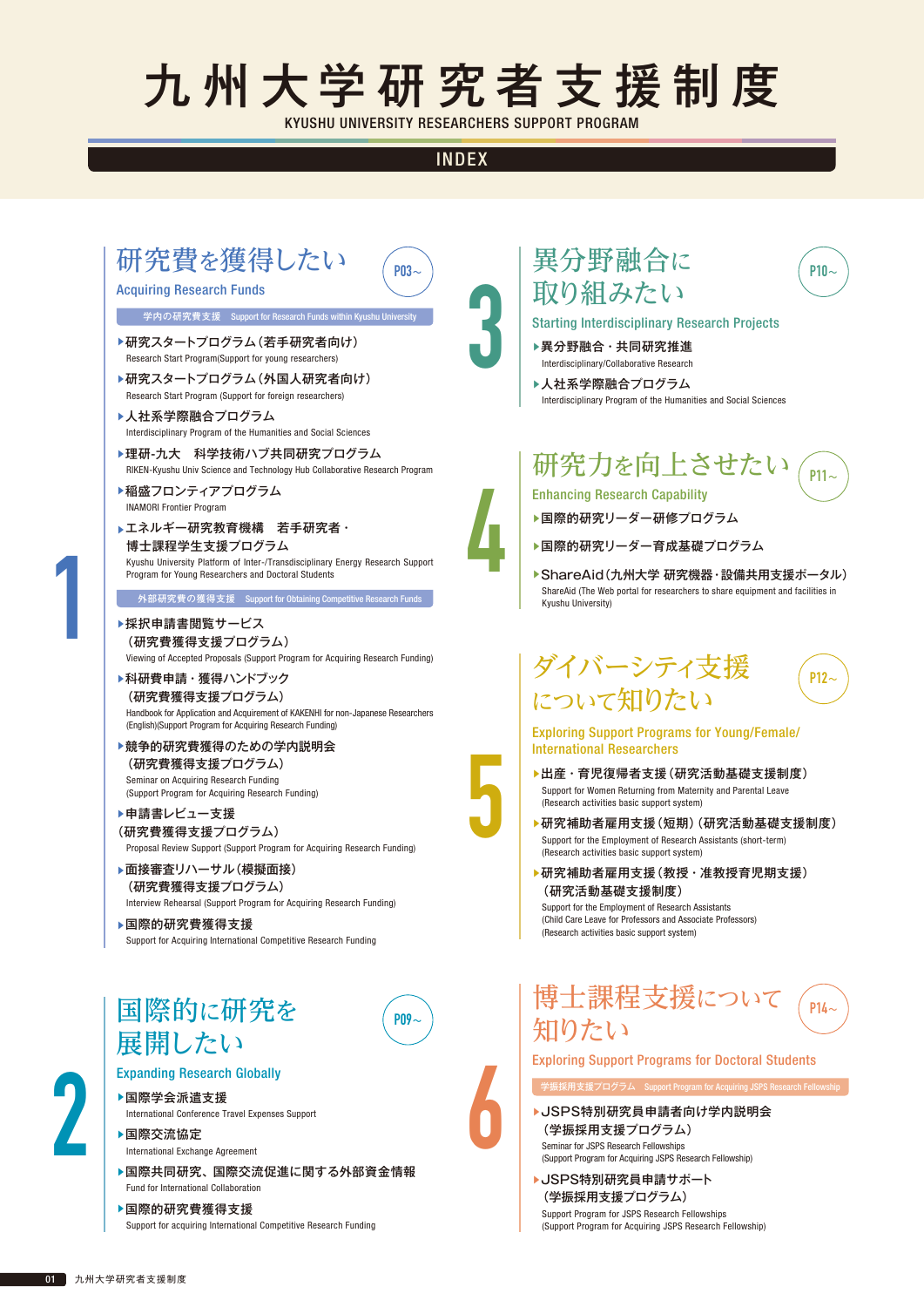

各ページのQRコードをクリックすると、各制度のWeb サイトを確認頂けます。

Clicking on the QR code on each page will take you to the respective program's website.

掲載内容は2022年2月時点のものです。申請時は必ず最 新情報をご確認ください。

The information provided is current as of February 2022. Please make sure to check the latest information when you apply.

- ▶次世代研究者挑戦的研究プログラム (生活費相当額、研究費の支給) Support for Pioneering Research Initiated by the Next Generation
- ▶先導的人材育成フェローシップ事業 (研究専念支援金、研究費の支給) Kyushu University Innovator Fellowship
- ▶マス・フォア・イノベーション卓越大学院プログラム (卓越奨励金、授業料支援) Graduate Program of Mathematics for Innovation

#### その他の研究費支援 Other Research Funding Support

- ▲チャレンジ&クリエーション (九州大学基金の支援事業) Challenge & Creation
- ▲アカデミックチャレンジ Academic Challenge
- ▶エネルギー研究教育機構 若手研究者· 博士課程学生支援プログラム Kyushu University Platform of Inter-/Transdisciplinary Energy Research Support Program for Young Researchers and Doctoral Students

#### その他の経済的支援 Other Financial Support

- ▶博士課程学生就学・キャリア支援共同研究プログラム Career support program for doctoral students through industry-university collaboration
- ▲ティーチング・アシスタント(TA) Teaching Assistant
- ▲入学料免除 Enrollment Fee Exemption
- ▲授業料免除 Tuition Fee Exemption
- ▲九州大学大学院研究支援奨学金
- ▶日本学生支援機構 貸与奨学金(日本人学生対象)
- ▶地方公共団体・民間奨学団体の奨学制度 (主として日本人学生対象)

#### 留学・留学生支援 Study Abroad and International Student Support

- ▶文部科学省国費外国人留学生制度による奨学金 Japanese Government Scholarship
- ▶留学生受入れ促進プログラム (文部科学省外国人留学生学習奨励費) Monbukagakusho Honors Scholarship for Privately-Financed International Students
- ▶九州大学基金支援助成事業「海外留学支援事業 | (大学院 国際会議等参加支援)

Kyushu University Fund Study Abroad Scholarship (International Conference)

- ▶九州大学基金支援助成事業「海外留学支援事業」 (学部・大学院共通 海外留学渡航支援) Kyushu University Fund Study Abroad Scholarship (Travel Support Program)
- ▶九州大学「海外留学支援事業」(大学院 中・長期留学支援) Kyushu University Study Abroad Scholarship (Middle/Long-term Program)
- ▲九州大学基金支援助成事業「海外留学支援事業」 (学部・大学院共通 短期留学支援) Kyushu University Fund Study Abroad Scholarship (Short-Term Program))
- ▲九州大学交換留学奨学金 Kyushu University Student Exchange Scholarship
- ▲短期語学留学事業(中国語研修 CLP-C) The 21st Century Challenges in Living Abroad Program,(CLP-C)

産業界との 連携を目指したい

Seeking Collaboration with Industry

- ▲学内相談
	- Providing consultation services to those inside Kyushu University

P24〜

P27〜

- ▲技術相談 Technical Consultation
- ▶秘密保持契約書(NDA)作成支援
- Support for Creating a Non-Disclosure Agreement (NDA)
- ▲組織対応型連携 Comprehensive Collaboration
- ▲共同研究部門制度 Joint Research Department System
- ▶次世代基盤技術シーズ探索プログラム Research proposal matching program for next-generation basic R & D

#### 研究成果の発信や 社会実装を目指したい

Dissemination and Social Implementation of Research Findings

- ▲外国語校閲経費支援(研究活動基礎支援制度) Foreign Language Proofreading Expenses Support (Research activities basic support system)
- ▲外国語論文校閲支援
	- Foreign Language Proofreading Expenses Support
- ▲メディアへの情報発信(プレスリリース・会見) Dissemination of information to the media (press release · press conference)
- ▶Webサイトへの掲載手続き Procedures for posting on the website
- ▶知的財産の取扱いについて Handling of intellectual property
- ▲知財特区制度 Special IP management Target
- ▲起業相談 Consultation of business start up
- ▶大学発ベンチャー事業シーズ育成支援プログラム (九大ギャップファンド) University-Initiated Venture Business Seed Development Program (Kyushu University Gapfund Program)



7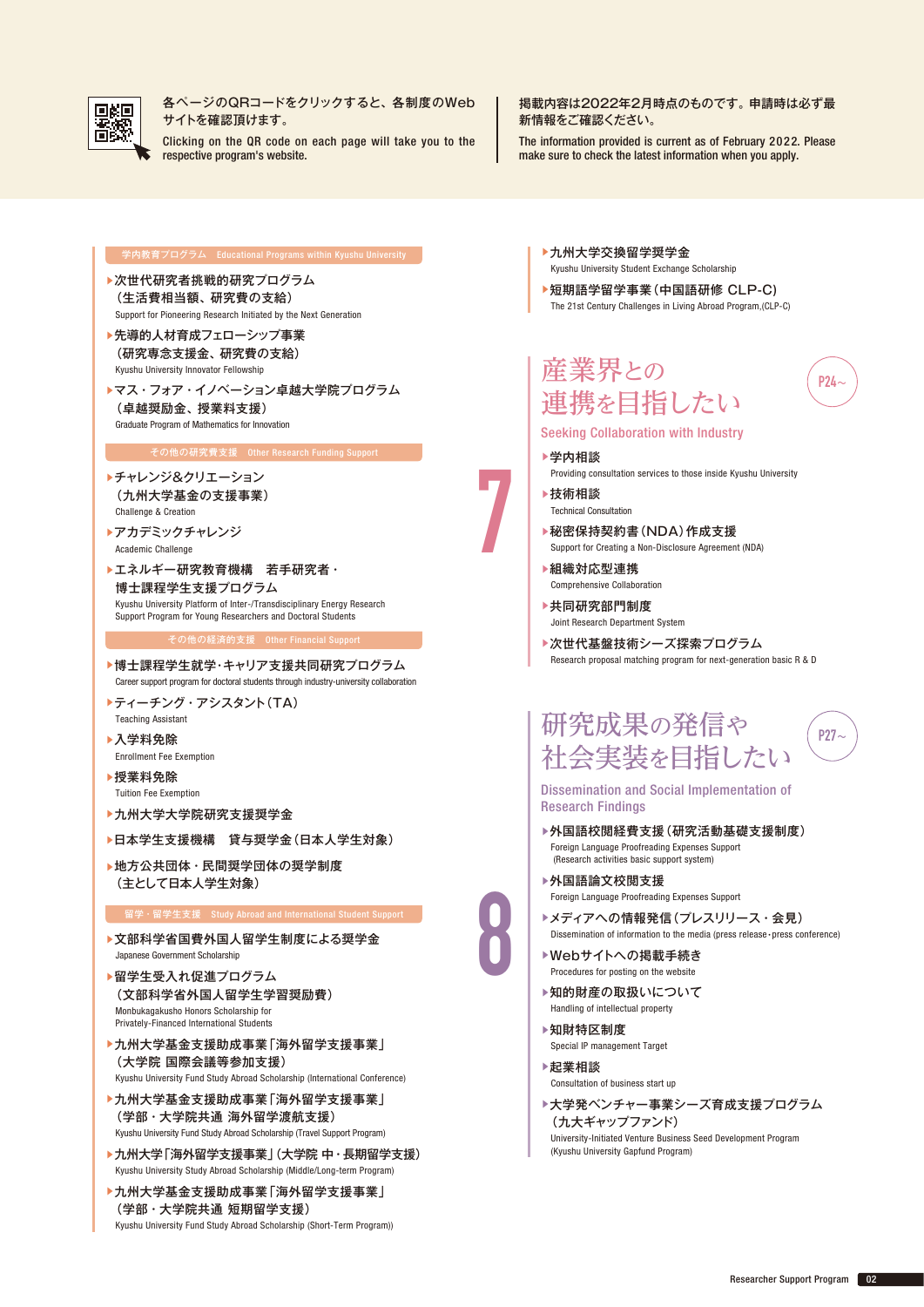|  | 学内の研究費支援 / Support for Research Funds within Kyushu University | 学内限定 |
|--|----------------------------------------------------------------|------|
|--|----------------------------------------------------------------|------|

#### **研究スタートプログラム (若手研究者向け)**

Research Start Program (Support for young researchers)



Internal access

been selected for a Grant-in-Aid for Scientific Research before, in order to build

| 概<br>要                                                                                         | <b>Summary</b>                                                                                                                                                                                                                                                                                                                                                                             |
|------------------------------------------------------------------------------------------------|--------------------------------------------------------------------------------------------------------------------------------------------------------------------------------------------------------------------------------------------------------------------------------------------------------------------------------------------------------------------------------------------|
| 科学研究費助成事業の採択経験がない若手研究者を対象とした、<br>応募に向けた研究実績を積むための研究費を支援するプログラム。                                | A program to support research expenses for young researchers who have<br>never been selected for a Grant-in-Aid for Scientific Research before, in order<br>to build up a research track record for application.                                                                                                                                                                           |
| 対象                                                                                             | <b>Target</b>                                                                                                                                                                                                                                                                                                                                                                              |
| ●博士学位取得後8年未満の助教および学術研究員等のうち、前<br>年度不採択となった科研費課題の研究代表者で、これまでに科<br>研費の採択経験がない者<br>●上記研究者が1人で行う研究 | Assistant professors and academic researchers who have received a doctoral<br>degree withing less than eight years, and who are the principal investigators of<br>a Grant-in-Aid for Scientific Research proposal that was rejected in the previous<br>year, and who have never received a Grant-in-Aid for Scientific Research before<br>Research conducted by the above researcher alone |
| 支援内容                                                                                           | <b>Support Details</b>                                                                                                                                                                                                                                                                                                                                                                     |
| ●支援期間:1年度<br>●支援額:50万円(上限)                                                                     | Support period: 1 year<br>Support fund: Up to 500,000 yen                                                                                                                                                                                                                                                                                                                                  |
| 公募時期                                                                                           | <b>Application period</b>                                                                                                                                                                                                                                                                                                                                                                  |
| 1月頃                                                                                            | Around January                                                                                                                                                                                                                                                                                                                                                                             |
| 連絡先                                                                                            | <b>Contact</b>                                                                                                                                                                                                                                                                                                                                                                             |
| 研究企画課研究企画係<br>TEL: 092-802-2323<br>Mail: kekkesien@jimu.kyushu-u.ac.jp                         | Planning Section, Research Planning Division, Research and<br><b>Industrial Collaboration Promotion Department</b><br>TEL: 092-802-2323<br>Mail: kekkesien@jimu.kyushu-u.ac.jp                                                                                                                                                                                                             |

| 学内の研究費支援 / Support for Research Funds within Kyushu University  | 学内限定                                                                          |
|-----------------------------------------------------------------|-------------------------------------------------------------------------------|
| 研究スタートプログラム<br>(外国人研究者向け)                                       |                                                                               |
| <b>Research Start Program (Support for foreign researchers)</b> | Internal access                                                               |
| 概要                                                              | <b>Summary</b>                                                                |
| 科学研究費助成事業の採択経験がかい外国大研究者を対象とした                                   | A program to support research expenses for foreign researchers who have never |

科学研究費助成事業の採択経験がない外国人研究者を対象とした、 応募に向けた研究実績を積むための研究費を支援するプログラム。

| 応募に向けた研究実績を積むための研究費を支援するフロクラム。                                                                                                | up a research track record for application.                                                                                                                                                                                                                                                                                                                                                                                                                                 |
|-------------------------------------------------------------------------------------------------------------------------------|-----------------------------------------------------------------------------------------------------------------------------------------------------------------------------------------------------------------------------------------------------------------------------------------------------------------------------------------------------------------------------------------------------------------------------------------------------------------------------|
| 対 象                                                                                                                           | <b>Target</b>                                                                                                                                                                                                                                                                                                                                                                                                                                                               |
| ●日本国内(本学および他機関)での教員としての勤務実績が通算<br>5年未満の外国人教員のうち、 前年度不採択となった科研費課<br>題の研究代表者で、これまでに科研費の採択経験がない者<br>●上記研究者がメンター(日本人教員)と共同で申請する研究 | A foreign faculty member who has worked as a faculty member in Japan (at the<br>university or at another institution) for less than five years in total, is the<br>principal investigator of a Grant-in-Aid for Scientific Research proposal that<br>was rejected in the previous year, and has never been awarded a Grant-in-Aid<br>for Scientific Research before<br>● Research for which the above researcher applies jointly with a mentor<br>(Japanese faculty member) |
| 支援内容                                                                                                                          | <b>Support Details</b>                                                                                                                                                                                                                                                                                                                                                                                                                                                      |
| ●支援期間:1年度<br>●支援額:100万円(上限)                                                                                                   | Support period: 1 year<br>Support fund: Up to 1,000,000 yen                                                                                                                                                                                                                                                                                                                                                                                                                 |
| 公募時期                                                                                                                          | <b>Application period</b>                                                                                                                                                                                                                                                                                                                                                                                                                                                   |
| 1月頃                                                                                                                           | Around January                                                                                                                                                                                                                                                                                                                                                                                                                                                              |
| 連絡先                                                                                                                           | <b>Contact</b>                                                                                                                                                                                                                                                                                                                                                                                                                                                              |
| 研究企画課研究企画係<br>TEL: 092-802-2323<br>Mail: kekkesien@jimu.kyushu-u.ac.jp                                                        | Planning Section, Research Planning Division, Research and<br><b>Industrial Collaboration Promotion Department</b><br>TEL: 092-802-2323<br>Mail: kekkesien@jimu.kyushu-u.ac.jp                                                                                                                                                                                                                                                                                              |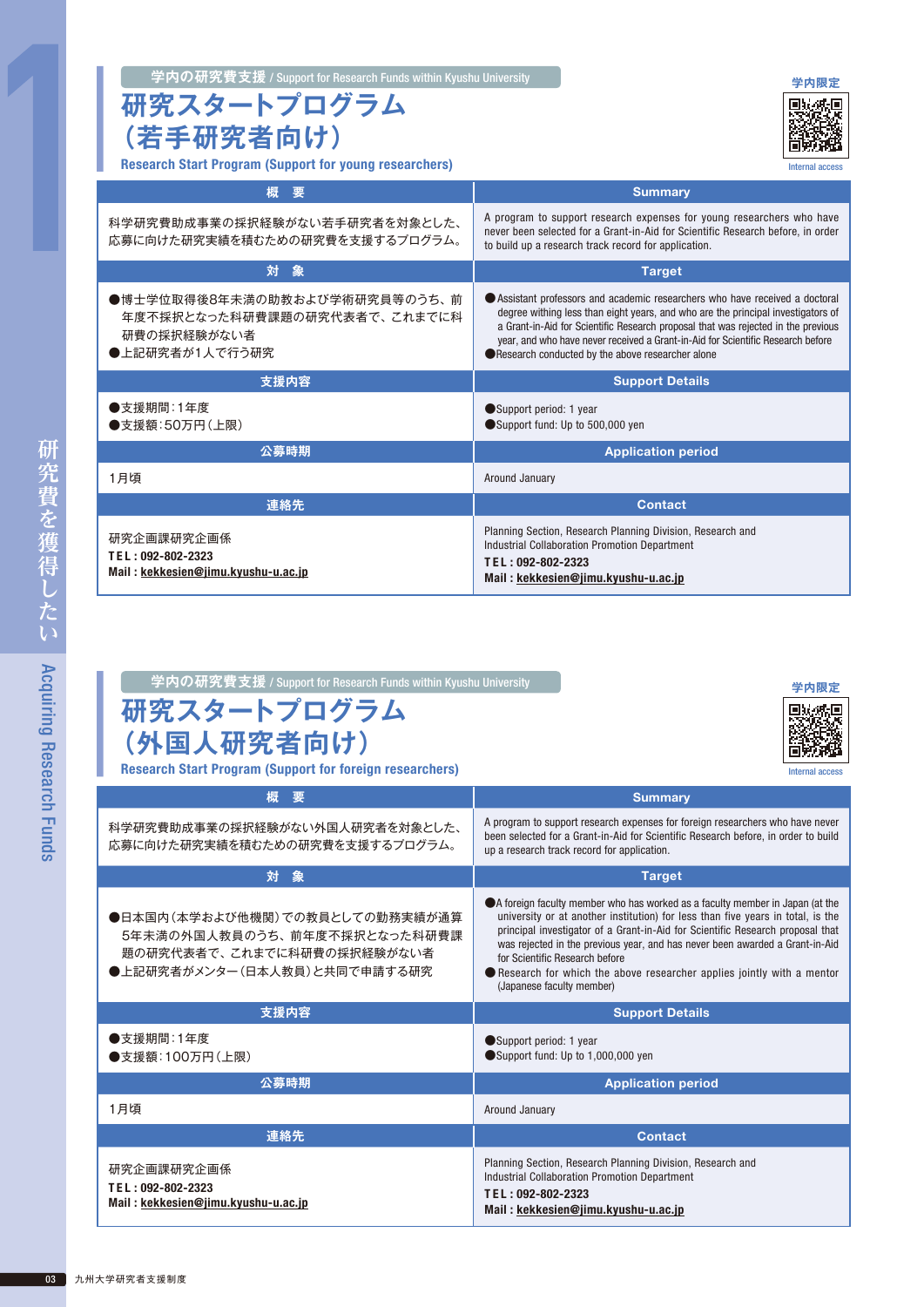### **人社系学際融合プログラム**



Interdisciplinary Program of the Humanities and Social Sciences

| interdisciplinary Program of the Humanities and Social Sciences<br><b>Internal access</b>                |                                                                                                                                                                                                                                                                                                                                                                                                                   |
|----------------------------------------------------------------------------------------------------------|-------------------------------------------------------------------------------------------------------------------------------------------------------------------------------------------------------------------------------------------------------------------------------------------------------------------------------------------------------------------------------------------------------------------|
| 概<br>要                                                                                                   | <b>Summary</b>                                                                                                                                                                                                                                                                                                                                                                                                    |
| 人文科学、社会科学の研究者を中心とした、学際融合研究を支援<br>するプログラム。                                                                | A program to support interdisciplinary fusion research, with a focus on researchers<br>in the humanities and social sciences.                                                                                                                                                                                                                                                                                     |
| 対<br>象                                                                                                   | <b>Target</b>                                                                                                                                                                                                                                                                                                                                                                                                     |
| 次の①~③を全て満たすグループ<br>①人社系分野を専門とする研究者が参画<br>②複数の専門分野の研究者が参画<br>③研究代表者が、本学の教員(自発的な研究活動が認められてい<br>る特定有期教員を含む) | A group that satisfies all of the following $\odot$ to $\odot$<br>1 Participation of researchers specializing in the field of humanities and social<br>sciences<br>2 Researchers from multiple fields of expertise participate.<br>3) The principal investigator is a faculty member of Kyushu university (including<br>specified fixed-term faculty members who are allowed to conduct research<br>voluntarily). |
|                                                                                                          |                                                                                                                                                                                                                                                                                                                                                                                                                   |
| 支援内容                                                                                                     | <b>Support Details</b>                                                                                                                                                                                                                                                                                                                                                                                            |
| ●支援期間:2年度<br>●支援額:100万円(上限)                                                                              | Support period: 2 years<br>Support fund: Up to 1,000,000 yen                                                                                                                                                                                                                                                                                                                                                      |
| 公募時期                                                                                                     | <b>Application period</b>                                                                                                                                                                                                                                                                                                                                                                                         |
| 1月頃                                                                                                      | Around January                                                                                                                                                                                                                                                                                                                                                                                                    |
| 連絡先                                                                                                      | <b>Contact</b>                                                                                                                                                                                                                                                                                                                                                                                                    |

#### 学内の研究費支援 / Support for Research Funds within Kyushu University **マント**ントンの研究を

### **理研-九大 科学技術ハブ共同研究プログラム**

RIKEN-Kyushu Univ Science and Technology Hub Collaborative Research Program

| 概<br>媐                                                                                      | <b>Summary</b>                                                                                                                                                                                                                                                                                                                                                                    |
|---------------------------------------------------------------------------------------------|-----------------------------------------------------------------------------------------------------------------------------------------------------------------------------------------------------------------------------------------------------------------------------------------------------------------------------------------------------------------------------------|
| 理化学研究所と九州大学の研究開発能力及び人材等を活かし、世<br>界の学術及び科学技術の振興ならびに人材育成に資することを目<br>的とした、両機関からの出資に基づく支援プログラム。 | The purpose of this program is to contribute to the promotion of science and<br>technology and human resource development by leveraging the research and<br>development capabilities and human resources of RIKEN and Kyushu University for<br>the purpose of contributing to the promotion of science and technology and the<br>development of human resources around the world. |
| - 象<br>対                                                                                    | <b>Target</b>                                                                                                                                                                                                                                                                                                                                                                     |
| 理研と九大の双方の研究者(45歳未満)を共同代表者とする共同<br>研究グループ                                                    | A joint research group headed by lead researchers (under 45 years old) from<br>both RIKEN and Kyushu University.                                                                                                                                                                                                                                                                  |
| 支援内容                                                                                        | <b>Support Details</b>                                                                                                                                                                                                                                                                                                                                                            |
| ●支援期間:1年度<br>●支援額:300万円(上限)※各機関ごとの上限は200万円                                                  | Support period: 1 year<br>Support fund: Up to 3,000,000 yen *The upper limit for each institution is 2,000,000 yen                                                                                                                                                                                                                                                                |
| 公募時期                                                                                        | <b>Application period</b>                                                                                                                                                                                                                                                                                                                                                         |
| 12月頃                                                                                        | <b>Around December</b>                                                                                                                                                                                                                                                                                                                                                            |
| 連絡先                                                                                         | <b>Contact</b>                                                                                                                                                                                                                                                                                                                                                                    |
| 研究企画課研究企画係<br>TEL: 092-802-2326<br>Mail: kagihub-support@jimu.kyushu-u.ac.jp                | Planning Section, Research Planning Division, Research and<br><b>Industrial Collaboration Promotion Department</b><br>TEL: 092-802-2326<br>Mail: kagihub-support@jimu.kyushu-u.ac.jp                                                                                                                                                                                              |

Internal access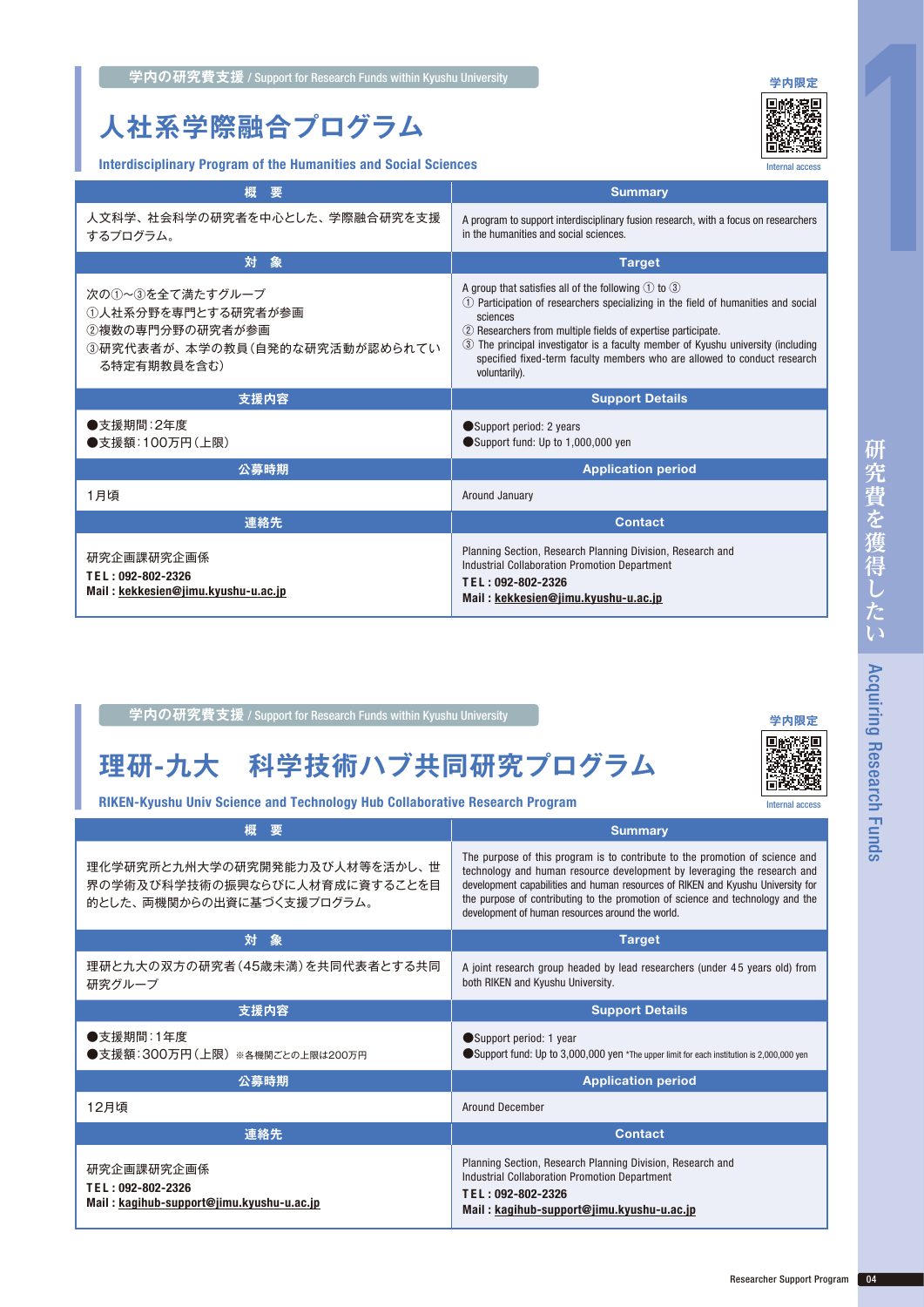**学内の研究費支援** / Support for Research Funds within Kyushu University

### **稲盛フロンティアプログラム**

INAMORI Frontier Program

| 概 要                                                                                          | <b>Summary</b>                                                                                                                                                                                                                                                                                         |
|----------------------------------------------------------------------------------------------|--------------------------------------------------------------------------------------------------------------------------------------------------------------------------------------------------------------------------------------------------------------------------------------------------------|
| 優秀な若手研究者を准教授(教授もあり得る)として採用し、研究<br>に専念できる環境を提供することで、当該研究分野におけるトップ<br>レベル研究者への飛躍を目指す人材育成プログラム。 | A human resource development program that aims to help outstanding young<br>researchers become top-level researchers in their field of research by hiring them<br>as associate professors (possibly professors) and providing an environment in<br>which they can devote themselves to their research. |

#### **詳細は検討中** Details under consideration

| エネルギー研究教育機構 若手研究者·<br>博士課程学生支援プログラム<br>Kyushu University Platform of Inter-/Transdisciplinary Energy Research Support Program for<br><b>Young Researchers and Doctoral Students</b> |                                                                                                                                                                                                                                                                                                                                                                                |
|-------------------------------------------------------------------------------------------------------------------------------------------------------------------------------------|--------------------------------------------------------------------------------------------------------------------------------------------------------------------------------------------------------------------------------------------------------------------------------------------------------------------------------------------------------------------------------|
| 概要                                                                                                                                                                                  | <b>Summary</b>                                                                                                                                                                                                                                                                                                                                                                 |
| 未来のエネルギー研究を担う若手研究者・博士課程学生の支援・<br>育成・発掘を目的とした支援プログラム。                                                                                                                                | This support program aims to support, nurture, and discover young researchers<br>and doctoral students who will be responsible for future energy research.                                                                                                                                                                                                                     |
| 対 象                                                                                                                                                                                 | <b>Target</b>                                                                                                                                                                                                                                                                                                                                                                  |
| ●助教及び学術研究員<br>●博士後期課程在学者及び博士後期課程への進学を検討する博<br>士前期課程在学者                                                                                                                              | ● Assistant professors and academic researchers<br>● Doctoral course students and master's course students who are considering<br>entering a doctoral course                                                                                                                                                                                                                   |
| 支援内容                                                                                                                                                                                | <b>Support Details</b>                                                                                                                                                                                                                                                                                                                                                         |
| 支援額:【若手研究者】1件あたり100万円<br>※応募状況もしくは評価に応じて、採択件数·助成額が変更となる場合あり<br>【博士課程学生】1件あたり20~50万円<br>※表彰学生の所属研究室へ研究教育奨励経費を表彰ランクにより支援                                                              | Support fund: [Young researcher] 1,000,000 yen<br>*The number of projects selected and the amount of support may change depending<br>on the application status or evaluation<br>[Doctoral student] 200,000-500,000 yen<br>*Research and education encouragement expenses are provided to the laboratories<br>to which the awarded students belong, depending on the award rank |
| 公募時期                                                                                                                                                                                | <b>Application period</b>                                                                                                                                                                                                                                                                                                                                                      |
| 6月中旬~7月中旬                                                                                                                                                                           | Around June to July                                                                                                                                                                                                                                                                                                                                                            |
|                                                                                                                                                                                     |                                                                                                                                                                                                                                                                                                                                                                                |
| 連絡先                                                                                                                                                                                 | <b>Contact</b>                                                                                                                                                                                                                                                                                                                                                                 |

Mail : [iq-kenkyu@jimu.kyushu-u.ac.jp](mailto:iq-kenkyu%40jimu.kyushu-u.ac.jp?subject=)

Mail : [iq-kenkyu@jimu.kyushu-u.ac.jp](mailto:iq-kenkyu%40jimu.kyushu-u.ac.jp?subject=)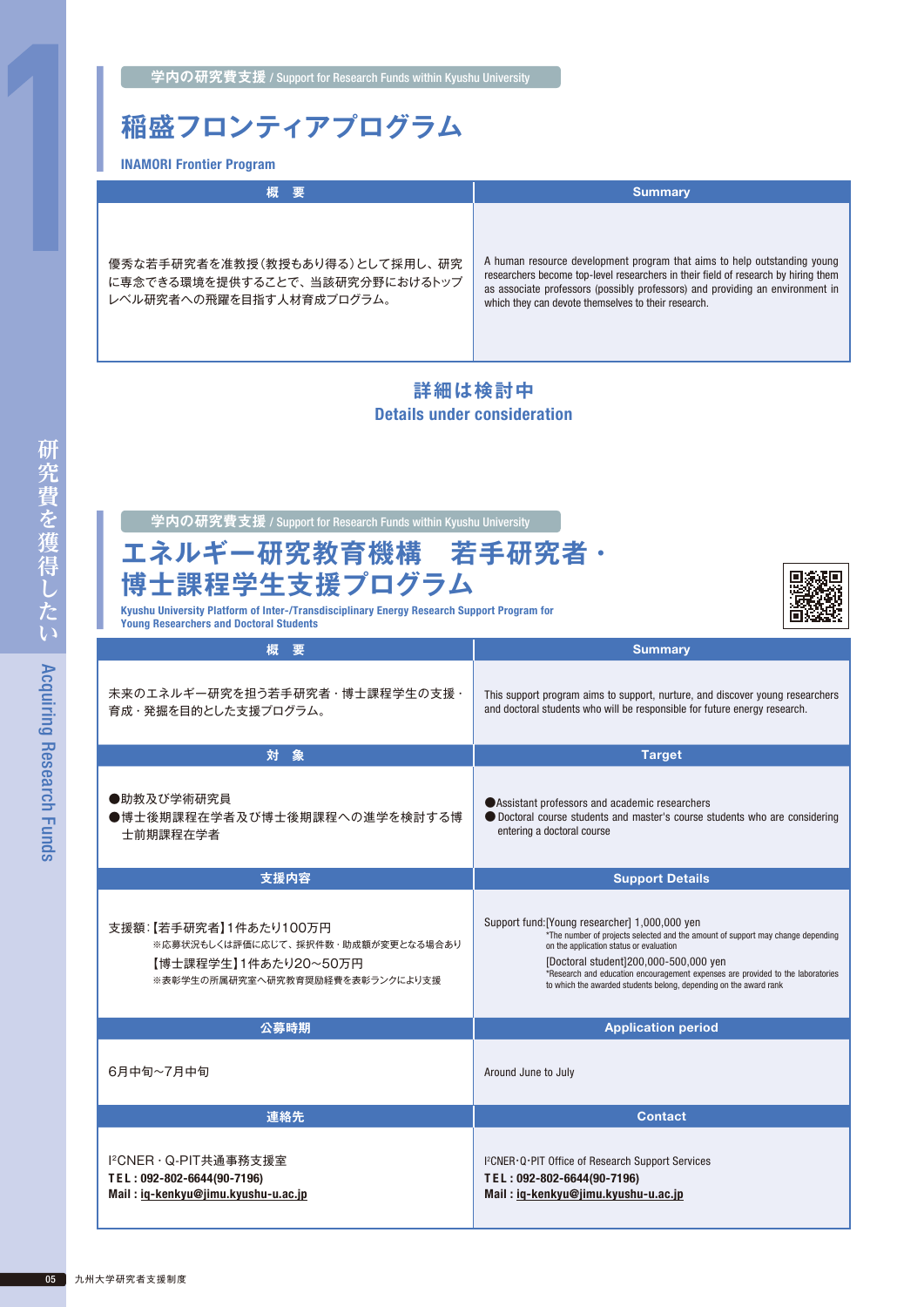**採択申請書閲覧サービス (研究費獲得支援プログラム)**

Viewing of Accepted Proposals (Support Program for Acquiring Research Funding)

Internal access

| 要<br>糊                                                                                   | <b>Summary</b>                                                                                                                                                                                                                                                                                |
|------------------------------------------------------------------------------------------|-----------------------------------------------------------------------------------------------------------------------------------------------------------------------------------------------------------------------------------------------------------------------------------------------|
| 本学研究者の採択申請書を閲覧できるサービス。 競争的研究費獲<br>得に向けて、申請書の上手なまとめ方や、審査員の目に留まる申<br>請書の書き方を参考にすることができる。   | This service allows users to view accepted proposals of university researchers.<br>The accepted proposals provide a reference on how to put together a good<br>proposal and how to write a proposal that will catch the reviewers' attention in<br>order to win competitive research funding. |
| 対<br>象                                                                                   | <b>Target</b>                                                                                                                                                                                                                                                                                 |
| 教員及び研究者                                                                                  | Faculty and researchers                                                                                                                                                                                                                                                                       |
| 支援内容                                                                                     | <b>Support Details</b>                                                                                                                                                                                                                                                                        |
| 本学研究者の外部研究資金採択申請書の閲覧                                                                     | Access to proposals for external research funding by Kyushu University researchers                                                                                                                                                                                                            |
| 公募時期                                                                                     | <b>Application period</b>                                                                                                                                                                                                                                                                     |
| 随時                                                                                       | At any time                                                                                                                                                                                                                                                                                   |
| 連絡先                                                                                      | <b>Contact</b>                                                                                                                                                                                                                                                                                |
| 学術研究・産学官連携本部 研究企画・サポートグループ<br>TEL: 092-802-2162<br>Mail: research@airimaq.kyushu-u.ac.jp | Research Planning and Research Support Group, Academic Research and<br>Industrial Collaboration Management Office<br>TEL: 092-802-2162<br>Mail: research@airimag.kyushu-u.ac.jp                                                                                                               |

|  | 外部研究費の獲得支援 / Support for Obtaining Competitive Research Funds |
|--|---------------------------------------------------------------|
|--|---------------------------------------------------------------|

### **科研費申請・獲得ハンドブック (研究費獲得支援プログラム)**

Handbook for Application and Acquirement of KAKENHI for non-Japanese Researchers (English) (Support Program for Acquiring Research Funding)

| 概<br>要                                                                                   | <b>Summary</b>                                                                                                                                                                            |
|------------------------------------------------------------------------------------------|-------------------------------------------------------------------------------------------------------------------------------------------------------------------------------------------|
| 科研費に申請するうえでの留意事項や、採択のためのノウハウ等<br>の情報を掲載したハンドブックの提供。                                      | Handbook in English with information on KAKENHI funding, what to keep in mind<br>when applying for Grants-in-Aid for Scientific Research and how to write a<br>succesful proposal.        |
| 対象                                                                                       | <b>Target</b>                                                                                                                                                                             |
| 教員及び研究者                                                                                  | <b>Faculty and researchers</b>                                                                                                                                                            |
| 支援内容                                                                                     | <b>Support Details</b>                                                                                                                                                                    |
| 科研費に関する情報を掲載したハンドブックの提供                                                                  | Handbook with information on Grants-in-Aid for Scientific Research.                                                                                                                       |
| 公募時期                                                                                     | <b>Application period</b>                                                                                                                                                                 |
| 随時(科研費公募開始頃に毎年更新)                                                                        | As needed (updated annually around the start of the call for proposals for<br>Grants-in-Aid for Scientific Research)                                                                      |
| 連絡先                                                                                      | <b>Contact</b>                                                                                                                                                                            |
| 学術研究・産学官連携本部 研究企画・サポートグループ<br>TEL: 092-802-2162<br>Mail: research@airimag.kyushu-u.ac.jp | Research Planning and Research Support Group.<br>Academic Research and Industrial<br><b>Collaboration Management Office</b><br>TEL: 092-802-2162<br>Mail: research@airimaq.kyushu-u.ac.jp |

**[学内限定](https://airimaq.kyushu-u.ac.jp/ja/teacher/page.php?code=1&side=01)**

Internal access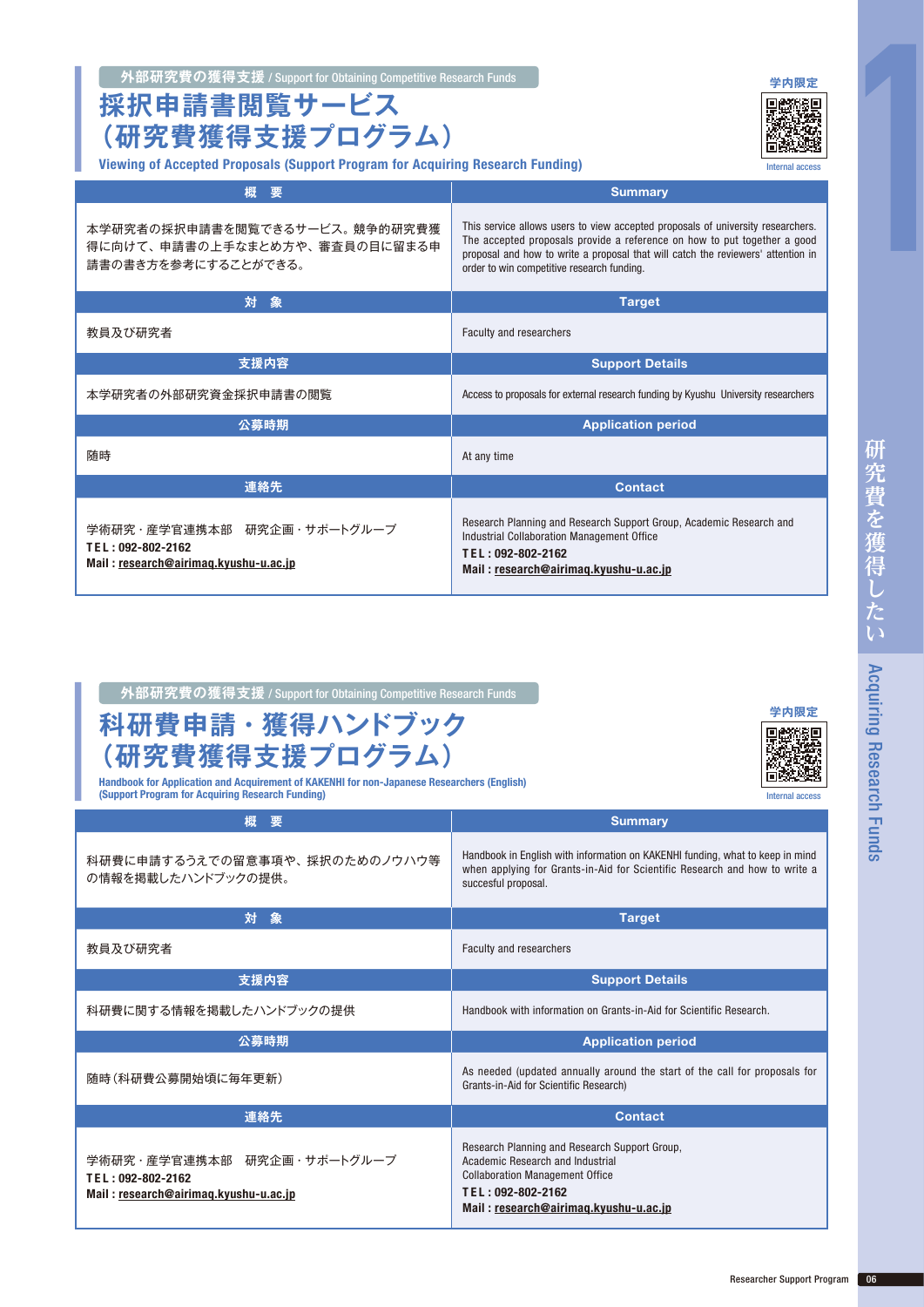**外部研究費の獲得支援 / Support for Obtaining Competitive Research Funds の中国のアプロセスを受けることを受ける。** 

#### **競争的研究費獲得のための学内説明会 (研究費獲得支援プログラム)**

Seminar on Acquiring Research Funding (Support Program for Acquiring Research Funding)

| 概<br>要                                                                                   | <b>Summary</b>                                                                                                                                                                                                                                     |
|------------------------------------------------------------------------------------------|----------------------------------------------------------------------------------------------------------------------------------------------------------------------------------------------------------------------------------------------------|
| 科研費などの競争的研究費獲得に向けた説明会。制度の概要、応<br>募に際しての注意事項や採択のためのポイントを解説。                               | Seminar on how to obtain competitive research funds such as Grants-in-Aid<br>for Scientific Research. Outline of the funding system, preparations to take<br>when applying, and points to consider when writing the proposal will be<br>explained. |
| 対<br>象                                                                                   | <b>Target</b>                                                                                                                                                                                                                                      |
| 教員及び研究者                                                                                  | Faculty and researchers                                                                                                                                                                                                                            |
| 支援内容                                                                                     | <b>Support Details</b>                                                                                                                                                                                                                             |
| 科研費・JST事業の申請のための学内説明会を開催                                                                 | On-campus seminar for applying to Grant-in-Aid for Scientific Research and<br>other funding                                                                                                                                                        |
| 公募時期                                                                                     | <b>Application period</b>                                                                                                                                                                                                                          |
| ●科 研 費:毎年7月頃<br>●JST事業:毎年3月頃                                                             | Grants-in-Aid: Around July<br><b>JSTprogram: Around March</b>                                                                                                                                                                                      |
| 連絡先                                                                                      | <b>Contact</b>                                                                                                                                                                                                                                     |
| 学術研究・産学官連携本部 研究企画・サポートグループ<br>TEL: 092-802-2162<br>Mail: research@airimag.kyushu-u.ac.jp | Research Planning and Research Support Group,<br>Academic Research and Industrial<br><b>Collaboration Management Office</b><br>TEL: 092-802-2162<br>Mail: research@airimaq.kyushu-u.ac.jp                                                          |

#### **外部研究費の獲得支援** / Support for Obtaining Competitive Research Funds **[学内限定](https://airimaq.kyushu-u.ac.jp/ja/teacher/page.php?code=1&side=01)**

| 申請書レビュー支援      |  |
|----------------|--|
| (研究費獲得支援プログラム) |  |



Internal access

Proposal Review Support (Support Program for Acquiring Research Funding)

| 教員及び研究者                                                                                                      | <b>Summary</b>                                                                                                                                                                              |
|--------------------------------------------------------------------------------------------------------------|---------------------------------------------------------------------------------------------------------------------------------------------------------------------------------------------|
| 経験豊富なシニア・アドバイザー(本学定年退職教員等)による、<br>審査ポイント・提案内容の一貫性・論理構成のレビュー支援。 併せ<br>てURAによる文章構成やリーダビリティの観点からのレビュー支援<br>も実施。 | Experienced senior advisors (retired faculty members of the university, etc.) and<br>URA will review the proposal based on screening criteria, onsistency of the<br>proposal and structure. |
| 対<br>象                                                                                                       | <b>Target</b>                                                                                                                                                                               |
| 教員及び研究者                                                                                                      | <b>Faculty and researchers</b>                                                                                                                                                              |
| 支援内容                                                                                                         | <b>Support Details</b>                                                                                                                                                                      |
| 科研費申請書のレビュー支援                                                                                                | Support for review of proposals for Grants-in-Aid for Scientific Research                                                                                                                   |
| 公募時期                                                                                                         | <b>Application period</b>                                                                                                                                                                   |
| 科研費公募時期(毎年8月頃)                                                                                               | Application period of Grants-in-Aid(Aroumd August)                                                                                                                                          |
| 連絡先                                                                                                          | <b>Contact</b>                                                                                                                                                                              |
| 学術研究・産学官連携本部 研究企画・サポートグループ<br>TEL: 092-802-2162<br>Mail: research@airimag.kyushu-u.ac.jp                     | Research Planning and Research Support Group,<br>Academic Research and<br>Industrial Collaboration Management Office<br>TEL: 092-802-2162<br>Mail: research@airimaq.kyushu-u.ac.jp          |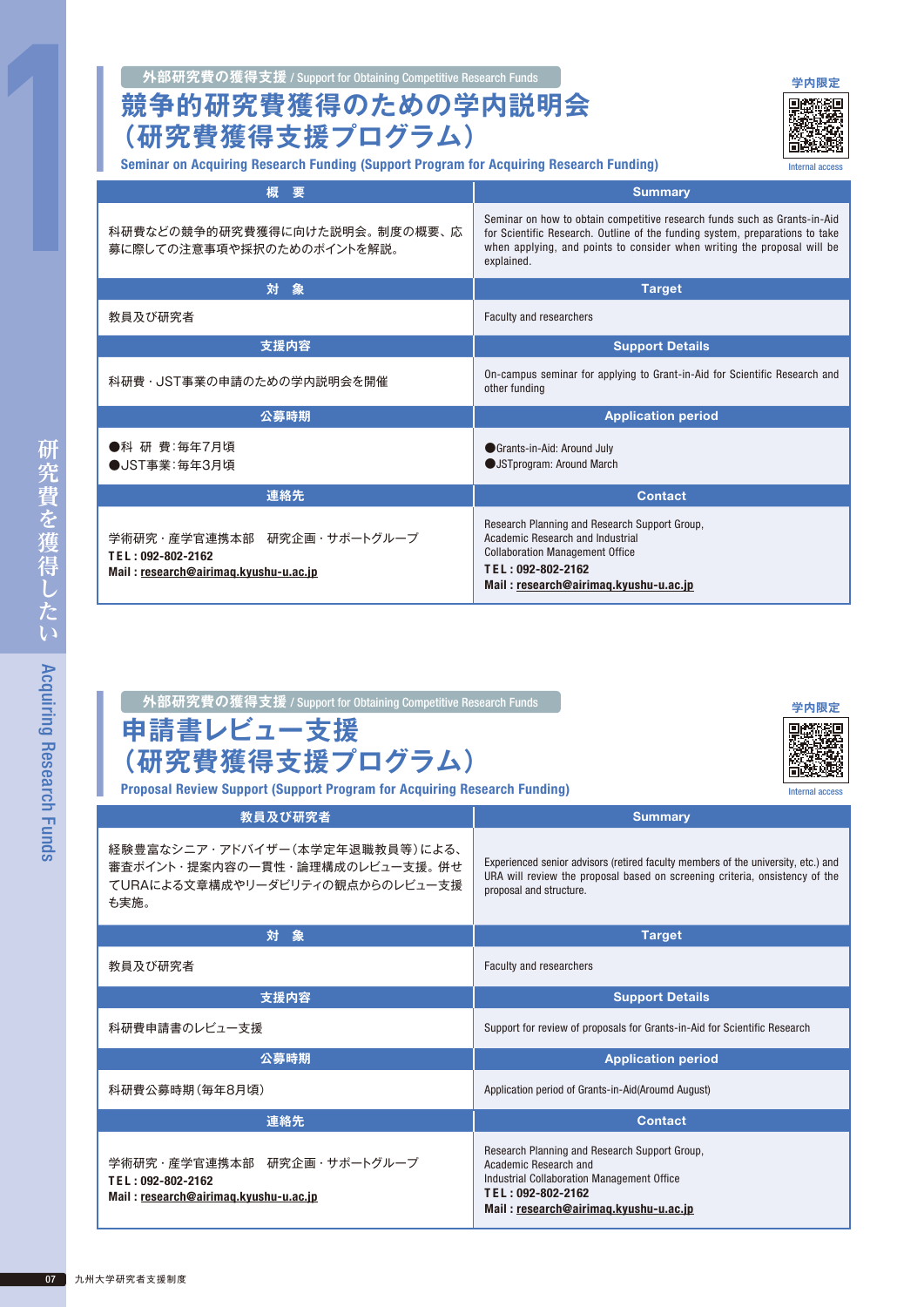#### **外部研究費の獲得支援 / Support for Obtaining Competitive Research Funds の制度をついている。 [学内限定](https://airimaq.kyushu-u.ac.jp/ja/teacher/page.php?code=1&side=01)**

**面接審査リハーサル(模擬面接) (研究費獲得支援プログラム)**

Interview Rehearsal (Support Program for Acquiring Research Funding)

| 教員及び研究者                                                                                  | <b>Summary</b>                                                                                                                                                                                                                                        |
|------------------------------------------------------------------------------------------|-------------------------------------------------------------------------------------------------------------------------------------------------------------------------------------------------------------------------------------------------------|
| 競争的研究費申請での面接審査(二次選考)のためのリハーサル<br>支援。模擬審査員は本学の審査員経験者・大型研究種目採択経験<br>者・コーディネータ等が務める。        | Rehearsal support for the interview screening (second selection) for competitive<br>research grant applications. Mock judges will be former judges of the university,<br>people who have been selected for major research projects, and coordinators. |
| 対<br>象                                                                                   | <b>Target</b>                                                                                                                                                                                                                                         |
| 面接審査対象者                                                                                  | Those who proceed to the interview screening                                                                                                                                                                                                          |
| 支援内容                                                                                     | <b>Support Details</b>                                                                                                                                                                                                                                |
| ヒアリング審査のリハーサル                                                                            | Rehearsal for interview screening                                                                                                                                                                                                                     |
| 公募時期                                                                                     | <b>Application period</b>                                                                                                                                                                                                                             |
| 随時                                                                                       | At any time                                                                                                                                                                                                                                           |
| 連絡先                                                                                      | <b>Contact</b>                                                                                                                                                                                                                                        |
| 学術研究・産学官連携本部 研究企画・サポートグループ<br>TEL: 092-802-2162<br>Mail: research@airimag.kyushu-u.ac.jp | Research Planning and Research Support Group.<br>Academic Research and<br>Industrial Collaboration Management Office<br>TEL: 092-802-2162<br>Mail: research@airimag.kyushu-u.ac.jp                                                                    |

**外部研究費の獲得支援** / Support for Obtaining Competitive Research Funds **[学内限定](https://airimaq.kyushu-u.ac.jp/ja/teacher/page.php?code=3&side=01)**

### **国際的研究費獲得支援**

Support for Acquiring International Competitive Research Funding

| 教員及び研究者                                                                                  | <b>Summary</b>                                                                                                                                                                                                                                       |
|------------------------------------------------------------------------------------------|------------------------------------------------------------------------------------------------------------------------------------------------------------------------------------------------------------------------------------------------------|
| 国際的なグラント(政府の国際共同研究、海外グラント)の情報収<br>集、情報発信、応募支援、レビュー支援、申請までの一括支援。                          | Gathering and dissemination of information on international grants<br>(governmental international joint research, overseas grants), support for<br>application, support for proposal review, and comprehensive support for<br>application.           |
| 象<br>対                                                                                   | <b>Target</b>                                                                                                                                                                                                                                        |
| 教員及び研究者                                                                                  | <b>Faculty and researchers</b>                                                                                                                                                                                                                       |
| 支援内容                                                                                     | <b>Support Details</b>                                                                                                                                                                                                                               |
| ●海外や国際的な研究費の情報提供<br>●学内説明<br>●資金提供機関・代表機関との仲介<br>●申請書の作成支援及びレビュー                         | ● Provide information on overseas and international research funding<br>● Explanation within the university<br>Serve as an intermediary with funding agencies and representative organizations<br>Support for preparation and review of applications |
| 公募時期                                                                                     | <b>Application period</b>                                                                                                                                                                                                                            |
| 随時                                                                                       | At any time                                                                                                                                                                                                                                          |
| 連絡先                                                                                      | <b>Contact</b>                                                                                                                                                                                                                                       |
| 学術研究・産学官連携本部 研究企画・サポートグループ<br>TEL: 092-802-2162<br>Mail: research@airimag.kyushu-u.ac.jp | Research Planning and Research Support Group,<br>Academic Research and<br>Industrial Collaboration Management Office<br>TEL: 092-802-2162<br>Mail: research@airimag.kyushu-u.ac.jp                                                                   |





Internal access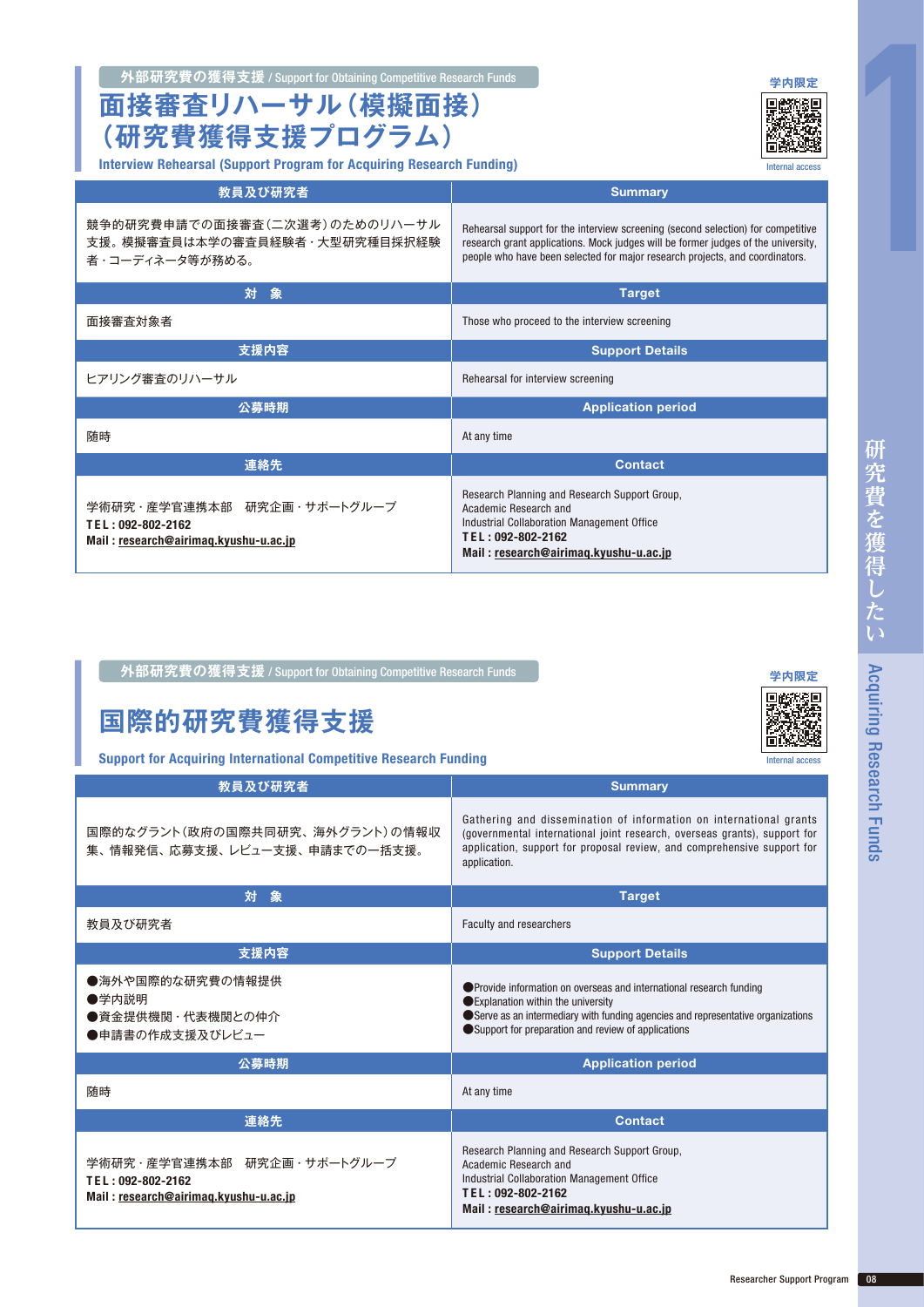### **国際学会派遣支援**



Internal access

International Conference Travel Expenses Support

| 概<br>– 要                                                                                                                               | <b>Summary</b>                                                                                                                                                                                                                                                                                                                       |
|----------------------------------------------------------------------------------------------------------------------------------------|--------------------------------------------------------------------------------------------------------------------------------------------------------------------------------------------------------------------------------------------------------------------------------------------------------------------------------------|
| 若手・女性・外国人研究者が国際学会等で論文を発表する際に必<br>要な経費を支援するもの。                                                                                          | This program supports the expenses required for young researchers, female<br>researchers, and foreign researchers to present papers at international<br>conferences.                                                                                                                                                                 |
| 対象                                                                                                                                     | <b>Target</b>                                                                                                                                                                                                                                                                                                                        |
| 教員及び学術研究員等のうち、若手研究者、女性研究者又は外国<br>人研究者で、国際学会等で論文発表を行う者。(女性、外国人研<br>究者は年齢制限なし)<br>※申請時点で、代表者として年間一定額(600万円)以上の外部資金(直接経費)を獲<br>得している者は対象外 | Faculty members and academic researchers (Male: under 39 years old, Female,<br>Foreign: no age restriction)<br>*An applicant is not eligible if, at the time of application, she was a lead researcher of an<br>externally-funded project with direct expenses exceeding a predetermined annual sum (JPY<br>6,000,000 yen per year). |
| 支援内容                                                                                                                                   | <b>Support Details</b>                                                                                                                                                                                                                                                                                                               |
| 支援額:【国外開催学会】27万円(上限)<br>【国内開催学会】12万円(上限)                                                                                               | Support fund: 270,000 yen (upper limit) for conferences held outside Japan<br>120,000 yen (upper limit) for conferences held in Japan                                                                                                                                                                                                |
| 公募時期                                                                                                                                   | <b>Application period</b>                                                                                                                                                                                                                                                                                                            |
| 12月頃                                                                                                                                   | Around December                                                                                                                                                                                                                                                                                                                      |
| 連絡先                                                                                                                                    | <b>Contact</b>                                                                                                                                                                                                                                                                                                                       |
| 研究企画課研究企画係<br>TEL: 092-802-2324<br>Mail: kissen@jimu.kyushu-u.ac.jp                                                                    | Planning Section, Research Planning Division, Research and<br><b>Industrial Collaboration Promotion Department</b><br>TEL: 092-802-2324<br>Mail: kissen@jimu.kyushu-u.ac.jp                                                                                                                                                          |

### **国際交流協定**

#### International Exchange Agreement

| 概 要                                                           | <b>Summary</b>                                                                                                                                                                                                  |
|---------------------------------------------------------------|-----------------------------------------------------------------------------------------------------------------------------------------------------------------------------------------------------------------|
| 本学は、世界各国の高等教育機関・研究所等と交流協定を締結し、<br>共同研究、学生・教員の交流等を積極的に推進しています。 | Kyushu university has concluded exchange agreements with higher education<br>institutions and research institutes around the world, and actively promotes<br>joint research, student and faculty exchange, etc. |

| 連絡先                              | <b>Contact</b>                                                                     |
|----------------------------------|------------------------------------------------------------------------------------|
| 国際企画課国際交流係                       | Global Relations, International Affairs Division, International Affairs Department |
| TEL: 90-2218/2219                | TEL: 90-2218/2219                                                                  |
| Mail: kyotei@jimu.kyushu-u.ac.jp | Mail: kyotei@jimu.kyushu-u.ac.jp                                                   |

#### **国際共同研究、 国際交流促進に関する外部資金情報**



Fund for International Collaboration

| 連絡先                                  | <b>Contact</b>                                                                     |
|--------------------------------------|------------------------------------------------------------------------------------|
| 国際企画課国際交流係                           | Global Relations, International Affairs Division, International Affairs Department |
| TEL: 90-2218/2219                    | TEL: 90-2218/2219                                                                  |
| Mail: intlkkoryu@jimu.kyushu-u.ac.jp | Mail: intlkkoryu@jimu.kyushu-u.ac.jp                                               |

#### **国際的研究費獲得支援**

Support for acquiring International Competitive Research Funding

**P08に掲載** Details on page 08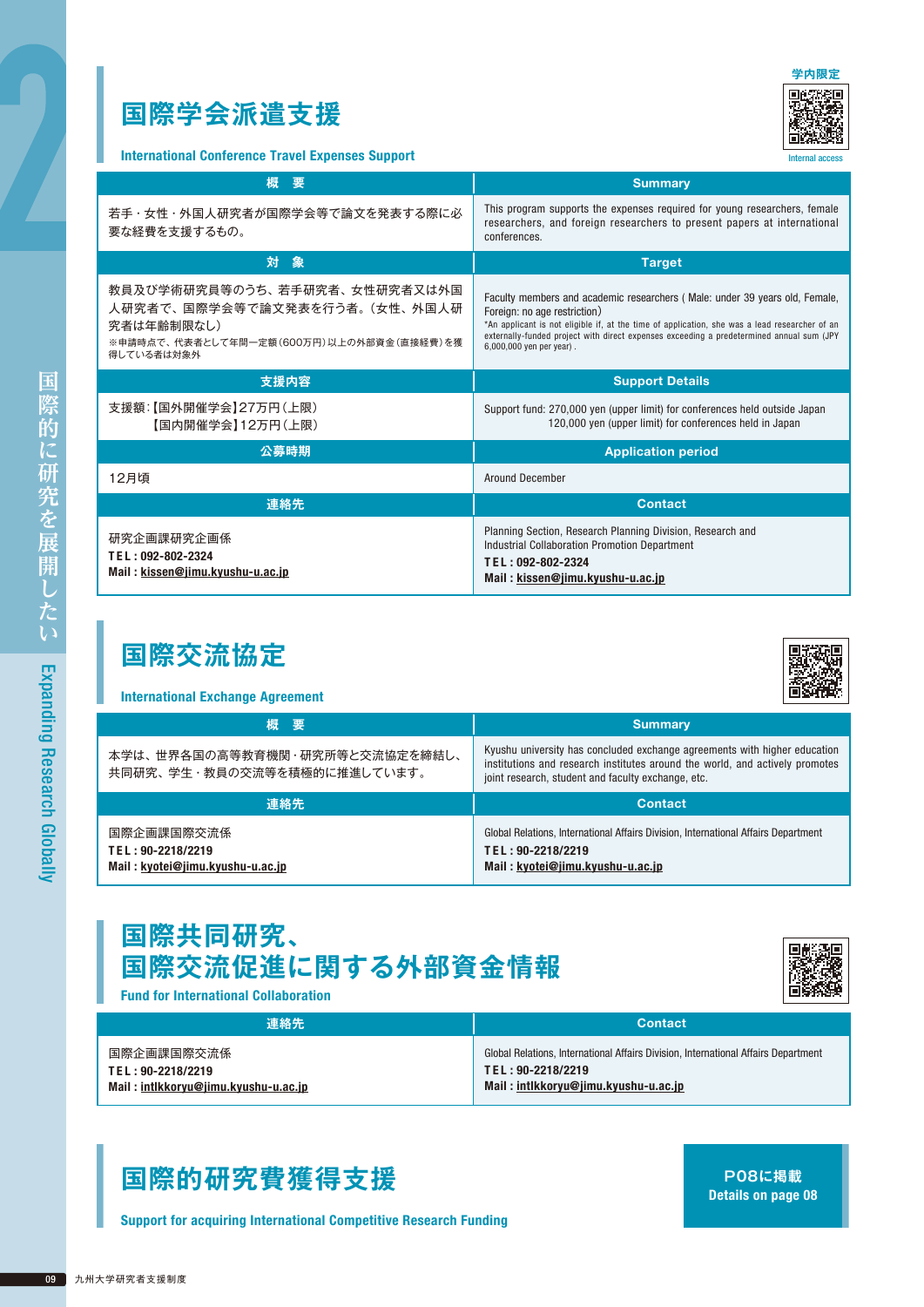### **異分野融合・共同研究推進**



**Iternal acce** 

Interdisciplinary/Collaborative Research

| 概<br>要                                                                                                                                       | <b>Summary</b>                                                                                                                                                                                                                                                                                                                                                                                 |
|----------------------------------------------------------------------------------------------------------------------------------------------|------------------------------------------------------------------------------------------------------------------------------------------------------------------------------------------------------------------------------------------------------------------------------------------------------------------------------------------------------------------------------------------------|
| 学内共同研究シーズ創出のための取組。共同研究・異分野融合研<br>究への展開を目指す研究者のみならず、学内の他の専門分野の研<br>究者とのコラボレーションに向けた検討や、アイデア交流・ネットワ<br>ーキングを行う機会の創出を目的としてポスターセッションを定期<br>的に開催。 | Efforts to create seeds for joint research within the university. Poster sessions<br>are held periodically to provide opportunities for researchers to exchange<br>ideas and network, as well as to discuss collaboration with researchers in<br>other fields of specialization within the university, in addition to those who are<br>seeking to conduct joint or interdisciplinary research. |
| 対象                                                                                                                                           | <b>Target</b>                                                                                                                                                                                                                                                                                                                                                                                  |
| 教員及び研究者                                                                                                                                      | Faculty and researchers                                                                                                                                                                                                                                                                                                                                                                        |
| 支援内容                                                                                                                                         | <b>Support Details</b>                                                                                                                                                                                                                                                                                                                                                                         |
| テーマに沿った本学研究者向けのポスターセッションを開催                                                                                                                  | Poster sessions by Kyushu University researchers based on specific theme                                                                                                                                                                                                                                                                                                                       |
| 公募時期                                                                                                                                         | <b>Application period</b>                                                                                                                                                                                                                                                                                                                                                                      |
| 随時                                                                                                                                           | At any time                                                                                                                                                                                                                                                                                                                                                                                    |
| 連絡先                                                                                                                                          | <b>Contact</b>                                                                                                                                                                                                                                                                                                                                                                                 |
| 学術研究・産学官連携本部 研究企画・サポートグループ<br>TEL: 092-802-2162<br>Mail: research@airimag.kyushu-u.ac.jp                                                     | Research Planning and Research Support Group.<br>Academic Research and<br>Industrial Collaboration Management Office<br>TEL: 092-802-2162<br>Mail: research@airimag.kyushu-u.ac.jp                                                                                                                                                                                                             |



Interdisciplinary Program of the Humanities and Social Sciences

**P04に掲載** Details on page 04

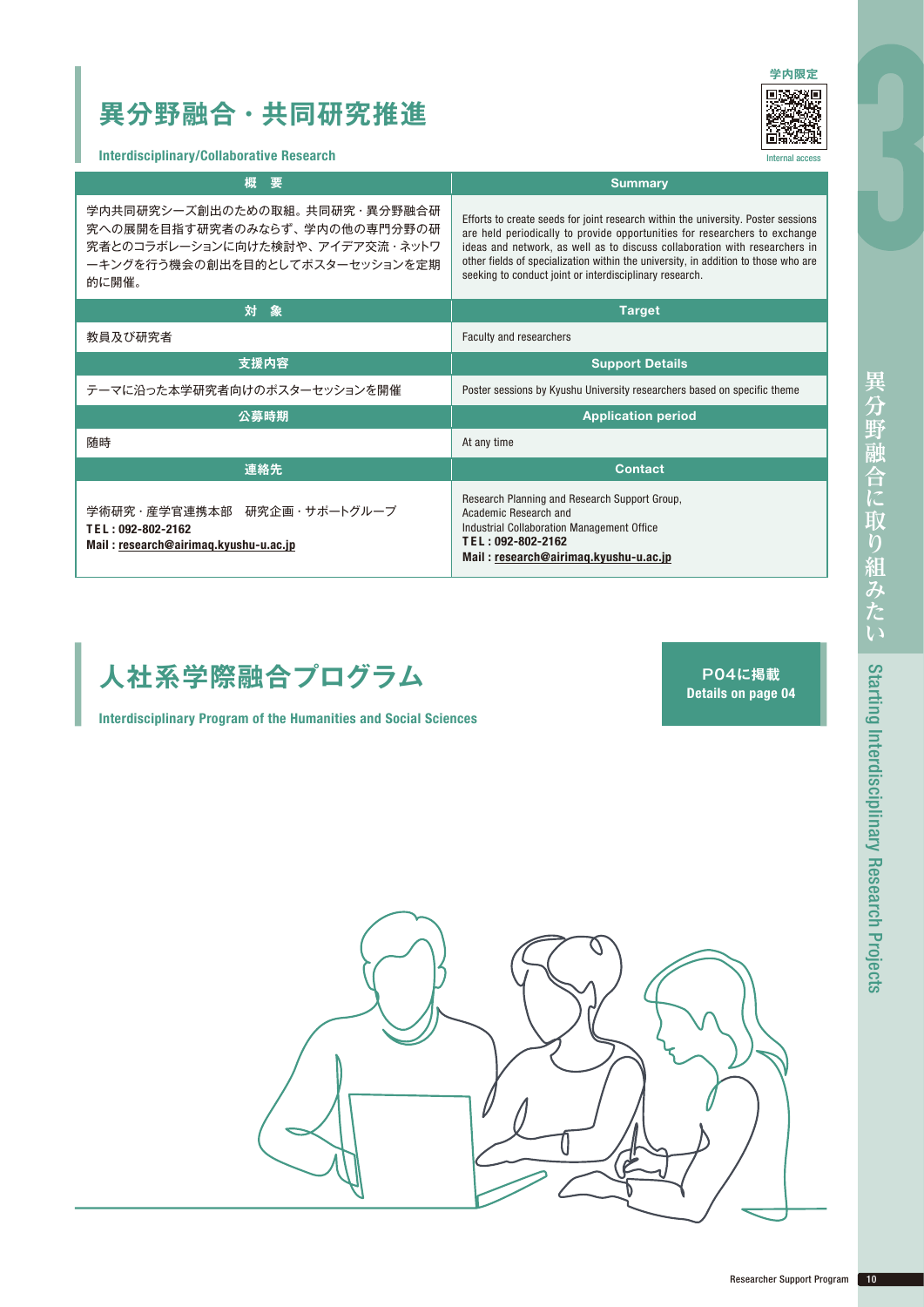### **国際的研究リーダー研修プログラム**

| 概要                             | <b>Summary</b>                                                       |
|--------------------------------|----------------------------------------------------------------------|
| 国際的研究リーダー育成基礎プログラムの上位プログラムとして、 | As a higher level program of 国際的研究リーダー育成基礎プログラム,                     |
| マネジメントスキルの向上や世界トップレベルの研究機関等での研 | this program provides opportunities to improve management skills and |
| 修機会を提供するプログラム。                 | training at world-class research institutions.                       |

**詳細は検討中** Details under consideration

### **国際的研究リーダー育成基礎プログラム**

| 概要                            | Summary                                                                       |
|-------------------------------|-------------------------------------------------------------------------------|
| 研究者としての基盤となるスキル獲得や研究力の底上げを支援す | The programs to support the acquisition of fundamental skills as a researcher |
| るプログラム。                       | and the enhancement of research capabilities.                                 |

**詳細は検討中** Details under consideration

### **ShareAid (九州大学 研究機器・設備共用支援ポータル)**



ShareAid(The Web portal for researchers to share equipment and facilities in Kyushu University)

| 概<br>要                                                                                                                            | <b>Summary</b>                                                                                                                                                                                                                                                                                                                                                                                                                                       |
|-----------------------------------------------------------------------------------------------------------------------------------|------------------------------------------------------------------------------------------------------------------------------------------------------------------------------------------------------------------------------------------------------------------------------------------------------------------------------------------------------------------------------------------------------------------------------------------------------|
| 本学の研究機器・設備の共用を支援するためのポータルサイト。学<br>内の共用可能な研究機器を検索することができる他、セミナー情報<br>やリユース情報等も掲載。また、研究機器の戦略的整備のための<br>「研究環境整備事業」も実施。 詳細はWebサイトを参照。 | A web portal to support sharing research equipment and facilities within the<br>university. For beginners of equipment use, lectures or training information is<br>provided. To support and encourage the reuse of equipment, a bulletin board<br>is provided. In addition, The Research Facilities Improvement Project will<br>strategically and comprehensively promote the development of facilities.<br>Please refer to the website for details. |
| 対象                                                                                                                                | <b>Target</b>                                                                                                                                                                                                                                                                                                                                                                                                                                        |
| 学内外の研究者・技術者                                                                                                                       | Researchers and engineers                                                                                                                                                                                                                                                                                                                                                                                                                            |
| 連絡先                                                                                                                               | <b>Contact</b>                                                                                                                                                                                                                                                                                                                                                                                                                                       |
| 機器共用促進支援室<br>TEL: 092-802-2115<br>Mail: shareaid@airimaq.kyushu-u.ac.jp                                                           | ShareAid Office, Academic Research and Industrial Collaboration<br><b>Management Office</b><br>TEL: 092-802-2115<br>Mail: shareaid@airimag.kyushu-u.ac.jp                                                                                                                                                                                                                                                                                            |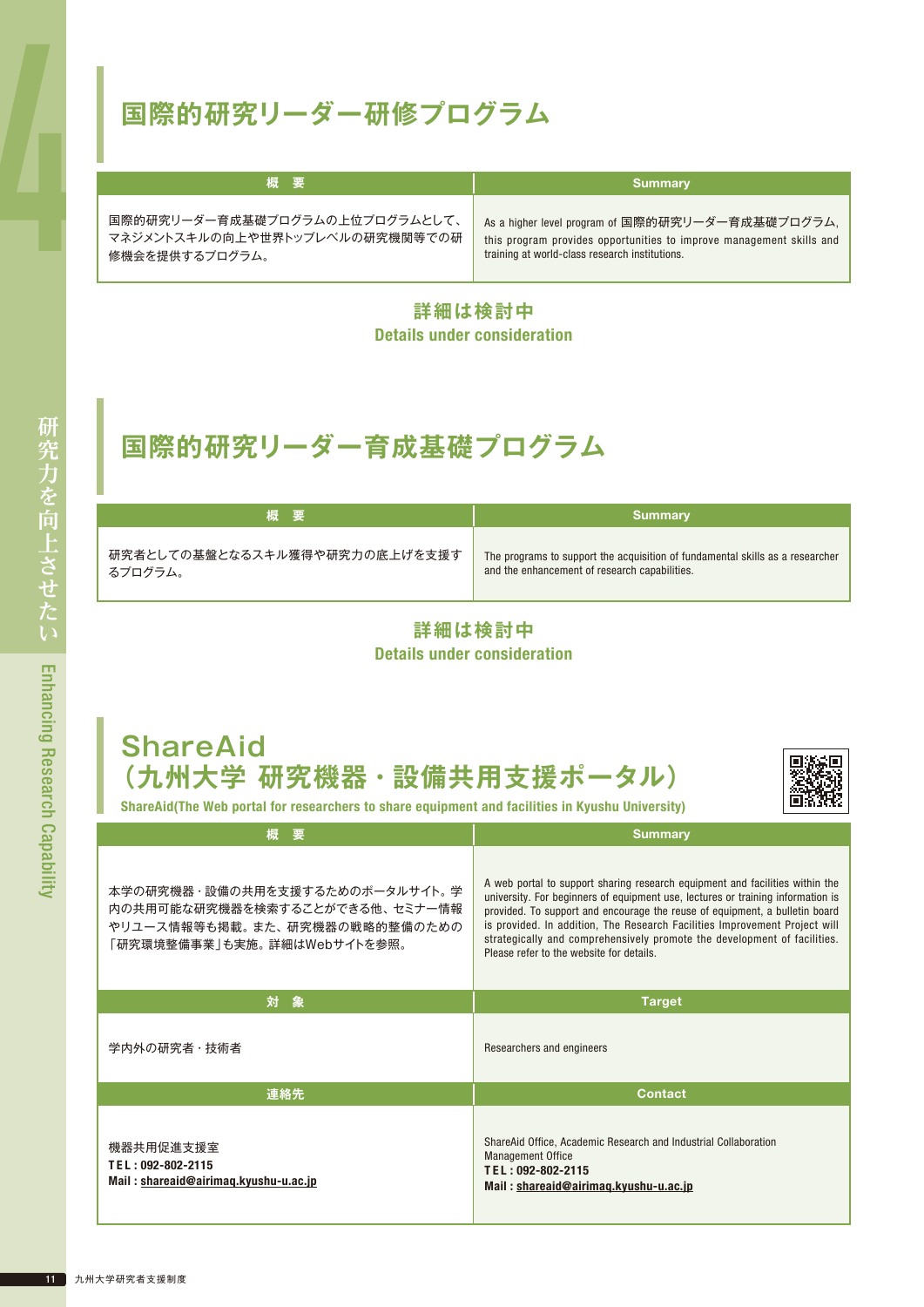#### **出産・育児復帰者支援 (研究活動基礎支援制度)**



Support for Women Returning from Maternity and Parental Leave (Research activities basic support system)

| 要<br>概                                                                                                                                    | <b>Summary</b>                                                                                                                                                                                                                                                                                                                                                                                                                                                                                                                    |  |
|-------------------------------------------------------------------------------------------------------------------------------------------|-----------------------------------------------------------------------------------------------------------------------------------------------------------------------------------------------------------------------------------------------------------------------------------------------------------------------------------------------------------------------------------------------------------------------------------------------------------------------------------------------------------------------------------|--|
| 出産・育児による研究中断後の女性研究者が、円滑に研究現場に<br>復帰できるように研究費を支援するもの。                                                                                      | The program supports research expenses so that female researchers can<br>smoothly return to the research field after interruptions due to childbirth or<br>childcare.                                                                                                                                                                                                                                                                                                                                                             |  |
| 対象                                                                                                                                        | <b>Target</b>                                                                                                                                                                                                                                                                                                                                                                                                                                                                                                                     |  |
| 女性教員及び女性の学術研究員等のうち、平成31年4月1日以降、<br>出産・育児により3か月以上の研究の中断があり、 申請時に復職し<br>研究を行っている者<br>※申請時点で、代表者として年間一定額(600万円)以上の外部資金(直接経費)を獲<br>得している者は対象外 | Female faculty members and female academic researchers who suspended their<br>research activities for a period of three or more months because of childbirth and<br>childrearing beginning on April 1, 2019 to the present and have returned to their<br>research positions at the time of application.<br>*An applicant is not eligible if, at the time of application, she was a lead researcher of an<br>externally-funded project with direct expenses exceeding a predetermined annual sum (JPY)<br>6,000,000 yen per year). |  |
| 支援内容                                                                                                                                      | <b>Support Details</b>                                                                                                                                                                                                                                                                                                                                                                                                                                                                                                            |  |
| 支援額:50万円(上限)                                                                                                                              | Support fund: Up to 500,000 yen                                                                                                                                                                                                                                                                                                                                                                                                                                                                                                   |  |
| 公募時期                                                                                                                                      | <b>Application period</b>                                                                                                                                                                                                                                                                                                                                                                                                                                                                                                         |  |
| 4月頃                                                                                                                                       | <b>Around April</b>                                                                                                                                                                                                                                                                                                                                                                                                                                                                                                               |  |
| 連絡先                                                                                                                                       | <b>Contact</b>                                                                                                                                                                                                                                                                                                                                                                                                                                                                                                                    |  |
| 研究企画課研究企画係<br>TEL: 092-802-2324<br>Mail: kissen@jimu.kyushu-u.ac.jp                                                                       | Planning Section, Research Planning Division, Research and<br><b>Industrial Collaboration Promotion Department</b><br>TEL: 092-802-2324<br>Mail: kissen@jimu.kyushu-u.ac.jp                                                                                                                                                                                                                                                                                                                                                       |  |

#### **研究補助者雇用支援(短期) (研究活動基礎支援制度)**

Support for the Employment of Research Assistants (short-term)(Research activities basic support system)

| 概要                                                                                                                         | <b>Summary</b>                                                                                                                                                                                                                                                                                                                                           |  |
|----------------------------------------------------------------------------------------------------------------------------|----------------------------------------------------------------------------------------------------------------------------------------------------------------------------------------------------------------------------------------------------------------------------------------------------------------------------------------------------------|--|
| 社会貢献のための会合出席や出産・育児・介護等のライフイベン<br>トにより、研究時間の確保が困難な若手・女性・外国人研究者に対<br>し、研究支援業務に従事する研究補助者の雇用経費を支援するも<br>$\mathcal{D}_{\alpha}$ | This program supports young researchers, female researchers, and foreign<br>researchers who have difficulty securing time for research due to attending<br>meetings for social contribution and life events such as childbirth, childcare,<br>and nursing care, by providing funds for hiring research assistants to engage<br>in research support work. |  |
| 対<br>象                                                                                                                     | <b>Target</b>                                                                                                                                                                                                                                                                                                                                            |  |
| 教員又は学術研究員等(男性は39歳以下、女性は年齢制限なし)<br>※申請時点で、代表者として年間一定額(600万円)以上の外部資金(直接経費)を獲<br>得している者は対象外                                   | Faculty members and academic researchers (Male: under 39 years old, Female:<br>no age restriction)<br>*An applicant is not eligible if, at the time of application, she was a lead researcher of an<br>externally-funded project with direct expenses exceeding a predetermined annual sum (JPY<br>6,000,000 yen per year).                              |  |
| 支援内容                                                                                                                       | <b>Support Details</b>                                                                                                                                                                                                                                                                                                                                   |  |
| 支援額:40万円(上限)                                                                                                               | Support fund: Up to 400,000 yen                                                                                                                                                                                                                                                                                                                          |  |
| 公募時期                                                                                                                       | <b>Application period</b>                                                                                                                                                                                                                                                                                                                                |  |
|                                                                                                                            |                                                                                                                                                                                                                                                                                                                                                          |  |
| 12月頃                                                                                                                       | <b>Around December</b>                                                                                                                                                                                                                                                                                                                                   |  |
| 連絡先                                                                                                                        | <b>Contact</b>                                                                                                                                                                                                                                                                                                                                           |  |



Internal access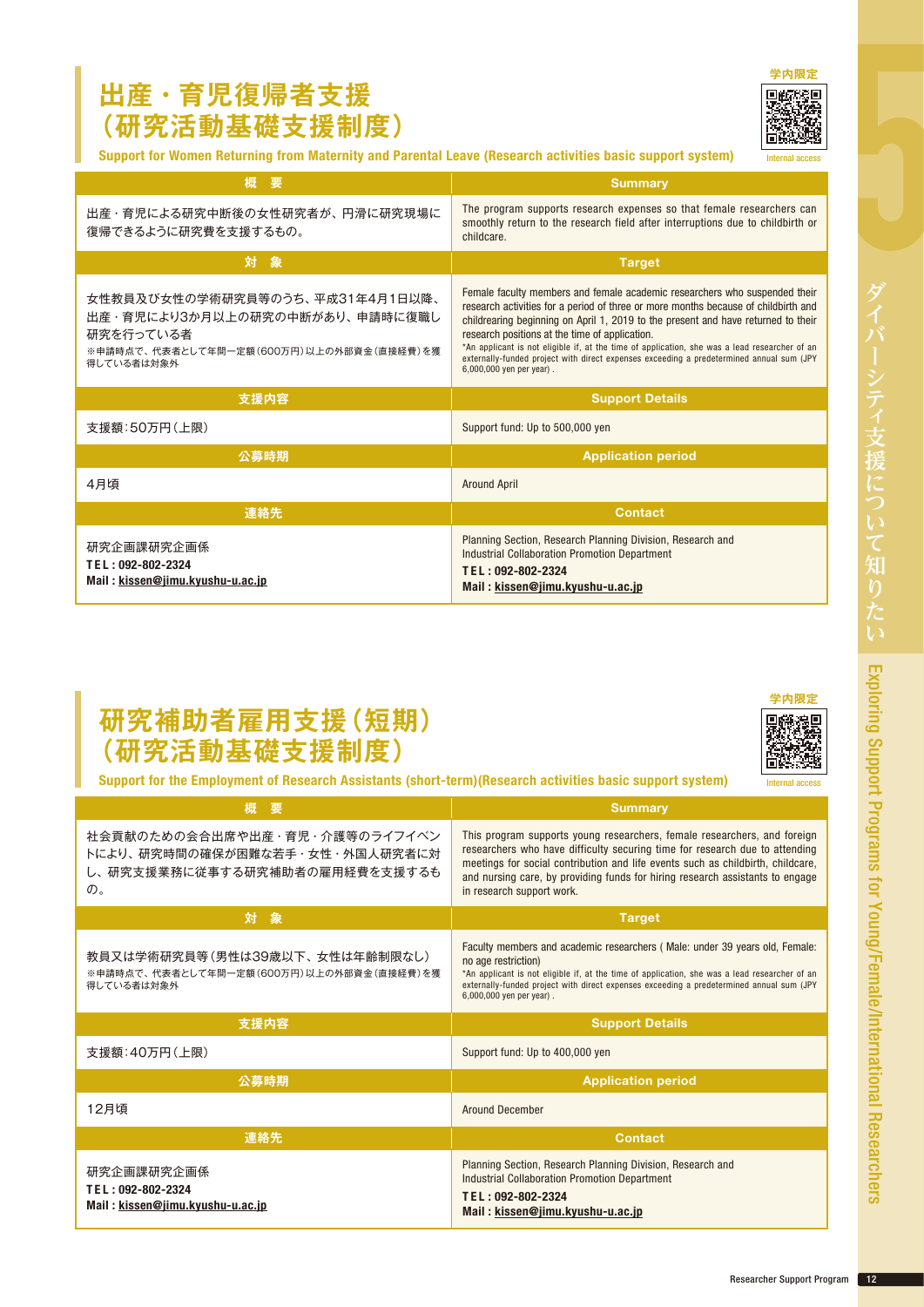#### **研究補助者雇用支援(教授・准教授育児期支援) (研究活動基礎支援制度)**



Internal ac

Support for the Employment of Research Assistants (Child Care Leave for Professors and Associate Professors) (Research activities basic support system)

| 概<br>要                                                                          | <b>Summary</b>                                                                                                                                                                                                                                                                                                                                                                                                                                                                       |  |
|---------------------------------------------------------------------------------|--------------------------------------------------------------------------------------------------------------------------------------------------------------------------------------------------------------------------------------------------------------------------------------------------------------------------------------------------------------------------------------------------------------------------------------------------------------------------------------|--|
| 出産・育児のライフイベントにより、研究時間の確保が困難な女性<br>の教授又は准教授に対し、研究支援業務に従事する研究補助者の<br>雇用経費を支援するもの。 | This program supports female professors or associate professors who have<br>difficulty securing time for research due to life events such as childbirth or<br>childcare by covering the cost of hiring research assistants to engage in<br>research support work.                                                                                                                                                                                                                    |  |
| 対象                                                                              | <b>Target</b>                                                                                                                                                                                                                                                                                                                                                                                                                                                                        |  |
| 本学に教授又は准教授として着任後、出産し子どもが未就学且つ<br>優れた研究業績のある女性研究者                                | Faculty members (either based in a department or on a special fixed-term) who<br>fit into at least one of categories ① through 3 below.<br>① Those who have given birth after being appointed to a position of professor or<br>associate professor (including internal promotions) at Kyushu University.<br>2 Those who have a pre-school aged child throughout the period of support.<br>3) Those who have exemplary records of research performance at the time of<br>application. |  |
| 支援内容                                                                            | <b>Support Details</b>                                                                                                                                                                                                                                                                                                                                                                                                                                                               |  |
| 支援額:100万円(上限)                                                                   | Support fund: Up to 1,000,000 yen                                                                                                                                                                                                                                                                                                                                                                                                                                                    |  |
|                                                                                 |                                                                                                                                                                                                                                                                                                                                                                                                                                                                                      |  |
| 公募時期                                                                            | <b>Application period</b>                                                                                                                                                                                                                                                                                                                                                                                                                                                            |  |
| 12月頃                                                                            | <b>Around December</b>                                                                                                                                                                                                                                                                                                                                                                                                                                                               |  |
| 連絡先                                                                             | <b>Contact</b>                                                                                                                                                                                                                                                                                                                                                                                                                                                                       |  |

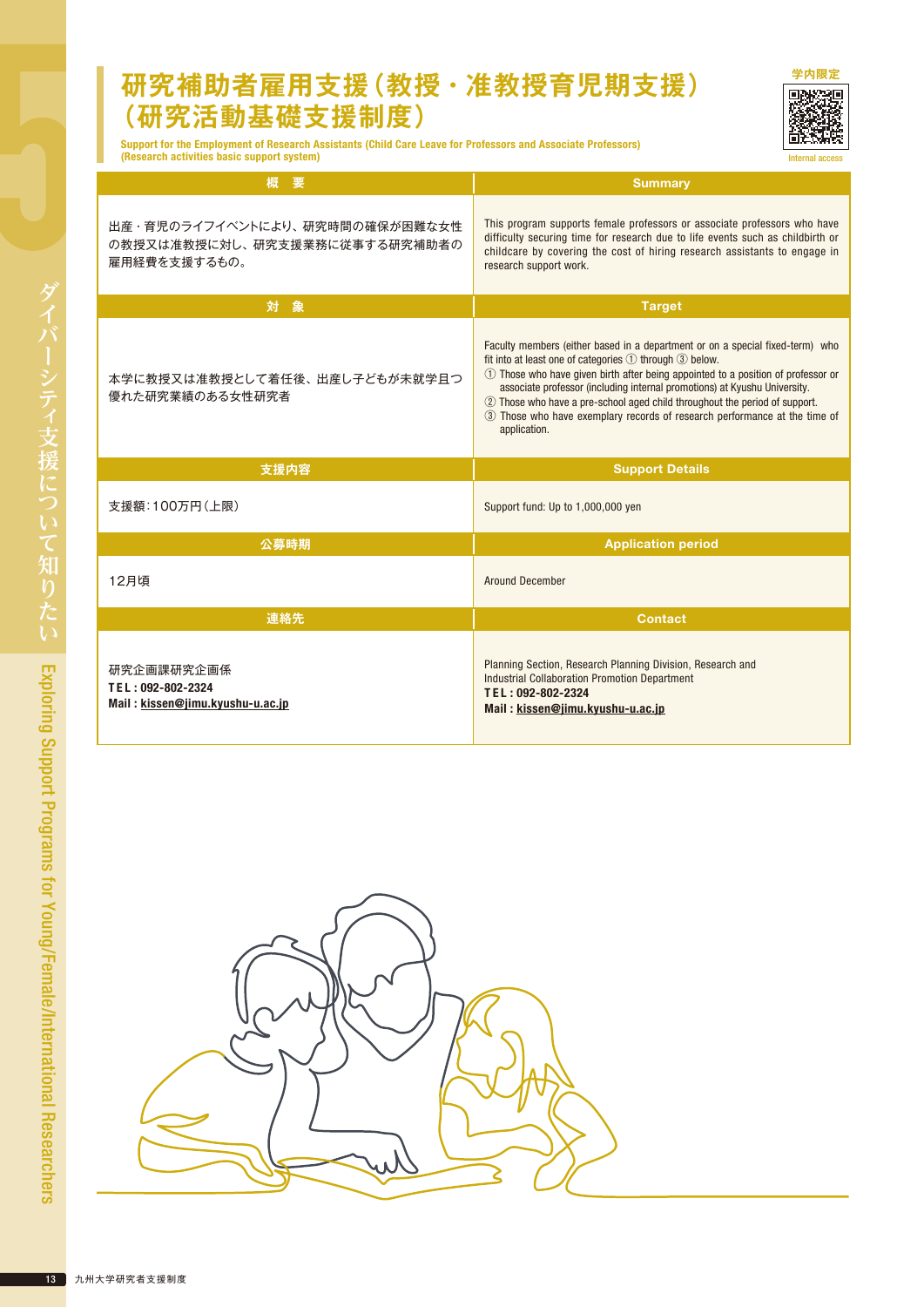#### **学振採用支援プログラム** / Support Program for Acquiring JSPS Research Fellowship **[学内限定](https://airimaq.kyushu-u.ac.jp/ja/teacher2/page.php?code=14&side=10)**

#### **JSPS特別研究員申請者向け学内説明会 (学振採用支援プログラム)**

Seminar for JSPS Research Fellowships (Support Program for Acquiring JSPS Research Fellowship)

| 概<br>要                                                                                   | <b>Summary</b>                                                                                                                                                                                                                       |  |  |
|------------------------------------------------------------------------------------------|--------------------------------------------------------------------------------------------------------------------------------------------------------------------------------------------------------------------------------------|--|--|
| 日本学術振興会特別研究員の申請のための説明会。制度の概要、<br>応募に際しての注意事項や採用のためのポイントを解説。                              | Seminar for applying to Japan Society for the Promotion of Science research<br>fellowship. Outline of the funding system, preparations to take when applying,<br>and points to consider when writing the proposal will be explained. |  |  |
| 対<br>象                                                                                   | <b>Target</b>                                                                                                                                                                                                                        |  |  |
| 日本学術振興会特別研究員申請予定者                                                                        | Prospective applicants for Japan Society for the Promotion of Science research<br>fellowship                                                                                                                                         |  |  |
| 支援内容                                                                                     | <b>Support Details</b>                                                                                                                                                                                                               |  |  |
| JSPS特別研究員の申請のための学内説明会を開催                                                                 | Seminar for applying to Japan Society for the Promotion of Science research<br>fellowship                                                                                                                                            |  |  |
| 公募時期                                                                                     | <b>Application period</b>                                                                                                                                                                                                            |  |  |
| 3月頃                                                                                      | <b>Around March</b>                                                                                                                                                                                                                  |  |  |
| 連絡先                                                                                      | <b>Contact</b>                                                                                                                                                                                                                       |  |  |
| 学術研究・産学官連携本部 研究企画・サポートグループ<br>TEL: 092-802-2162<br>Mail: research@airimaq.kyushu-u.ac.jp | Research Planning and Research Support Group,<br>Academic Research and<br>Industrial Collaboration Management Office<br>TEL: 092-802-2162<br>Mail: research@airimag.kyushu-u.ac.jp                                                   |  |  |

#### **学振採用支援プログラム** / Support Program for Acquiring JSPS Research Fellowship **[学内限定](https://airimaq.kyushu-u.ac.jp/ja/teacher2/page.php?code=14&side=10)**

| JSPS特別研究員申請サポート |
|-----------------|
| (学振採用支援プログラム)   |



Support Program for JSPS Research Fellowships (Support Program for Acquiring JSPS Research Fellowship)

| 概<br>要                                                                                   | <b>Summary</b>                                                                                                                                                                              |  |
|------------------------------------------------------------------------------------------|---------------------------------------------------------------------------------------------------------------------------------------------------------------------------------------------|--|
| 日本学術振興会特別研究員への申請書作成をサポートするプログ<br>ラム。 申請書の書き方講座や、 採用申請書の閲覧サービス等を実<br>施。                   | Program to support the preparation of applications for JSPS Research<br>Fellowships. The program offers lectures on how to write proposals and a<br>service for viewing accepted proposals. |  |
| 象<br>対                                                                                   | <b>Target</b>                                                                                                                                                                               |  |
| 日本学術振興会特別研究員申請予定者                                                                        | Prospective applicants for Japan Society for the Promotion of Science<br>research fellowship                                                                                                |  |
| 支援内容                                                                                     | <b>Support Details</b>                                                                                                                                                                      |  |
| 申請書作成のサポート                                                                               | Proposal preparation support                                                                                                                                                                |  |
| 公募時期                                                                                     | <b>Application period</b>                                                                                                                                                                   |  |
| 3月頃                                                                                      | <b>Around March</b>                                                                                                                                                                         |  |
| 連絡先                                                                                      | <b>Contact</b>                                                                                                                                                                              |  |
| 学術研究・産学官連携本部 研究企画・サポートグループ<br>TEL: 092-802-2162<br>Mail: research@airimaq.kyushu-u.ac.jp | Research Planning and Research Support Group,<br>Academic Research and<br>Industrial Collaboration Management Office<br>TEL: 092-802-2162<br>Mail: research@airimag.kyushu-u.ac.jp          |  |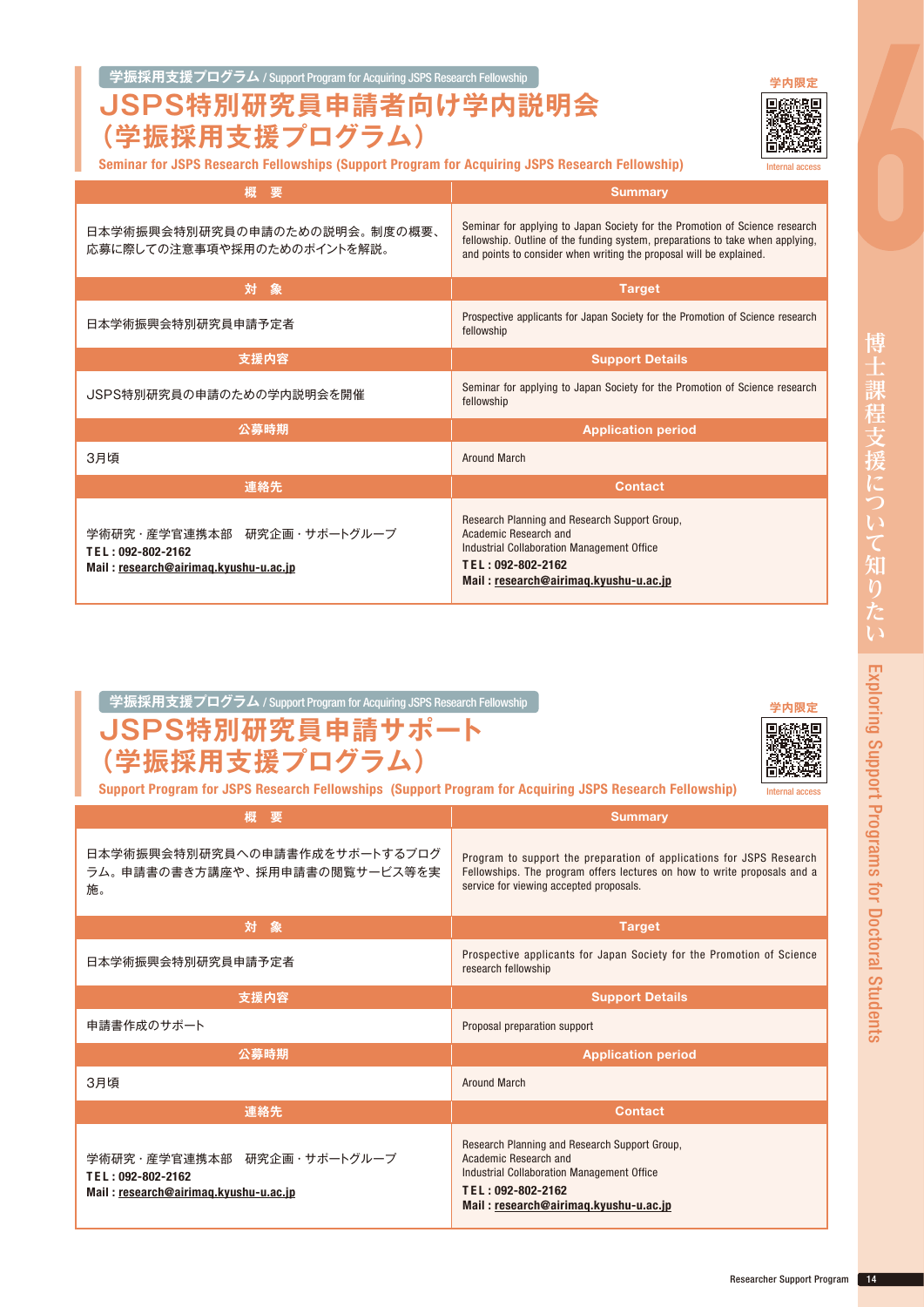#### **学内教育プログラム** / Educational Programs within Kyushu University **次世代研究者挑戦的研究プログラム**



| 生活費相当額、研究費の支給〕<br><b>Support for Pioneering Research Initiated by the Next Generation</b>                                                            |                                                                                                                                                                                                                                                                                                                                                                                                                                      |  |
|------------------------------------------------------------------------------------------------------------------------------------------------------|--------------------------------------------------------------------------------------------------------------------------------------------------------------------------------------------------------------------------------------------------------------------------------------------------------------------------------------------------------------------------------------------------------------------------------------|--|
| 概<br>要                                                                                                                                               | <b>Summary</b>                                                                                                                                                                                                                                                                                                                                                                                                                       |  |
| 我が国の科学技術・イノベーションを発展させ、重要課題を創造的<br>に解決して未来を拓く力量を持つ卓越した博士人材を育成すること<br>を目的として、優れた博士課程学生に対する経済的及び多様なキャ<br>リアパスの形成支援を行い、創造的な研究、融合的研究に専念・<br>挑戦できる環境を整備する。 | In order to develop Japan's science, technology, and innovation, and to foster<br>outstanding doctoral students who have the ability to creatively solve<br>important issues and open up the future, we will provide financial and diverse<br>career path support for outstanding doctoral students and create an<br>environment in which they can focus on and take on the challenge of creative<br>and interdisciplinary research. |  |
| 対<br>象                                                                                                                                               | <b>Target</b>                                                                                                                                                                                                                                                                                                                                                                                                                        |  |
| 博士課程学生                                                                                                                                               | Doctoratel degree students                                                                                                                                                                                                                                                                                                                                                                                                           |  |
| 支援内容                                                                                                                                                 | <b>Support Details</b>                                                                                                                                                                                                                                                                                                                                                                                                               |  |
| ●生活費相当額:240万円<br>●研究費:最大50万円                                                                                                                         | ● Living expenses equivalent: 2,400,000 yen.<br>Research expenses: Maximum amount of 500,000 yen.                                                                                                                                                                                                                                                                                                                                    |  |
| 連絡先                                                                                                                                                  | <b>Contact</b>                                                                                                                                                                                                                                                                                                                                                                                                                       |  |
| 学務部学務企画課<br>TEL: 092-802-7160 / 5928<br>Mail: jisecho@jimu.kyushu-u.ac.jp                                                                            | Student Affairs Planning Division, Student Affairs Department<br>TEL: 092-802-7160 / 5928<br>Mail: jisecho@jimu.kyushu-u.ac.jp                                                                                                                                                                                                                                                                                                       |  |
| 学内教育プログラム / Educational Programs within Kyushu University<br>先導的人材育成フェローシップ事業<br>(研究専念支援金、研究費の支給)<br><b>Kyushu University Innovator Fellowship</b>   | в<br>C<br>D                                                                                                                                                                                                                                                                                                                                                                                                                          |  |
| 概要                                                                                                                                                   | <b>Summary</b>                                                                                                                                                                                                                                                                                                                                                                                                                       |  |
| 我が国の科学技術・イノベーション創出を担うことが期待される博<br>士課程の優秀な学生に、研究に専念するための支援金及び研究費<br>から成る研究奨励金を支給し、優秀な研究者を育成することを目的<br>とするもの。                                          | The purpose of this program is to nurture outstanding researchers by providing<br>research grants consisting of support money and research expenses for students<br>to devote themselves to research, to outstanding students in the doctoral course<br>of the university's graduate school who are expected to play a leading role in the<br>creation of scientific description and innovation in Japan.                            |  |
| 対<br>象                                                                                                                                               | <b>Target</b>                                                                                                                                                                                                                                                                                                                                                                                                                        |  |
| 博士課程学生                                                                                                                                               | Doctoratel degree students                                                                                                                                                                                                                                                                                                                                                                                                           |  |
| 支援内容                                                                                                                                                 | <b>Support Details</b>                                                                                                                                                                                                                                                                                                                                                                                                               |  |
| ●研究専念支援金:240万円<br>●研究費:50万円                                                                                                                          | ● Funds to help concentrate on research: 2,400,000 yen.<br>Research expenses: 500,000 yen.                                                                                                                                                                                                                                                                                                                                           |  |
| 連絡先                                                                                                                                                  | <b>Contact</b>                                                                                                                                                                                                                                                                                                                                                                                                                       |  |
| A.【情報·Al分野】<br>工学部等事務部教務課学生支援係<br>TEL: 092-802-2736<br>Mail: kotgakusei@jimu.kyushu-u.ac.jp<br>【申フハ戦】                                                | <b>A. [Information/Al Fields]</b><br>Fellowship office Graduate School of Information Science and Electrical<br>Engineering<br>TEL: 092-802-2736<br>Mail: kotgakusei@jimu.kyushu-u.ac.jp                                                                                                                                                                                                                                             |  |

B. [Quantum Science Area]

T E L : 092-802-4014

T E L : 092-802-2911

D. [Green Innovation Fields]

T E L : 092-802-6644 / 7196

C. [Material Fields]

Student Support Section, Graduate School of Science

Mail : [office@molecular-devic.kyushu-u.ac.jp](mailto:office%40molecular-devic.kyushu-u.ac.jp?subject=)

I 2 CNER・Q-PIT Office of Research Support Services

Mail : [rixgksien@jimu.kyushu-u.ac.jp](mailto:rixgksien%40jimu.kyushu-u.ac.jp?subject=)

Student Affairs Division Administrative Office

Mail : [iq-kenkyu@jimu.kyushu-u.ac.jp](mailto:iq-kenkyu%40jimu.kyushu-u.ac.jp?subject=)

**B.【量子分野】**

T E L : 092-802-4014

T E L : 092-802-2911

**D.【グリーンイノベーション分野】**

T E L : 092-802-6644 / 7196

**C.【マテリアル分野】**

理学部等事務部教務課学生支援係

Mail : [rixgksien@jimu.kyushu-u.ac.jp](mailto:rixgksien%40jimu.kyushu-u.ac.jp?subject=)

Mail : [iq-kenkyu@jimu.kyushu-u.ac.jp](mailto:iq-kenkyu%40jimu.kyushu-u.ac.jp?subject=)

工学部等教務課 分子システムデバイスコース担当

I 2CNER・Q-PIT共通事務支援室 学術支援・渉外グループ

Mail : [office@molecular-devic.kyushu-u.ac.jp](mailto:office%40molecular-devic.kyushu-u.ac.jp?subject=)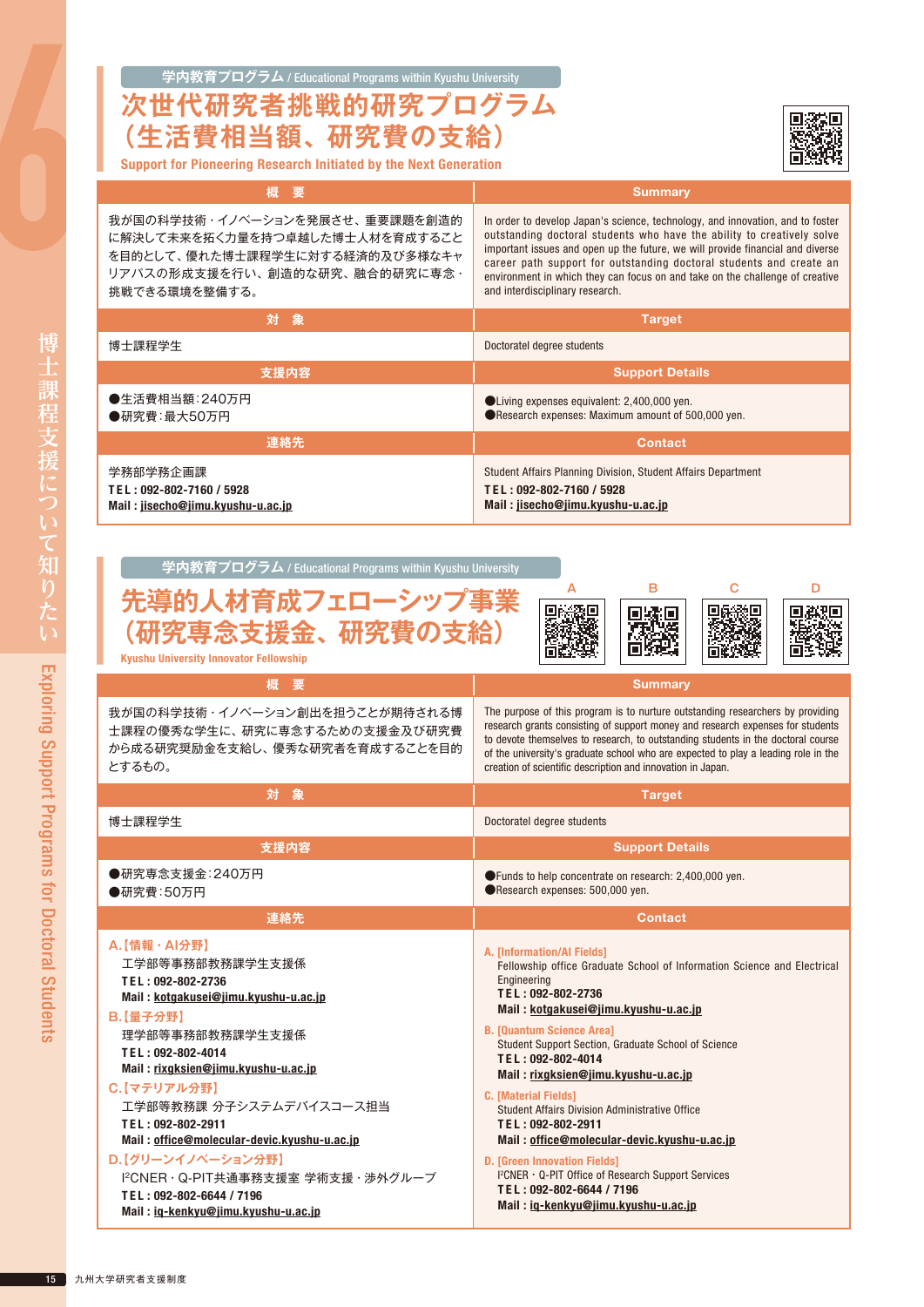**学内教育プログラム** / Educational Programs within Kyushu University

Graduate Program of Mathematics for Innovation

#### **マス・フォア・イノベーション卓越大学院プログラム (卓越奨励金、授業料支援)**



| 概要                                                                           | <b>Summary</b>                                                                                                                                                                                       |
|------------------------------------------------------------------------------|------------------------------------------------------------------------------------------------------------------------------------------------------------------------------------------------------|
| マス・フォア・イノベーション卓越大学院プログラムに選抜された<br>優秀な学生に対して、経済的負担を軽減して学業及び研究に専念<br>させるための支援。 | Support for outstanding students selected for the Graduate Program of<br>Mathematics for Innovation to reduce their financial burden and allow them to<br>concentrate on their studies and research. |
| 対象                                                                           | <b>Target</b>                                                                                                                                                                                        |
| マス・フォア・イノベーション連係学府(R4.4設置)に所属する博<br>士後期課程学生                                  | Doctoratel degree students in the Joint Graduate School of Mathematics for<br>Innovation (Establishment in 2022. April)                                                                              |
| 支援内容                                                                         | <b>Support Details</b>                                                                                                                                                                               |
|                                                                              |                                                                                                                                                                                                      |
| ●卓越奨励金:約186万円<br>●授業料支援:約54万円                                                | WISE scholarships(Doctoral Program for World-leading Innovative & Smart<br>Education): Approximately 1,860,000 yen.<br>●Tuition Fee support: Approximately 540,000 yen.                              |
| 連絡先                                                                          | <b>Contact</b>                                                                                                                                                                                       |

| <u> その他の研究費支援 / Other Res</u> earch Funding Support <sub> </sub> |  |  |
|------------------------------------------------------------------|--|--|
| チャレンジ&クリエーション                                                    |  |  |
| (九州大学基金の支援事業)                                                    |  |  |



Challenge & Creation

| 概<br>要                                                                                                                                                                                       | <b>Summary</b>                                                                                                                                                                                                                                                                                                                                                                                                                                                                                                                                                                                 |
|----------------------------------------------------------------------------------------------------------------------------------------------------------------------------------------------|------------------------------------------------------------------------------------------------------------------------------------------------------------------------------------------------------------------------------------------------------------------------------------------------------------------------------------------------------------------------------------------------------------------------------------------------------------------------------------------------------------------------------------------------------------------------------------------------|
| 大学院生や学部学生が自ら企画するユニークな研究・調査プロジ<br>ェクトについて、助成、実行をサポートする全学事業。1997年以<br>降毎年実施し、院生・学生が若者らしい感性に基づくユニークな研<br>究・調査プロジェクトの企画・計画・実践を通じて、創造性発揮の<br>喜びを知る機会を提供することで、現在では九州大学の独自性を<br>示す象徴的なプロジェクトとなっている。 | This is a university-wide program that supports the funding and implementation<br>of unique research and survey projects planned by graduate and undergraduate<br>students. It has been implemented every year since 1997, and the project has<br>provided graduate students and postgraduates with the opportunity to<br>experience the joy of creativity through the planning, formulation, and<br>implementation of unique research and survey projects based on youthful<br>sensibilities, and has now become a symbolic project that demonstrates the<br>uniqueness of Kyushu University. |
| 対象                                                                                                                                                                                           | <b>Target</b>                                                                                                                                                                                                                                                                                                                                                                                                                                                                                                                                                                                  |
| 大学院生及び学部学生                                                                                                                                                                                   | Graduate and undergraduate students                                                                                                                                                                                                                                                                                                                                                                                                                                                                                                                                                            |
| 支援内容                                                                                                                                                                                         | <b>Support Details</b>                                                                                                                                                                                                                                                                                                                                                                                                                                                                                                                                                                         |
| 支援額:1件あたり50万円(上限)<br>※希望に応じて、QRECの教員・スタッフのメンタリングを受けることが可能                                                                                                                                    | Support fund: Up to 500,000 yen<br>*Mentoring by QREC faculty and staff is available upon request                                                                                                                                                                                                                                                                                                                                                                                                                                                                                              |
| 公募時期                                                                                                                                                                                         | <b>Application period</b>                                                                                                                                                                                                                                                                                                                                                                                                                                                                                                                                                                      |
| 4月~5月頃                                                                                                                                                                                       | Around April to May                                                                                                                                                                                                                                                                                                                                                                                                                                                                                                                                                                            |
| 連絡先                                                                                                                                                                                          | <b>Contact</b>                                                                                                                                                                                                                                                                                                                                                                                                                                                                                                                                                                                 |
| QREC事務<br>TEL: 092-802-6060<br>Mail: challengeinfo@grec.kyushu-u.ac.jp                                                                                                                       | Robert T.Huang Entrepreneurship Center<br>TEL: 092-802-6060<br>Mail: challengeinfo@grec.kyushu-u.ac.jp                                                                                                                                                                                                                                                                                                                                                                                                                                                                                         |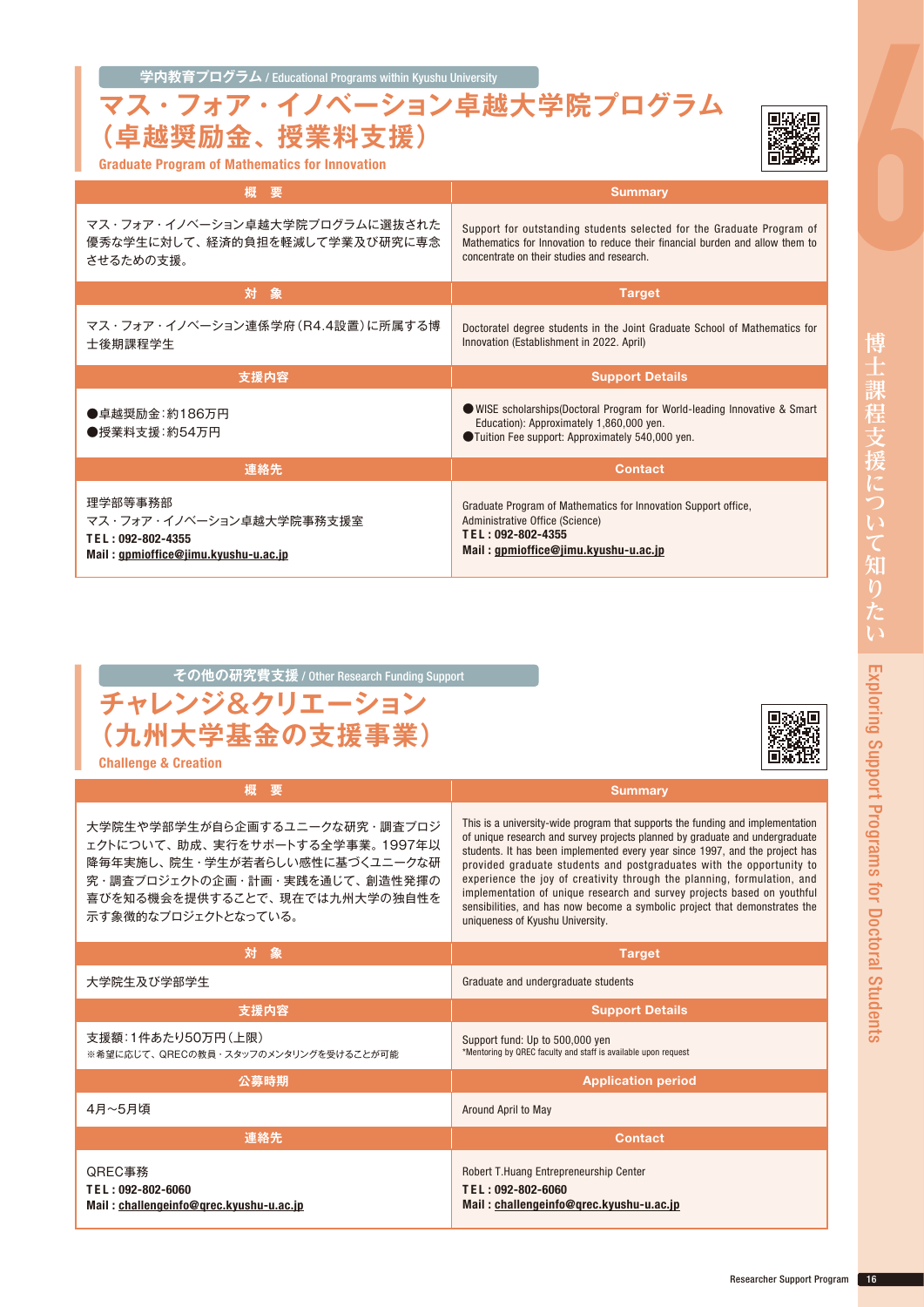### **アカデミックチャレンジ**



| <b>Academic Challenge</b> |  |  |
|---------------------------|--|--|
|---------------------------|--|--|

| 概<br>要                                                                                                                                                       | <b>Summary</b>                                                                                                                                                                                                                                                                                                                                                                                                                                                                                     |
|--------------------------------------------------------------------------------------------------------------------------------------------------------------|----------------------------------------------------------------------------------------------------------------------------------------------------------------------------------------------------------------------------------------------------------------------------------------------------------------------------------------------------------------------------------------------------------------------------------------------------------------------------------------------------|
| 大学院生自らが研究計画を企画し、必要な資金を手当し、実際の<br>研究を行う、この一連の実践を通じて「研究マネジメント」を習得す<br>ることを狙いとした全学事業。将来のイノベーションに繋がる萌芽<br>的な研究を促進するために学生が自らの発想で学術研究に向き合<br>い、独創性、柔軟性を発揮できる機会を提供。 | This is a university-wide project that aims to help graduate students learn<br>"research management" through a series of practical activities, such as planning<br>a research plan, obtaining the necessary funding, and actually conducting the<br>research. The program provides an opportunity for students to face academic<br>research with their own ideas and to demonstrate their originality and flexibility in<br>order to promote budding research that will lead to future innovation. |
| 対象                                                                                                                                                           | <b>Target</b>                                                                                                                                                                                                                                                                                                                                                                                                                                                                                      |
| 30歳未満の大学院生                                                                                                                                                   | Graduate students under 30 years old                                                                                                                                                                                                                                                                                                                                                                                                                                                               |
| 支援内容                                                                                                                                                         | <b>Support Details</b>                                                                                                                                                                                                                                                                                                                                                                                                                                                                             |
| 支援額:1件あたり50万円(上限)                                                                                                                                            | Support fund: Up to 500,000 yen                                                                                                                                                                                                                                                                                                                                                                                                                                                                    |
| 公募時期                                                                                                                                                         | <b>Application period</b>                                                                                                                                                                                                                                                                                                                                                                                                                                                                          |
| 4月~5月頃                                                                                                                                                       | Around April to May                                                                                                                                                                                                                                                                                                                                                                                                                                                                                |
| 連絡先                                                                                                                                                          | <b>Contact</b>                                                                                                                                                                                                                                                                                                                                                                                                                                                                                     |
| QREC事務<br>TEL: 092-802-6060<br>Mail: challengeinfo@grec.kyushu-u.ac.jp                                                                                       | Robert T. Huang Entrepreneurship Center<br>TEL: 092-802-6060<br>Mail: challengeinfo@grec.kyushu-u.ac.jp                                                                                                                                                                                                                                                                                                                                                                                            |

**その他の研究費支援** / Other Research Funding Support



**P05に掲載** Details on page 05

Kyushu University Platform of Inter-/Transdisciplinary Energy Research Support Program for Young Researchers and Doctoral Students

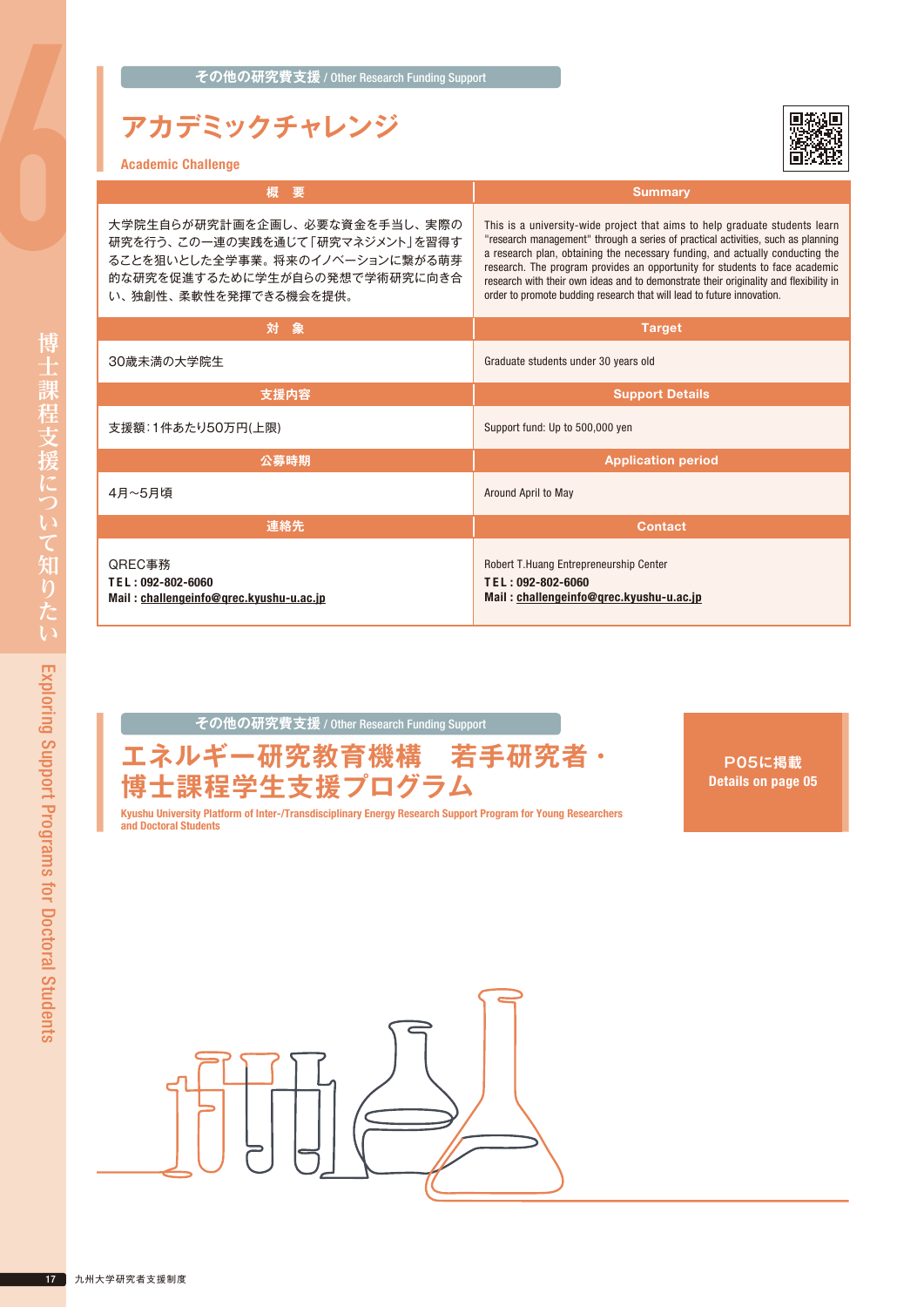**博士課程学生就学・キャリア支援 共同研究プログラム**

Internal access

**概 要** Summary

博士課程の学生が、指導教員の了承・指導の下で博士論文テーマ に沿った共同研究を民間企業と主体的に行うプログラム。共同研 究費によって経済的支援を受け、かつ民間企業との共同研究に主 体的に参画することで、①将来のキャリアパスの形成、②課題設定 及び解決能力、並びに他者と協働する力の向上、③新しい学問分 野や融合研究の創成・発展の促進、等を図ることを目的とする。

A program in which doctoral students independently conduct joint research with private companies on the theme of their doctoral dissertation under the approval and guidance of their supervisor. By receiving financial support through joint research funds and proactively participating in joint research with private companies, the program aims to: ① create future career paths, ② improve the ability to set and solve problems and collaborate with others, and ③ promote the creation and development of new academic fields and fusion research.

| 対<br>象                                                                                                                                                      | <b>Target</b>                                                                                                                                                                                                                                                                                                                                        |
|-------------------------------------------------------------------------------------------------------------------------------------------------------------|------------------------------------------------------------------------------------------------------------------------------------------------------------------------------------------------------------------------------------------------------------------------------------------------------------------------------------------------------|
| 博士課程学生                                                                                                                                                      | Doctoratel degree students                                                                                                                                                                                                                                                                                                                           |
| 支援内容                                                                                                                                                        | <b>Support Details</b>                                                                                                                                                                                                                                                                                                                               |
| 支援額:1時間あたり1,900円<br>※1週間あたりの従事時間は30時間未満                                                                                                                     | Support fund: 1,900 yen/hour *Within 30 hours of work per week                                                                                                                                                                                                                                                                                       |
| 公募時期                                                                                                                                                        | <b>Application period</b>                                                                                                                                                                                                                                                                                                                            |
| 通年                                                                                                                                                          | At any time                                                                                                                                                                                                                                                                                                                                          |
| 連絡先                                                                                                                                                         | <b>Contact</b>                                                                                                                                                                                                                                                                                                                                       |
| 学術研究・産学官連携本部 産学官連携推進グループ<br>TEL: 092-802-5135<br>Mail: alliance@airimaq.kyushu-u.ac.jp<br>研究・産学官連携推進部 産学官連携推進課 連携企画係<br>Mail: snsrenkei@jimu.kyushu-u.ac.jp | Research Alliance Group, Academic Research and<br>Industrial Collaboration Management Office<br>TEL: 092-802-5135<br>Mail: alliance@airimag.kyushu-u.ac.jp<br><b>Collaboration Planning Section Industrial Collaboration Promotion Division</b><br>Research and Industrial Collaboration Promotion Department<br>Mail: snsrenkei@jimu.kyushu-u.ac.jp |

#### **その他の経済的支援** / Other Financial Support





Teaching Assistant

**概 要 Summary** 教育能力に応じ、学士・修士課程の一部の講義を担当することも許 可されるティーチングフェロー(TF)、学士・修士レベルでの教育補 助を行うアドバンスド・ティーチング・アシスタント(ATA)、学士レ ベルの教育補助を行うベーシック・ティーチング・アシスタント (BTA)の3階層に区分し、それぞ グを提供する制度。

| れぞれの階層に応じた教育トレーニン | at the bachelor's and master's levels; and basic teaching assistants (BTA),<br>who provide teaching assistance at the bachelor's level. |
|-------------------|-----------------------------------------------------------------------------------------------------------------------------------------|
| 連絡先               | <b>Contact</b>                                                                                                                          |
|                   |                                                                                                                                         |

教育改革推進本部 TAサポートデスク T E L : 092-802-5829 Mail : [ta@ueii.kyushu-u.ac.jp](mailto:ta@ueii.kyushu-u.ac.jp)

#### The system is divided into three levels and provides education and training according to each level: teaching fellows (TF), who are allowed to teach some courses in bachelor's and master's programs according to their teaching ability; advanced teaching assistants (ATA), who provide teaching assistance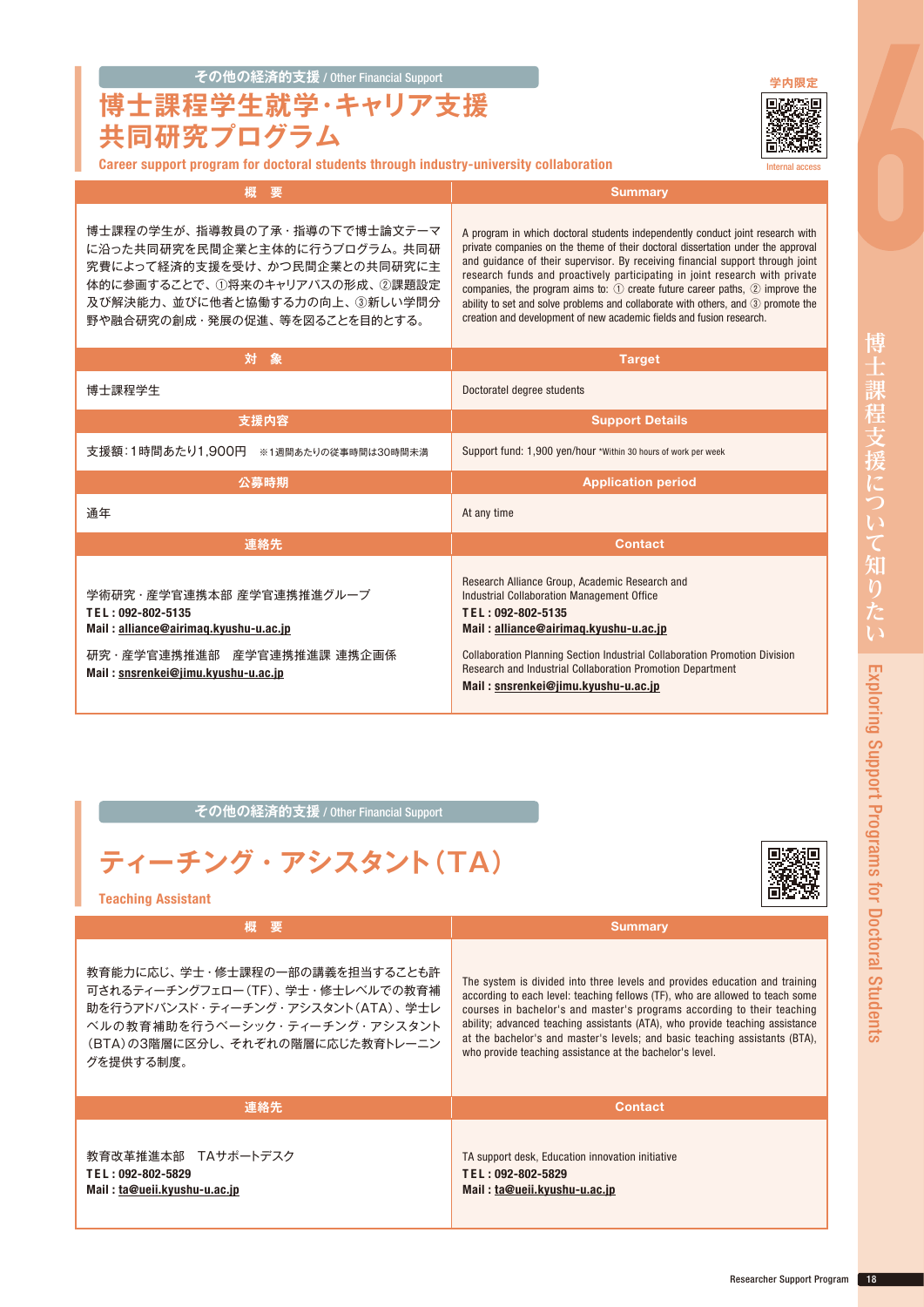**その他の経済的支援 / Other Financial Support インストリック [日本語](https://www.kyushu-u.ac.jp/ja/education/fees/exempt01)** 

### **入学料免除**





Enrollment Fee Exemption

| <b>Enrollment Fee Exemption</b>                                                                  | English ver.<br>Japanese ver.                                                                                                                                                                                                                                                                     |
|--------------------------------------------------------------------------------------------------|---------------------------------------------------------------------------------------------------------------------------------------------------------------------------------------------------------------------------------------------------------------------------------------------------|
| 【概】要】                                                                                            | <b>Summary</b>                                                                                                                                                                                                                                                                                    |
| 経済的理由、または、大規模災害の被災等の特別な事情により入<br>学料の納付が困難な入学者の支援のため、選考の上、入学料の全<br>額又は半額の徴収を免除する。                 | In order to support students who have difficulty paying the enrollment fee due<br>to financial reasons or special circumstances such as being affected by a<br>large-scale disaster in Japan, the collection of the full or half amount of the<br>enrollment fee will be exempted upon selection. |
| 連絡先                                                                                              | <b>Contact</b>                                                                                                                                                                                                                                                                                    |
| 学務部キャリア・奨学支援課 学生納付金免除係<br>TEL: 092-802-5949 / 5948 / 5950<br>Mail: gagmenjyo@jimu.kyushu-u.ac.jp | Students' Payment Exemption Section, Career and Scholarship Support<br>Division, Student Affairs Department<br>TEL: 092-802-5949 / 5948 / 5950<br>Mail: gagmenjyo@jimu.kyushu-u.ac.jp                                                                                                             |

| その他の経済的支援 / Other Financial Support                                                                  | 日本語<br>英語                                                                                                                                                                                                                                                                                                                                                 |
|------------------------------------------------------------------------------------------------------|-----------------------------------------------------------------------------------------------------------------------------------------------------------------------------------------------------------------------------------------------------------------------------------------------------------------------------------------------------------|
| 授業料免除<br><b>Tuition Fee Exemption</b>                                                                | English ver.<br>Japanese ver.                                                                                                                                                                                                                                                                                                                             |
| 概<br>要                                                                                               | <b>Summary</b>                                                                                                                                                                                                                                                                                                                                            |
| 経済的理由、または、大規模災害の被災等の特別な事情により授業<br>料の納付が困難な学生の支援のため、前期・後期の学期ごとに選考<br>の上、当該学期の授業料の全額、半額、4分の1額の徴収を免除する。 | In order to support students who have difficulty paying tuition fees due to financial<br>reasons or special circumstances such as being affected by a large-scale disaster in<br>Japan, students will be exempted from paying full, half, or one-fourth of the tuition<br>fees for the first and second semesters after being selected for each semester. |
| 連絡先                                                                                                  | <b>Contact</b>                                                                                                                                                                                                                                                                                                                                            |
| 学務部キャリア・奨学支援課 学生納付金免除係<br>TEL: 092-802-5949 / 5948 / 5950<br>Mail: gagmenjyo@jimu.kyushu-u.ac.jp     | Students' Payment Exemption Section, Career and Scholarship Support<br>Division, Student Affairs Department<br>TEL: 092-802-5949 / 5948 / 5950<br>Mail: gagmenjyo@jimu.kyushu-u.ac.jp                                                                                                                                                                     |

**その他の経済的支援** / Other Financial Support

**九州大学大学院研究支援奨学金**



| 概 要                                  | <b>Summary</b>                                                                  |
|--------------------------------------|---------------------------------------------------------------------------------|
| 本学の博士後期課程に進学を希望して本学の修士課程に在籍する        | This scholarship is available to students who are enrolled in a master's course |
| 者、又は博士後期課程1・2年次に在籍する者で、優れた研究能力       | at the university or in the first or second year of a doctoral course at the    |
| を有し、日本学術振興会の特別研究員DC1、DC2に申請した学生      | university, who have outstanding research ability, and who have applied for a   |
| を対象とする給付型奨学金。                        | Japan Society for the Promotion of Science Research Fellowship DC1 or DC2.      |
| 年間採用者数は、DC1申請者100名以内、DC2申請者200名以     | The annual number of recruits is up to 100 for DC1 applicants and up to 200     |
| 内、給付金額は年額25万円、給付期間はDC1・2に申請した1年間。    | for DC2 applicants, the annual benefit amount is 250,000 yen, and the benefit   |
| (令和3年度の募集内容)                         | period is one year for DC1 and DC2 applicants. (Recruitment details for 2021)   |
| 連絡先                                  | <b>Contact</b>                                                                  |
| 学務部キャリア・奨学支援課                        | Scholarship Section, Career and Scholarship Support Division,                   |
| 奨学金係                                 | <b>Student Affairs Department</b>                                               |
| TEL: 092-802-5931                    | TEL: 092-802-5931                                                               |
| Mail: gagshogaku@jimu.kyushu-u.ac.jp | Mail: gagshogaku@jimu.kyushu-u.ac.jp                                            |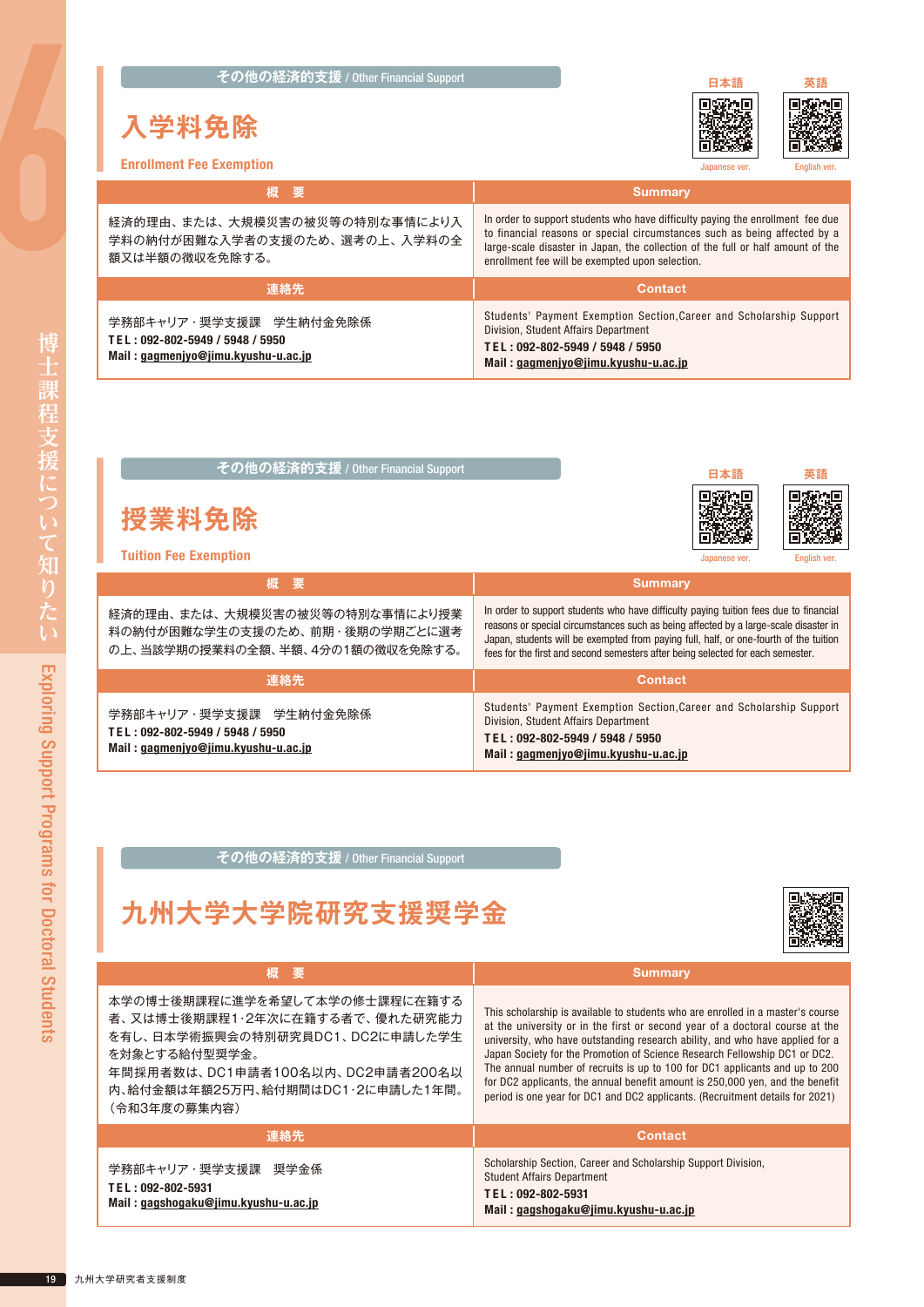| 日本人学生を対象とし、第一種奨学金(無利子貸与)と第二種奨学金<br>(有利子貸与)が実施され、 本学を通じて日本学生支援機構に申請。<br>大学院において第一種奨学金の貸与を受け、在学中に特に優れた<br>業績をあげた場合、 返還額の全部または一部が免除される制度 (特<br>に優れた業績による返還免除)がある。 | Japanese students only |
|----------------------------------------------------------------------------------------------------------------------------------------------------------------|------------------------|
| 連絡先                                                                                                                                                            | <b>Contact</b>         |
| 学務部キャリア・奨学支援課 奨学金係<br>TEL: 092-802-5931<br>Mail : g <u>agshogaku@jimu.kyushu-u.ac.jp</u>                                                                       | Japanese students only |
| その他の経済的支援 / Other Financial Support<br>地方公共団体・民間奨学団体の奨学制度<br>(主として日本人学生対象)                                                                                     |                        |
| 概<br>要                                                                                                                                                         | <b>Summary</b>         |

**その他の経済的支援** / Other Financial Support

| 概要                                                                                                                                                          | <b>Summary</b>         |
|-------------------------------------------------------------------------------------------------------------------------------------------------------------|------------------------|
| 日本人学生を対象とし、第一種奨学金(無利子貸与)と第二種奨学金<br>(有利子貸与)が実施され、本学を通じて日本学生支援機構に申請。<br>大学院において第一種奨学金の貸与を受け、在学中に特に優れた<br>業績をあげた場合、返還額の全部または一部が免除される制度(特<br>に優れた業績による返還免除)がある。 | Japanese students only |
| 連絡先                                                                                                                                                         | <b>Contact</b>         |
| 学務部キャリア・奨学支援課 奨学金係<br>TEL: 092-802-5931                                                                                                                     | Japanese students only |

| 概要                                                                                              | <b>Summary</b>         |
|-------------------------------------------------------------------------------------------------|------------------------|
| 主として日本人学生を対象とし、各奨学団体において、給付型奨<br>学金、貸与型奨学金、日本学生支援機構奨学金の返還支援などを<br>実施。奨学金額、申請要件、応募方法は各奨学金により異なる。 | Japanese students only |
| 連絡先                                                                                             | <b>Contact</b>         |
| 学務部キャリア・奨学支援課 奨学金係<br>TEL: 092-802-5931                                                         | Japanese students only |

**留学・留学生支援** / Study Abroad and International Student Support

### **文部科学省国費外国人留学生制度による奨学金**

Japanese Government Scholarship

| ↓概 要'                                                        | <b>Summary</b>                                                                                                                                                                                                                        |
|--------------------------------------------------------------|---------------------------------------------------------------------------------------------------------------------------------------------------------------------------------------------------------------------------------------|
| 日本と世界各国相互の教育水準を向上させるとともに、相互理解、<br>国際協力の推進に貢献することを目的とした奨学金制度。 | The purpose of this scholarship program is to contribute to the promotion of<br>mutual understanding and international cooperation, as well as to raise the<br>level of education between Japan and other countries around the world. |
| 連絡先                                                          | <b>Contact</b>                                                                                                                                                                                                                        |
| 留学課留学生係                                                      | International Student Section, International Student Exchange Division,                                                                                                                                                               |

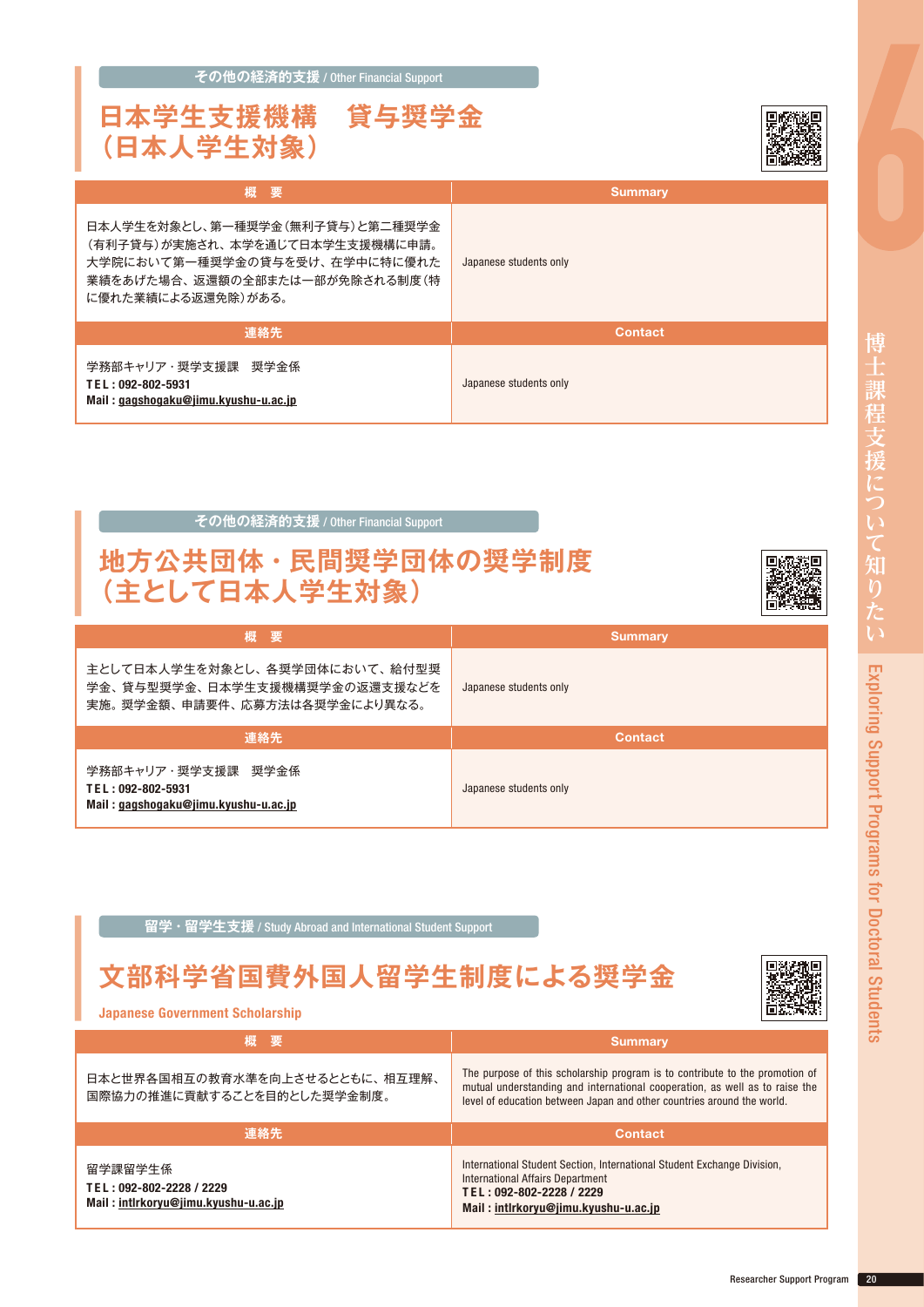#### **留学生受入れ促進プログラム 部科学省外国人留学生学習奨励** Monbukagakusho Honors Scholarship for Privately-Financed International Students

| 概要                                                                        | <b>Summary</b>                                                                                                                                                                                                                                                                      |
|---------------------------------------------------------------------------|-------------------------------------------------------------------------------------------------------------------------------------------------------------------------------------------------------------------------------------------------------------------------------------|
| 優秀な外国人留学生の戦略的な受入れを促進するため、学業、人<br>物ともに優れ、かつ、経済的理由による修学が困難である者を支<br>援する奨学金。 | In order to promote the strategic acceptance of outstanding international students,<br>this scholarship provides support to those students who are outstanding in<br>both academics and character, and who have difficulty in completing their<br>studies due to financial reasons. |
| 連絡先                                                                       | <b>Contact</b>                                                                                                                                                                                                                                                                      |
| 留学課受入支援係<br>TEL: 092-802-2278<br>Mail: intlrshien@jimu.kyushu-u.ac.jp     | Internationalization Support Section International Student Exchange Division,<br>International Affairs Department<br>TEL: 092-802-2278<br>Mail: intlrshien@jimu.kyushu-u.ac.jp                                                                                                      |

#### **留学・留学生支援** / Study Abroad and International Student Support

#### **九州大学基金支援助成事業「海外留学支援事業」 院 国際会議等参加支援)**



Kyushu University Fund Study Abroad Scholarship (International Conference)

| 、概要!                                                                      | <b>Summary</b>                                                                                                                                                 |
|---------------------------------------------------------------------------|----------------------------------------------------------------------------------------------------------------------------------------------------------------|
| 大学院生が、国際的に権威のある国際会議等に参加し、研究成果<br>を発表することを支援するために、開催地などに応じた支援金を給<br>付する制度。 | This program provides financial support to graduate students who wish to<br>present their research at reputable international conferences.                     |
| 連絡先                                                                       | <b>Contact</b>                                                                                                                                                 |
| 留学課海外留学係<br>TEL: 092-802-2269<br>Mail: scholarship@jimu.kyushu-u.ac.jp    | Study Abroad SectionInternational Student Exchange Division,<br>International Affairs Department<br>TEL: 092-802-2269<br>Mail: scholarship@iimu.kvushu-u.ac.ip |

**留学・留学生支援** / Study Abroad and International Student Support **[学内限定](https://www.isc.kyushu-u.ac.jp/intlweb/Qdai-only/study/gakunaishien.php)**

#### **九州大学基金支援助成事業「海外留学支援事業」** <sup>2</sup>部・大学院共通 海外留学渡|



Kyushu University Fund Study Abroad Scholarship (Travel Support Program)

| 【概】要】                                                                  | <b>Summary</b>                                                                                                                                                                                       |
|------------------------------------------------------------------------|------------------------------------------------------------------------------------------------------------------------------------------------------------------------------------------------------|
| グローバルに活躍できる人材として社会に貢献できるようになるこ<br>とを支援するために、留学先に応じた渡航支援金を給付する制度。       | This program assists students with their travel costs to help them becoming<br>more capable of playing active roles in various fields on an international level<br>through study abroad experiences. |
| 連絡先                                                                    | <b>Contact</b>                                                                                                                                                                                       |
| 留学課海外留学係<br>TEL: 092-802-2269<br>Mail: scholarship@jimu.kyushu-u.ac.jp | Study Abroad SectionInternational Student Exchange Division,<br>International Affairs Department<br>TEL: 092-802-2269<br>Mail · scholarshin@jimu kyushu-u ac in                                      |

Mail : [scholarship@jimu.kyushu-u.ac.jp](mailto:scholarship%40jimu.kyushu-u.ac.jp?subject=)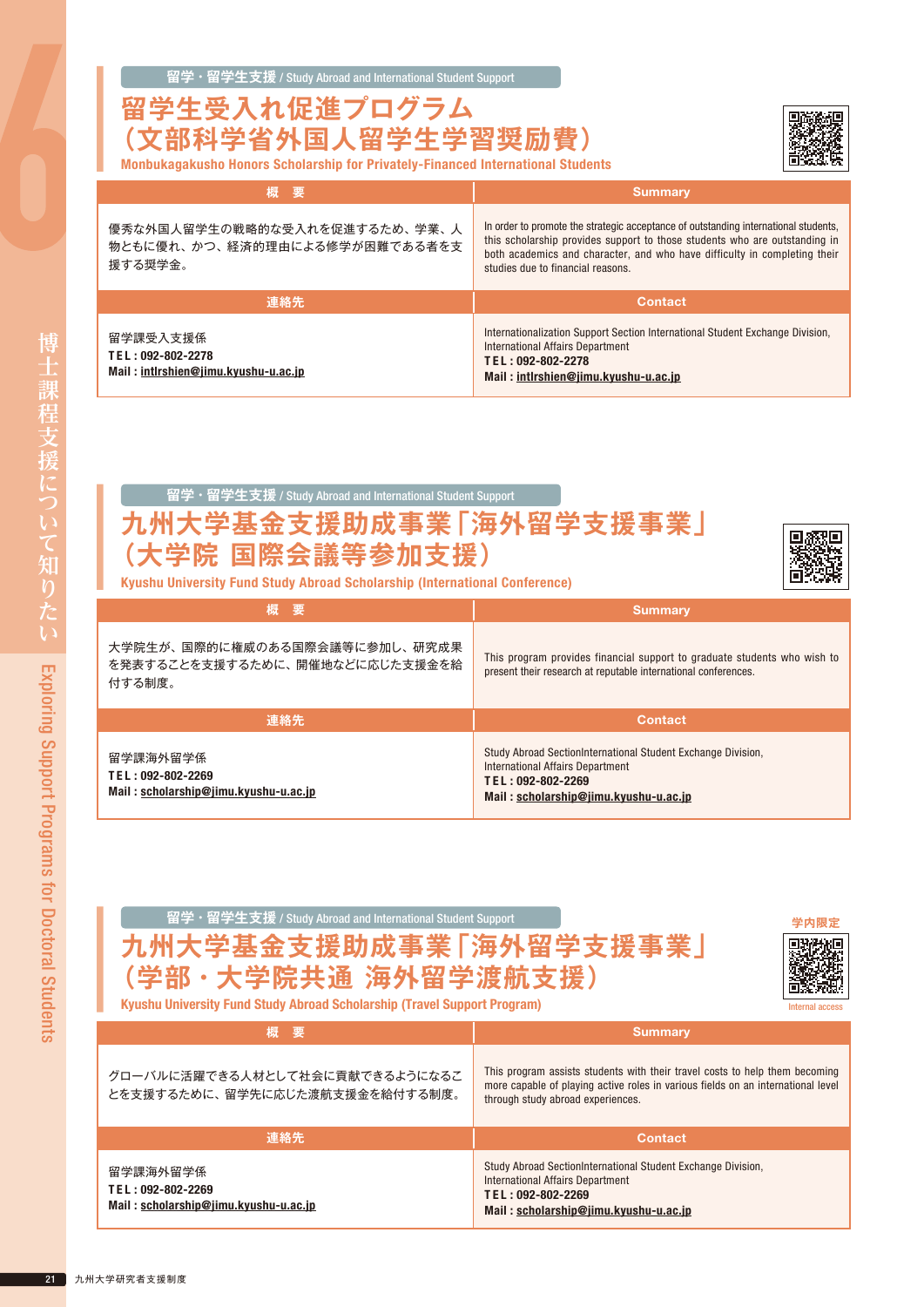Researcher Support Program 22

|--|

**九州大学「海外留学支援事業」 (大学院 中・長期留学支援)**

| Kyushu University Study Abroad Scholarship (Middle/Long-term Program) |  |  |
|-----------------------------------------------------------------------|--|--|

| 概 要'                                                                                        | <b>Summary</b>                                                                                                                                                                                                                                                                                                  |
|---------------------------------------------------------------------------------------------|-----------------------------------------------------------------------------------------------------------------------------------------------------------------------------------------------------------------------------------------------------------------------------------------------------------------|
| グローバルに活躍できる人材として社会に貢献できるようになるこ<br>とを支援するために、交換留学や研究留学といった中・長期的な<br>留学をする大学院生を対象に支援金を給付する制度。 | This program provides scholarships to graduate students who are planning on<br>studying abroad through exchange program or research focused program. It<br>aims to help students becoming more capable of playing active roles in<br>various fields on an international level through study abroad experiences. |
| 連絡先                                                                                         | <b>Contact</b>                                                                                                                                                                                                                                                                                                  |
| 留学課海外留学係<br>TEL: 092-802-2269<br>Mail: scholarship@jimu.kyushu-u.ac.jp                      | Study Abroad Section, International Student Exchange Division,<br>International Affairs Department<br>TEL: 092-802-2269<br>Mail: scholarship@jimu.kyushu-u.ac.jp                                                                                                                                                |



**留学・留学生支援** / Study Abroad and International Student Support

## **九州大学交換留学奨学金**

Kyushu University Student Exchange Scholarship

| Ⅰ概 要                                                                              | <b>Summary</b>                                                                                                                                                                                                                                                       |
|-----------------------------------------------------------------------------------|----------------------------------------------------------------------------------------------------------------------------------------------------------------------------------------------------------------------------------------------------------------------|
| グローバルに活躍できる人材としての資質を涵養し、専門性を向上<br>させることを支援するために、大学間交換留学を希望する学生を<br>対象に奨学金を給付する制度。 | This program provides scholarships to students who have applied for<br>university-level exchange program. It aims to help students becoming more<br>capable of playing active roles in various fields on an international level<br>through study abroad experiences. |
| 連絡先                                                                               | <b>Contact</b>                                                                                                                                                                                                                                                       |
| 留学課海外留学係<br>TEL: 092-802-2269<br>Mail: scholarship@jimu.kyushu-u.ac.jp            | Study Abroad SectionInternational Student Exchange Division,<br>International Affairs Department<br>TEL: 092-802-2269<br>Mail: scholarship@jimu.kyushu-u.ac.jp                                                                                                       |



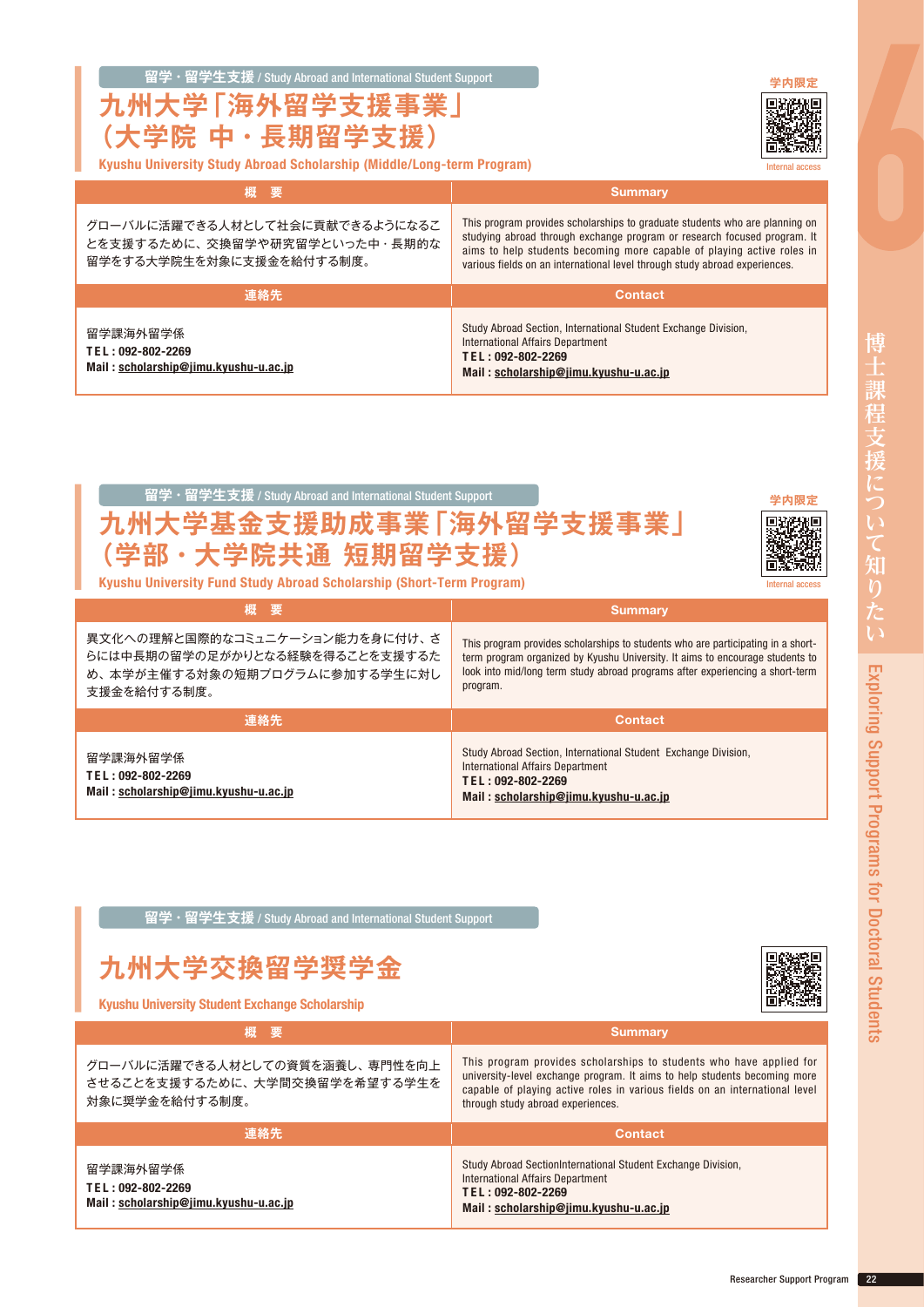### **短期語学留学事業(中国語研修 CLP-C)**

The 21st Century Challenges in Living Abroad Program, (CLP-C)



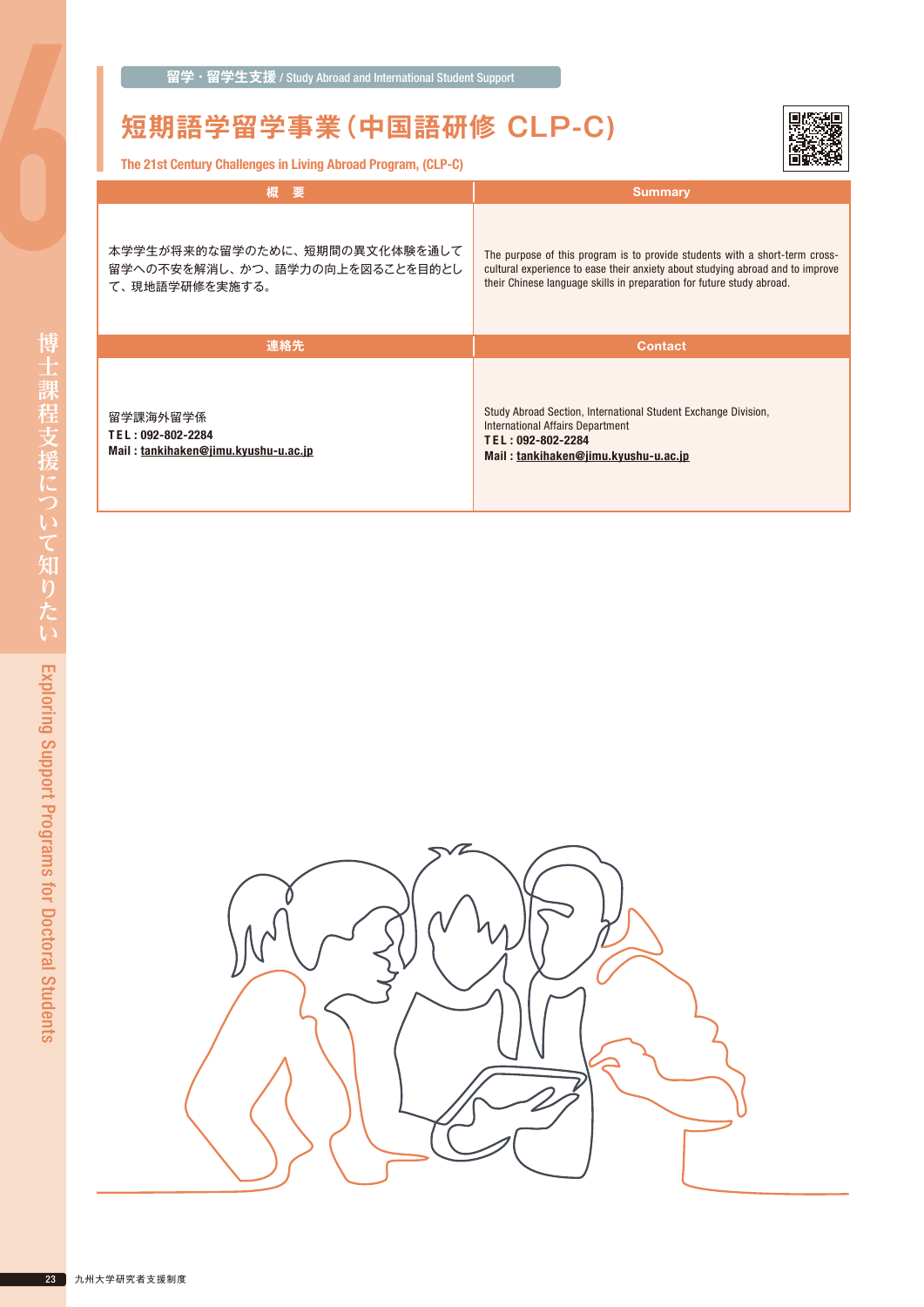Providing consultation services to those inside Kyushu University

| 要<br>概                                                                                                             | <b>Summary</b>                                                                                                                                                                                                                                                                                                                                                                                                                                             |
|--------------------------------------------------------------------------------------------------------------------|------------------------------------------------------------------------------------------------------------------------------------------------------------------------------------------------------------------------------------------------------------------------------------------------------------------------------------------------------------------------------------------------------------------------------------------------------------|
| 学内からの産学官連携に関する相談窓口を設置。<br>学内相談では、主に部局事務へ秘密保持契約、協定書等について<br>のアドバイスや、研究者からの産学官連携に関する協力依頼に対し<br>て調整・コーディネート等支援を行っている。 | Established a consultation service to deal with Academic Research and<br>Industrial Collaboration issues from researchers and departmental offices<br>within the university.<br>The consultation service desk provides coordination support for Academic<br>Research and Industrial Collaboration issues. In addition, the service desk<br>offers confirmation of the contents of Non-Disclosure Agreement (NDA), other<br>Agreements and advice for them. |
| 連絡先                                                                                                                | <b>Contact</b>                                                                                                                                                                                                                                                                                                                                                                                                                                             |
| 学術研究・産学官連携本部 産学官連携推進グループ<br>TEL: 092-802-5127<br>Mail: coordinate@airimag.kyushu-u.ac.jp                           | Research Alliance Group, Academic Research and<br>Industrial Collaboration Management Office<br>TEL: 092-802-5127<br>Mail: coordinate@airimag.kyushu-u.ac.jp                                                                                                                                                                                                                                                                                               |

| 技術相談<br><b>Technical Consultation</b>                                                                      |                                                                                                                                                                                                                                                                                                                          |
|------------------------------------------------------------------------------------------------------------|--------------------------------------------------------------------------------------------------------------------------------------------------------------------------------------------------------------------------------------------------------------------------------------------------------------------------|
| 概<br>要                                                                                                     | <b>Summary</b>                                                                                                                                                                                                                                                                                                           |
| 学外からの技術的な課題に対応するための技術相談窓口を設置。<br>技術相談窓口では相談に対し、産学連携コーディネート(研究開発<br>コンサルティング、共同研究・受託研究、他機関の紹介など)を行<br>っている。 | Established a technical consultation service to deal with technical issues from<br>outside the university. The technical consultation desk provides industry-<br>academia coordination (R&D consulting, joint/commissioned research,<br>introduction to other institutions, etc.) for consultations on technical issues. |
| 連絡先                                                                                                        | <b>Contact</b>                                                                                                                                                                                                                                                                                                           |
| 学術研究・産学官連携本部 産学官連携推進グループ<br>TEL: 092-802-5127<br>Mail: consult@airimag.kyushu-u.ac.jp                      | Research Alliance Group, Academic Research and<br>Industrial Collaboration Management Office<br>TEL: 092-802-5127<br>Mail: consult@airimag.kyushu-u.ac.jp                                                                                                                                                                |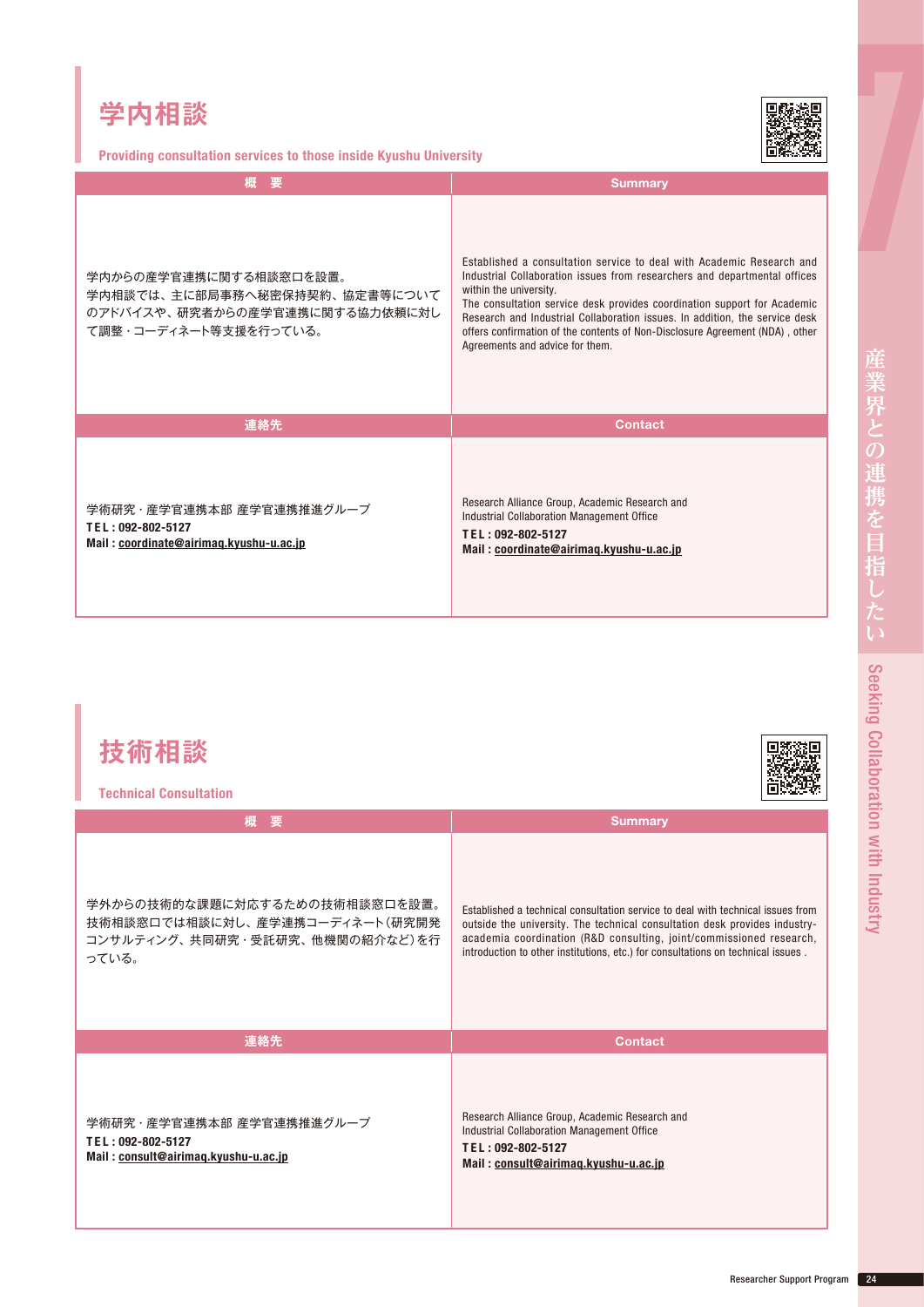Support for Creating a Non-Disclosure Agreement (NDA)

Internal access

| 概<br>要                                                                                                                                                        | <b>Summary</b>                                                                                                                                                                                                                                                        |
|---------------------------------------------------------------------------------------------------------------------------------------------------------------|-----------------------------------------------------------------------------------------------------------------------------------------------------------------------------------------------------------------------------------------------------------------------|
| 学内 · 企業等への秘密保持契約書(NDA)の雛形の提供や、企業<br>等との秘密保持に関する契約書作成支援を行っている。                                                                                                 | Provision of templates for non-disclosure agreements (NDAs) and assistance<br>in drafting NDAs with companies and other entities in response to requests<br>from departmental offices.                                                                                |
| 連絡先                                                                                                                                                           | <b>Contact</b>                                                                                                                                                                                                                                                        |
| 部局事務連絡先<br>https://airimag.kyushu-u.ac.jp/ja/data/renrakusaki.pdf<br>学術研究・産学官連携本部 産学官連携推進グループ<br>TEL: 092-802-5127<br>Mail: coordinate@airimaq.kyushu-u.ac.jp | Research Support Section at Each Department<br>https://airimag.kyushu-u.ac.jp/ja/data/renrakusaki.pdf<br>Research Alliance Group, Academic Research and<br>Industrial Collaboration Management Office<br>TEL: 092-802-5127<br>Mail: coordinate@airimag.kyushu-u.ac.jp |

### **組織対応型連携**

| <b>Comprehensive Collaboration</b>                                                                                                                                                                                                          | 回怒恐怖                                                                                                                                                                                                                                                                                                                                                                                                                                                                                                                                                                                                                                             |
|---------------------------------------------------------------------------------------------------------------------------------------------------------------------------------------------------------------------------------------------|--------------------------------------------------------------------------------------------------------------------------------------------------------------------------------------------------------------------------------------------------------------------------------------------------------------------------------------------------------------------------------------------------------------------------------------------------------------------------------------------------------------------------------------------------------------------------------------------------------------------------------------------------|
| 概要                                                                                                                                                                                                                                          | <b>Summary</b>                                                                                                                                                                                                                                                                                                                                                                                                                                                                                                                                                                                                                                   |
| 企業の多様なニーズに対する全学的な連携。企業の個々の研究開<br>発ニーズを解決するだけでなく、各種の要素研究の融合を図りなが<br>ら共創コンセプトを創出し、産学の両者が共同して国際競争力に優<br>れた最先端の実用化技術を開発することを目的とする。<br>組織対応型連携では、研究目的に沿う最適な研究グループを広く<br>全学的に組織し、企業と契約を締結。学術研究・産学官連携本部<br>が相談や調整に参加し、具体的な研究管理運営などについて合意<br>形成を図る。 | "Comprehensive Collaborative Research" aims not simply to resolve an<br>enterprise's individual R&D issues, but to create original concepts through the<br>fusion of various key elements of research, so that industry and the university<br>working jointly will develop advanced, practical technology that offers a<br>leading edge in international competition, with the objective of energizing both<br>the university's research and its education. For Comprehensive Collaborative<br>Research, research groups are formed from a broad perspective that spans<br>the university and research agreements are concluded with industries. |
| 連絡先                                                                                                                                                                                                                                         | <b>Contact</b>                                                                                                                                                                                                                                                                                                                                                                                                                                                                                                                                                                                                                                   |
| 学術研究 · 産学官連携本部 産学官連携推進グループ<br>TEL: 092-802-5135<br>Mail: alliance@airimag.kyushu-u.ac.jp                                                                                                                                                    | Research Alliance Group, Academic Research and<br>Industrial Collaboration Management Office<br>TEL: 092-802-5135<br>Mail: alliance@airimag.kyushu-u.ac.jp                                                                                                                                                                                                                                                                                                                                                                                                                                                                                       |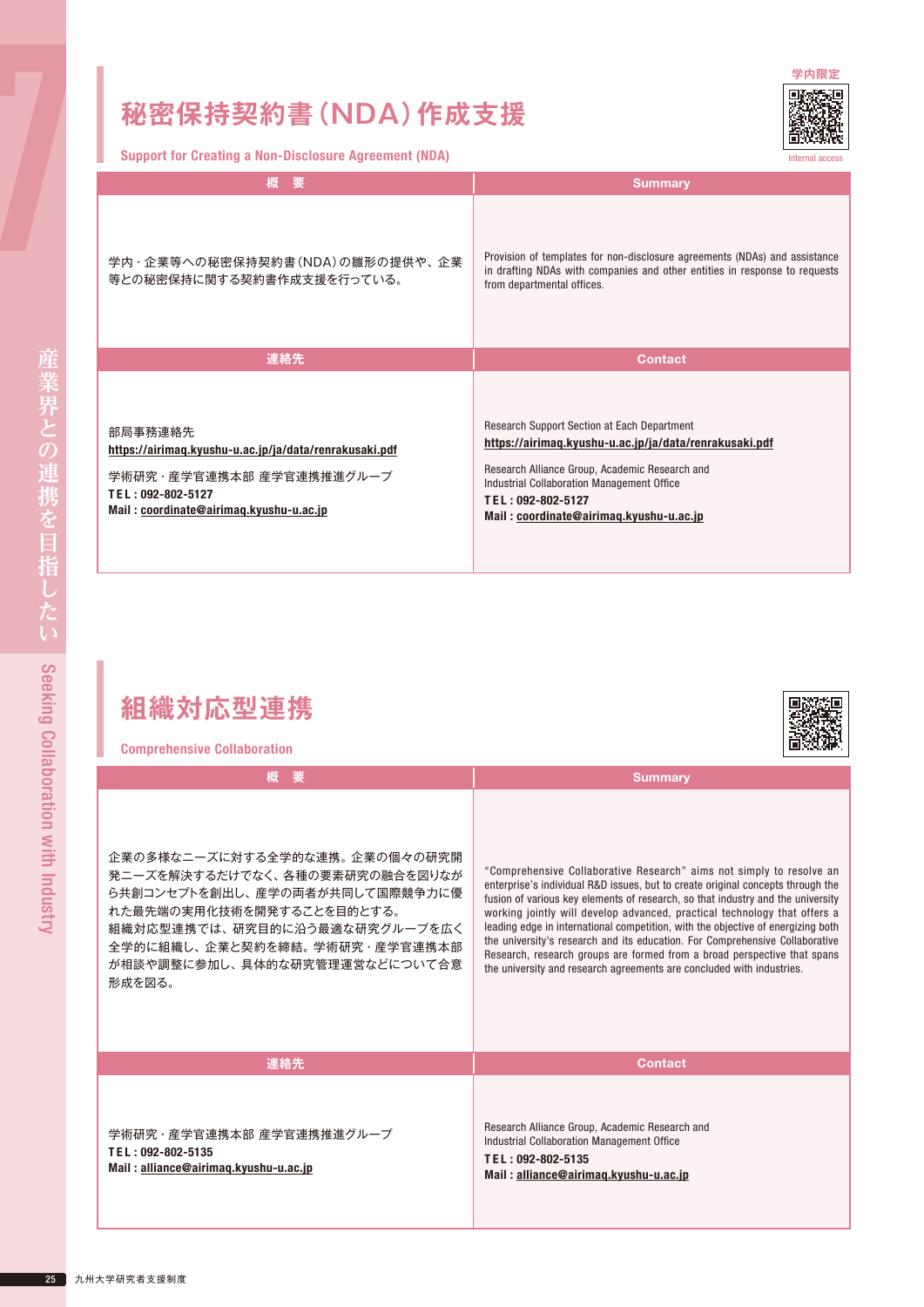### **共同研究部門制度**

Joint Research Department System

**概 要 Summary** 

本学と民間企業等との組織的かつ長期的な組織対応型連携の研究 事業の枠組みの下で、民間企業等からの共同研究費により拠点(共 同研究部門)を設置し、特定の研究分野について一定期間継続的 に共同研究を実施。

本制度では、共同研究に専念する「共同研究部門教員」を雇用・配 置し、当該教員を中心に共同研究を実施。また、学術研究・産学 官連携本部が組織対応型連携の研究事業に係る支援活動の一環と して、研究進捗管理や研究推進支援を行う。

The purpose of the Joint Research Department system is to establish a hub that is concerned with joint research between Kyushu University and a private organization. The costs incurred in the research activities and operation of the Joint Research Departments are to be covered by the joint research fees from the private organization or other institution. The Joint Research Departments are to be provided with the faculty member (additional faculty member hired to pursue the research), and may also as necessary be provided with assistant staff and research staff of the private organization or other institution (who are dispatched to KU while remaining employed by the private organization or other institution), academic researchers, and other staff.

| 連絡先                                                                                      | <b>Contact</b>                                                                                                                                                         |
|------------------------------------------------------------------------------------------|------------------------------------------------------------------------------------------------------------------------------------------------------------------------|
| 研究 ・ 産学官連携推進部 産学官連携推進課<br>TEL: 092-802-5066<br>Mail: snshosa-j@jimu.kyushu-u.ac.jp       | Industrial Collaboration Promotion Division. Research and<br>Industrial Collaboration Promotion Department<br>TEL: 092-802-5066<br>Mail: snshosa-j@jimu.kyushu-u.ac.jp |
| 学術研究 · 産学官連携本部 産学官連携推進グループ<br>TEL: 092-802-5135<br>Mail: alliance@airimag.kyushu-u.ac.jp | Research Alliance Group, Academic Research and<br>Industrial Collaboration Management Office<br>TEL: 092-802-5135<br>Mail: alliance@airimag.kyushu-u.ac.jp             |

**概 要** Summary

### **次世代基盤技術シーズ探索プログラム**

Research proposal matching program for next-generation basic R & D



Internal access

企業が共同研究提案を希望する領域に対して、本学より共同研究 の提案を行うプログラム。大学における「基礎研究の振興、基礎研 究成果の蓄積と社会への還元」と産業界における「事業開発力強 化」を目的とする。 This is a program in which the university proposes joint research in areas where companies wish to propose joint research. The purpose of the project is to promote basic research, accumulate basic research results and return them to society at universities and to strengthen business development capabilities in industry. **対 象** Target 研究代表者として共同研究を実施できる教職員 Faculty members who can conduct joint research as principal investigators **支援内容** Support Details 研究者からの提案に対して企業とのマッチングを図る。 提案先企業による連携可能性の検討のうえ、可能性がある提案に ついて、面談などをを実施。 After reviewing the possibility of collaboration in writing by the proposing company, matching through interviews will be conducted for those proposals that have potential

| 公募時期                                                                                  | <b>Application period</b>                                                                                                                                 |
|---------------------------------------------------------------------------------------|-----------------------------------------------------------------------------------------------------------------------------------------------------------|
| 通年                                                                                    | At any time                                                                                                                                               |
| 連絡先                                                                                   | <b>Contact</b>                                                                                                                                            |
| 学術研究・産学官連携本部 産学官連携推進グループ<br>TEL: 092-802-5135<br>Mail: q seeds@airimag.kyushu-u.ac.jp | Research Alliance Group, Academic Research and<br>Industrial Collaboration Management Office<br>TEL: 092-802-5135<br>Mail: q seeds@airimag.kyushu-u.ac.jp |

Researcher Support Program 26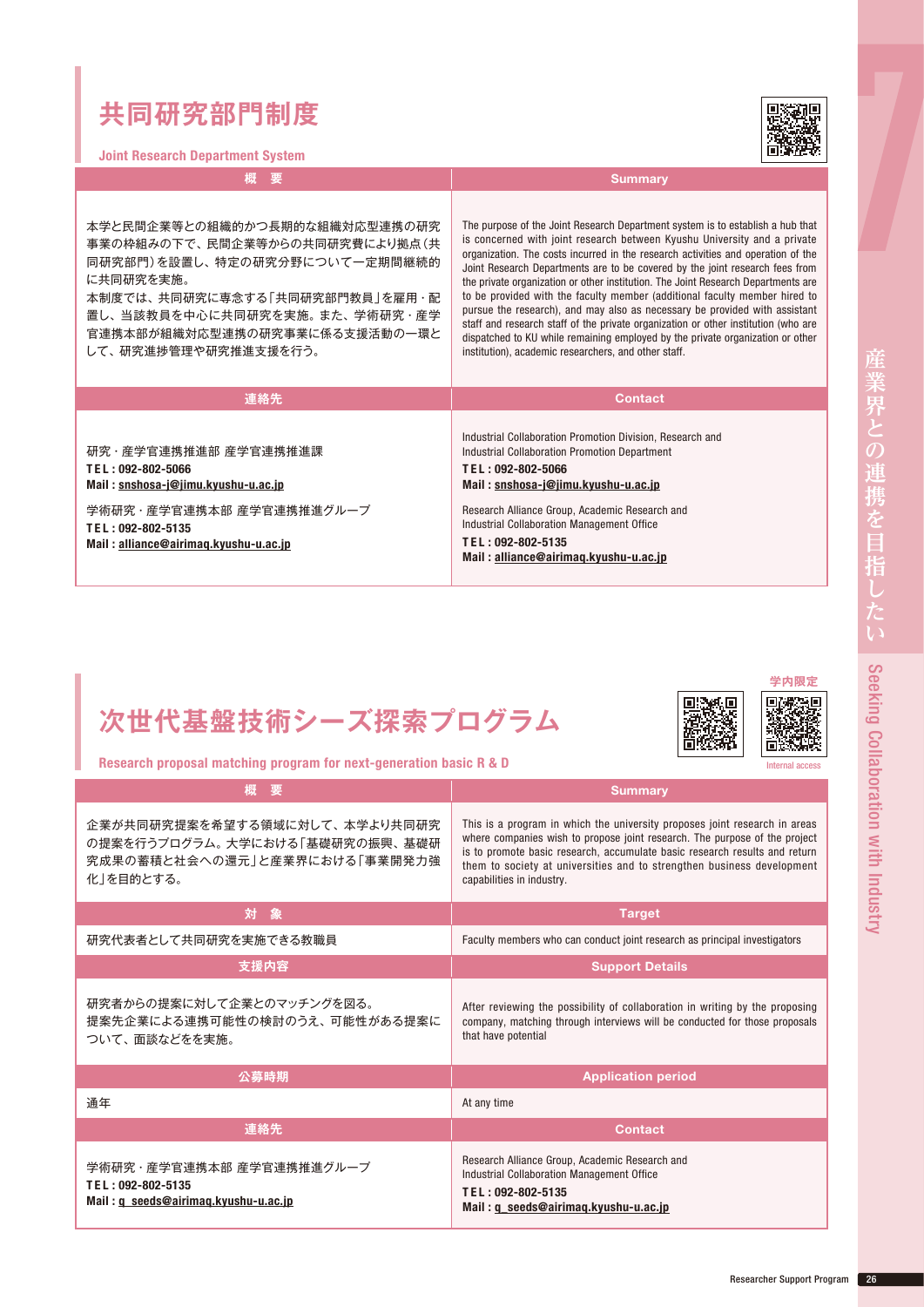#### **外国語校閲経費支援 (研究活動基礎支援制度)**

Foreign Language Proofreading Expenses Support (Research activities basic support system)

| 概<br>要                                                                                                                                        | <b>Summary</b>                                                                                                                                                                                                                                                                                                                           |
|-----------------------------------------------------------------------------------------------------------------------------------------------|------------------------------------------------------------------------------------------------------------------------------------------------------------------------------------------------------------------------------------------------------------------------------------------------------------------------------------------|
| 若手・女性・外国人研究者が学術雑誌に論文を投稿する際の外国<br>語校閲経費を支援するもの。                                                                                                | This program supports the cost of foreign language review for young<br>researchers, female researchers, and foreign researchers when they submit<br>papers to academic journals.                                                                                                                                                         |
| 対象                                                                                                                                            | <b>Target</b>                                                                                                                                                                                                                                                                                                                            |
| 教員及び学術研究員等のうち、若手研究者、女性研究者又は外国<br>人研究者で、学術雑誌への投稿用論文の外国語校閲を行う者。(女<br>性、外国人研究者は年齢制限なし)<br>※申請時点で、代表者として年間一定額(600万円)以上の外部資金(直接経費)を獲<br>得している者は対象外 | Faculty members and academic researchers (Male: under 39 years old, Female,<br>Foreign: no age restriction)<br>*An applicant is not eligible if, at the time of application, she was a lead researcher of an externally-<br>funded project with direct expenses exceeding a predetermined annual sum (JPY 6,000,000 yen per<br>$year)$ . |
| 支援内容                                                                                                                                          | <b>Support Details</b>                                                                                                                                                                                                                                                                                                                   |
| 支援額:6万円(上限)                                                                                                                                   | Support fund: Up to 60,000 yen                                                                                                                                                                                                                                                                                                           |
| 公募時期                                                                                                                                          | <b>Application period</b>                                                                                                                                                                                                                                                                                                                |
| 12月頃 (毎月15日締切り)                                                                                                                               | Around December (Deadline: 15th of every month)                                                                                                                                                                                                                                                                                          |
| 連絡先                                                                                                                                           | <b>Contact</b>                                                                                                                                                                                                                                                                                                                           |
| 研究企画課研究企画係                                                                                                                                    | Planning Section, Research Planning Division, Research and<br>Industrial Callaboration Dramation Department                                                                                                                                                                                                                              |

| 研究企画課研究企画係                       | Planning Section, Research Planning Division, Research and |
|----------------------------------|------------------------------------------------------------|
| TEL:092-802-2324                 | Industrial Collaboration Promotion Department              |
| Mail: kissen@jimu.kyushu-u.ac.jp | TEL:092-802-2324                                           |
|                                  | Mail: kissen@jimu.kyushu-u.ac.jp                           |

#### Foreign Language Proofreading Expenses Support

| 概<br>要                                                                               | <b>Summary</b>                                                                                                                                                                                                                                                                                    |
|--------------------------------------------------------------------------------------|---------------------------------------------------------------------------------------------------------------------------------------------------------------------------------------------------------------------------------------------------------------------------------------------------|
| 本学の研究力強化指標の一つであるTop10%ジャーナル論文率<br>の引上げを目的とした、若手研究者がトップジャーナルに論文を投<br>稿する際の外国語校閲経費の支援。 | Support for foreign language review expenses for young researchers submitting<br>papers to top journals, with the aim of increasing the percentage of papers<br>published in the top 10% of journals, which is one of the indicators for strengthening<br>the university's research capabilities. |
| 対象                                                                                   | <b>Target</b>                                                                                                                                                                                                                                                                                     |
| ●概ね40歳程度までの准教授・講師<br>●概ね35歳程度までの助教・学術研究員等                                            | Associate professors and lecturers roughly aged 40 or younger<br>Assistant professors, Research fellows, etc., roughly aged 35 or younger                                                                                                                                                         |
| 支援内容                                                                                 | <b>Support Details</b>                                                                                                                                                                                                                                                                            |
| 支援額:10万円(上限)<br>※複数回の受給可                                                             | Support fund: Up to 100,000 yen<br>*Can be received multiple times                                                                                                                                                                                                                                |
| 公募時期                                                                                 | <b>Application period</b>                                                                                                                                                                                                                                                                         |
| 4月頃(投稿月の翌々月の15日締切)                                                                   | Around April<br>(Deadline: 15th of the second month following the month of submission)                                                                                                                                                                                                            |
| 連絡先                                                                                  | <b>Contact</b>                                                                                                                                                                                                                                                                                    |
| 研究企画課研究企画係<br>TEL: 092-802-2324<br>Mail: kekkesien@jimu.kyushu-u.ac.jp               | Planning Section, Research Planning Division, Research and<br><b>Industrial Collaboration Promotion Department</b><br>TEL: 092-802-2324<br>Mail: kekkesien@jimu.kyushu-u.ac.jp                                                                                                                    |

**[学内限定](https://airimaq.kyushu-u.ac.jp/ja/teacher/page.php?code=81&side=02)**

Internal access



Internal access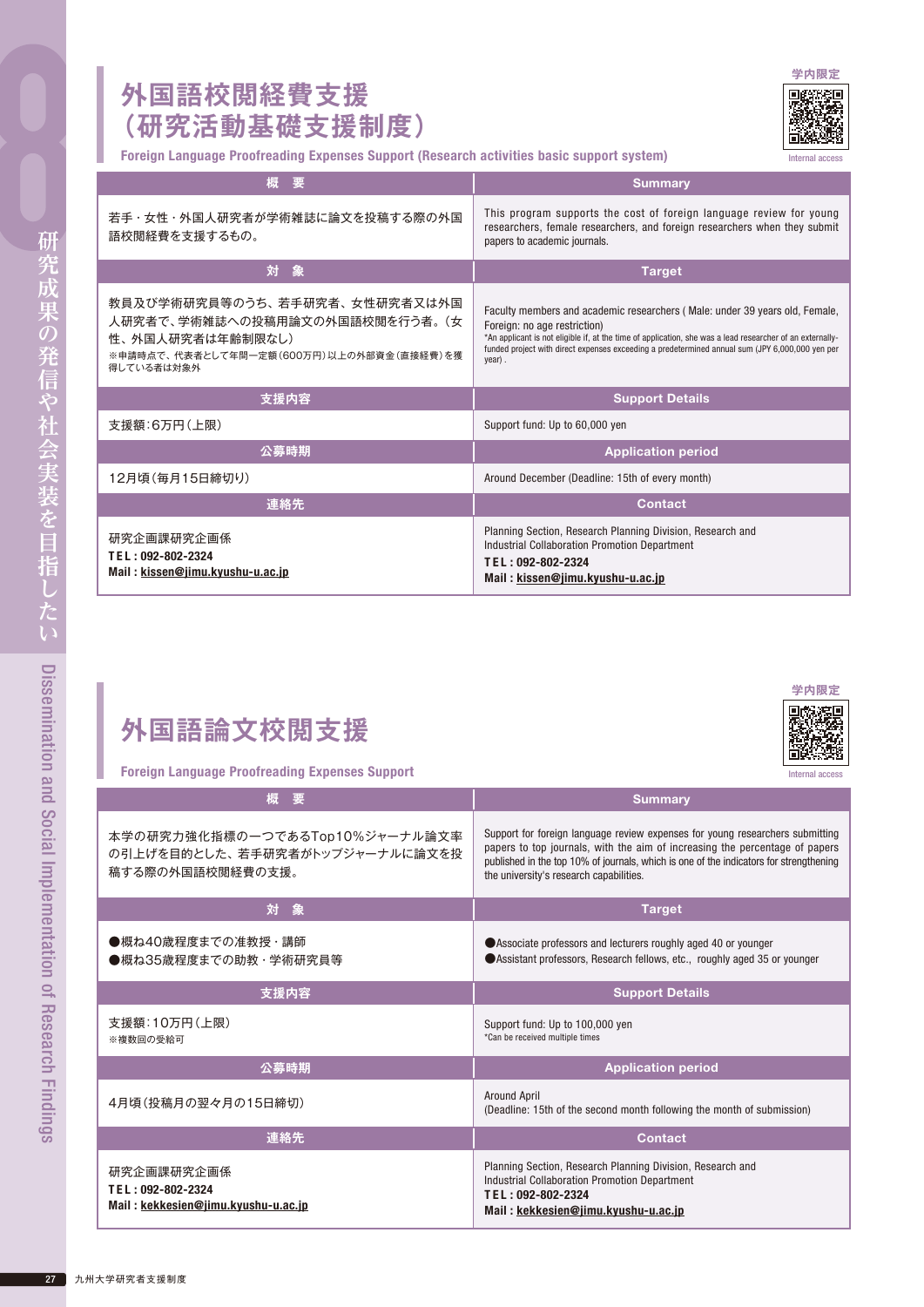## **メディアへの情報発信(プレスリリース・会見)**



Dissemination of information to the media (press release・press conference)

| 概<br>要                                                                                                                                                                                                                                             | <b>Summary</b>                                                                                                                                                                                                                                                                                                                                                                                                                                                                                                               |
|----------------------------------------------------------------------------------------------------------------------------------------------------------------------------------------------------------------------------------------------------|------------------------------------------------------------------------------------------------------------------------------------------------------------------------------------------------------------------------------------------------------------------------------------------------------------------------------------------------------------------------------------------------------------------------------------------------------------------------------------------------------------------------------|
| 広報室では、九州大学記者クラブ等のメディアに対し以下方法で<br>情報発信を行っています。<br>プレスリリース後は本学Webサイトにも掲載します。<br>① 定例記者会見<br>② メールによるプレスリリース<br>③ 記者説明会(研究成果) ※オンライン開催可能<br>詳細については、以下学内HPをご覧ください。<br>【学内HP】<br>https://www.kyushu-u.ac.jp/ja/Qdai-only/public-relations/pressrelease | The Public Relations Office sends out the following information to the Kyushu<br>University Press Club and other media. After a press release, information is also<br>posted on the university website.<br>1 Regular press conference<br>(2) Press releases via e-mail<br>(3) Press briefings (research results) *online briefings available<br>For more information, please visit the following university website.<br><b>[University website]</b><br>https://www.kyushu-u.ac.jp/ja/Qdai-only/public-relations/pressrelease |
| 連絡先                                                                                                                                                                                                                                                | <b>Contact</b>                                                                                                                                                                                                                                                                                                                                                                                                                                                                                                               |
| 九州大学広報室<br>(伊都キャンパス 椎木講堂3階)<br>Mail: koho@jimu.kyushu-u.ac.jp                                                                                                                                                                                      | <b>Public Relations Office</b><br>Mail: koho@jimu.kyushu-u.ac.jp                                                                                                                                                                                                                                                                                                                                                                                                                                                             |

### **Webサイトへの掲載手続き**

| ı |
|---|

Internal access

Procedures for posting on the website

| 概要                                                                                                                                                                                                                                                                                                                                                                                                                                                                                 | <b>Summary</b>                                                                                                                                                                                                                                                                                                                                                                                                                                                                                                                                                                                                                                                                                                                                                                                                                                                                                                                                          |
|------------------------------------------------------------------------------------------------------------------------------------------------------------------------------------------------------------------------------------------------------------------------------------------------------------------------------------------------------------------------------------------------------------------------------------------------------------------------------------|---------------------------------------------------------------------------------------------------------------------------------------------------------------------------------------------------------------------------------------------------------------------------------------------------------------------------------------------------------------------------------------------------------------------------------------------------------------------------------------------------------------------------------------------------------------------------------------------------------------------------------------------------------------------------------------------------------------------------------------------------------------------------------------------------------------------------------------------------------------------------------------------------------------------------------------------------------|
| 広報室が管理するWebサイトにおいては、「News(トピックス·研<br>究成果)」、「Events」、「Notices(お知らせ)」の3つの掲載場<br>所があり、本学の新しい取組や研究、学生の活動等を掲載するこ<br>とができます。<br>詳細については、以下学内HPをご覧ください。<br>【学内HP】<br>https://www.kyushu-u.ac.jp/ja/Qdai-only/public-relations/keisai<br>※研究成果においては、日本語で提供頂いたプレスリリースから厳選し、<br>サイエンスコミュニケーターによる英語での海外研究成果発信ポータル<br>(EurekAlert!)または九州大学ウェブサイト(英語版)への記事作成を<br>行っています。掲載の際は、サイエンスコミュニケーターから別途ご連<br>絡致しますのでご協力をお願いします。<br>また、News(トピックス、お知らせ)やEventsについても、英語Web<br>サイトに掲載しておりますので原稿作成にご協力ください。 | On the website managed by the Public Relations Office, there are three areas<br>for posting: News (topics and research results), Events, and Notices, where<br>new initiatives, research, and student activities of the university can be<br>posted.<br>For more information, please visit the following university website.<br>[University website]<br>https://www.kyushu-u.ac.jp/ja/Qdai-only/public-relations/keisai<br>*For research results, we carefully select press releases provided in Japanese<br>and have science communicators write articles in English for the overseas<br>research results dissemination portal (EurekAlert!) or the Kyushu University<br>website (English version). Science communicators will contact you separately<br>to inform you of the publication.<br>In addition, news (topics and notices announcements) and events are also<br>posted on the English website, so please cooperate in preparing manuscripts. |
| 連絡先                                                                                                                                                                                                                                                                                                                                                                                                                                                                                | <b>Contact</b>                                                                                                                                                                                                                                                                                                                                                                                                                                                                                                                                                                                                                                                                                                                                                                                                                                                                                                                                          |
| 九州大学広報室<br>(伊都キャンパス 椎木講堂3階)<br>Mail: koho@jimu.kyushu-u.ac.jp                                                                                                                                                                                                                                                                                                                                                                                                                      | <b>Public Relations Office</b><br>Mail: koho@jimu.kyushu-u.ac.jp                                                                                                                                                                                                                                                                                                                                                                                                                                                                                                                                                                                                                                                                                                                                                                                                                                                                                        |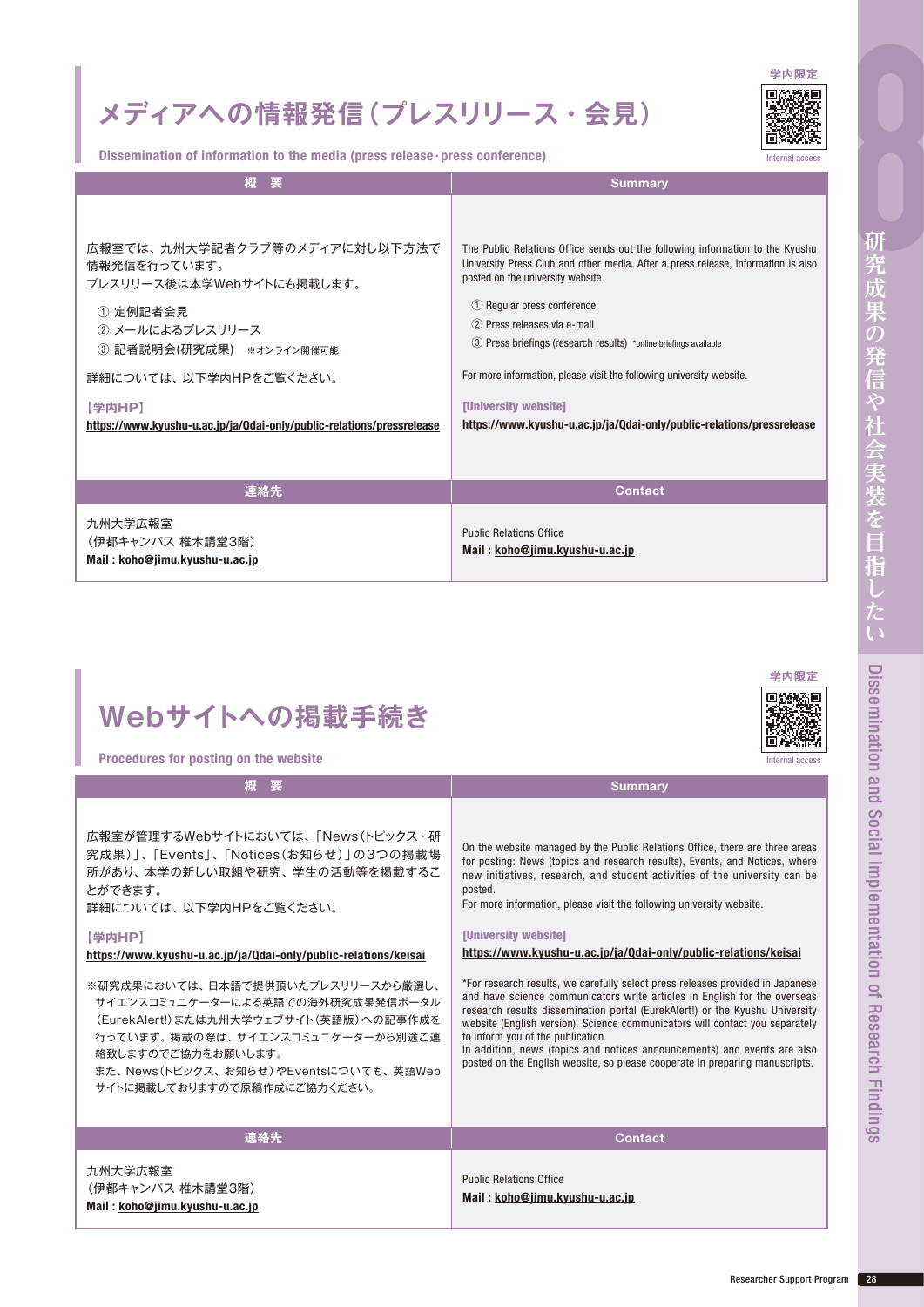Handling of intellectual property

| <b>Handling of Intenectual property</b>                                                                                                                                                                                                                                                                                                                                                                                                                                                                                                                                                                                                                                                                                                                                                            |                                                                                                                                                                                                                                                                                                                                                                                                                                                                                                                                                                                                                                                                                                                                                                                                                                                                                                                                                                                                                                                                                                                                                                                                                                                                                                                                                                                                                                                                                                                                                                                                                                                                                                                                                                                                                                                                                                                                                                                                                                                                                                                               |
|----------------------------------------------------------------------------------------------------------------------------------------------------------------------------------------------------------------------------------------------------------------------------------------------------------------------------------------------------------------------------------------------------------------------------------------------------------------------------------------------------------------------------------------------------------------------------------------------------------------------------------------------------------------------------------------------------------------------------------------------------------------------------------------------------|-------------------------------------------------------------------------------------------------------------------------------------------------------------------------------------------------------------------------------------------------------------------------------------------------------------------------------------------------------------------------------------------------------------------------------------------------------------------------------------------------------------------------------------------------------------------------------------------------------------------------------------------------------------------------------------------------------------------------------------------------------------------------------------------------------------------------------------------------------------------------------------------------------------------------------------------------------------------------------------------------------------------------------------------------------------------------------------------------------------------------------------------------------------------------------------------------------------------------------------------------------------------------------------------------------------------------------------------------------------------------------------------------------------------------------------------------------------------------------------------------------------------------------------------------------------------------------------------------------------------------------------------------------------------------------------------------------------------------------------------------------------------------------------------------------------------------------------------------------------------------------------------------------------------------------------------------------------------------------------------------------------------------------------------------------------------------------------------------------------------------------|
| 概                                                                                                                                                                                                                                                                                                                                                                                                                                                                                                                                                                                                                                                                                                                                                                                                  | <b>Summary</b>                                                                                                                                                                                                                                                                                                                                                                                                                                                                                                                                                                                                                                                                                                                                                                                                                                                                                                                                                                                                                                                                                                                                                                                                                                                                                                                                                                                                                                                                                                                                                                                                                                                                                                                                                                                                                                                                                                                                                                                                                                                                                                                |
| 本学における研究活動等を通じて創出された知的財産の管理活用<br>は、原則として学術研究·産学官連携本部にて行います。従いま<br>して、知的財産を創出した教職員·学生等は学術研究·産学官連<br>携本部に発明の届出を行ってください。                                                                                                                                                                                                                                                                                                                                                                                                                                                                                                                                                                                                                                                                              | In principle, the Academic Research and Industrial Collaboration Management<br>Office will manage and utilize intellectual property created through research<br>activities at the university. Therefore, faculty, staff, students, and others who<br>have created intellectual property should report their inventions to the<br>Academic Research and Industrial Collaboration Management Office.                                                                                                                                                                                                                                                                                                                                                                                                                                                                                                                                                                                                                                                                                                                                                                                                                                                                                                                                                                                                                                                                                                                                                                                                                                                                                                                                                                                                                                                                                                                                                                                                                                                                                                                            |
| 手続・相談                                                                                                                                                                                                                                                                                                                                                                                                                                                                                                                                                                                                                                                                                                                                                                                              | <b>Procedures and consultation</b>                                                                                                                                                                                                                                                                                                                                                                                                                                                                                                                                                                                                                                                                                                                                                                                                                                                                                                                                                                                                                                                                                                                                                                                                                                                                                                                                                                                                                                                                                                                                                                                                                                                                                                                                                                                                                                                                                                                                                                                                                                                                                            |
| ●発明等の届出について<br>発明等の届出は、「発明等届出システム」にて行ってください。<br>【発明等届出システム】<br>https://airimaq.kyushu-u.ac.jp/ja/teacher/<br>invention.php<br>発明等の届出があったときは、①その発明が職務発明であるか否<br>か、②「特許を受ける権利」を大学が承継するか否か、を知的財産<br>評価会議で審議します。「特許を受ける権利」を大学が承継した場<br>合は、大学で特許出願手続を行います。<br>●その他知的財産に関する相談について<br>発明等の届出前のご相談やその他知的財産に関するご相談は下<br>記にて受け付けております。<br>【知的財産に関するご相談】<br>https://airimaq.kyushu-u.ac.jp/ja/teacher/<br>invention_form.php<br>[注意事項]<br>□発明の届出を受け付けてから特許出願までには、速やかに進んだとして<br>2ヶ月前後を要します。受付順に対応しておりますので、予めご承知お<br>きください。<br>∃発明届出から60日以内に公表された発明は、 原則として学術研究・産<br>学官連携本部予算での出願を行いません。<br>□発明に該当し得る研究成果については、これを論文、インターネット上<br>や学会等で発表される前に余裕を持って学術研究·産学官連携本部へ<br>届け出てください。発表後1年以内に特許出願を行わなければ、日本国<br>内の特許を受ける権利を失いますので、十分な注意が必要です。また、<br>発表後1年以内に特許出願を行ったとしても特許を受ける権利を失う国<br>があります。日本以外で特許を受けたい場合は特に注意が必要です。 | ●Notification of inventions, etc.<br>Please use the Invention Notification System to submit notification of<br>inventions, etc.<br><b>[Invention Notification System]</b><br>https://airimaq.kyushu-u.ac.jp/ja/teacher/<br>invention.php<br>Upon notification of an invention, etc., the Intellectual Property Evaluation Council<br>will deliberate $\odot$ whether or not the invention is an employee invention, and $\odot$<br>whether or not the university will succeed to the right to obtain a patent. If the<br>university succeeds to the right to obtain a patent, the university will handle the<br>patent application process.<br>● Consultation on other intellectual property matters<br>For consultations prior to the notification of inventions, etc. and other<br>intellectual property matters, please contact the following.<br>[Consultations on intellectual property]<br>https://airimaq.kyushu-u.ac.jp/ja/teacher/<br>invention form.php<br>[Precautions]<br>$\Box$ It will take about two months from the receipt of the notification of the invention<br>to the filing of the patent application, even if the process proceeds promptly.<br>Please be aware that we will respond in the order of receipt.<br>□ In principle, inventions published within 60 days of the notification of invention<br>will not be filed under the budget of the Academic Research and Industrial<br><b>Collaboration Management Office.</b><br>$\Box$ For research results that may fall under the category of inventions, please<br>report them to the Academic Research and Industrial Collaboration Management<br>Office well in advance of publishing them in a paper, on the Internet, or at a<br>conference. If you do not file a patent application within one year of the<br>announcement, you will lose the right to obtain a patent in Japan, so sufficient<br>caution is required. In some countries, even if a patent application is filed within<br>one year of publication, the right to obtain a patent is lost. If you want to obtain<br>a patent outside of Japan, sufficient caution is required. |
| 連絡先                                                                                                                                                                                                                                                                                                                                                                                                                                                                                                                                                                                                                                                                                                                                                                                                | <b>Contact</b>                                                                                                                                                                                                                                                                                                                                                                                                                                                                                                                                                                                                                                                                                                                                                                                                                                                                                                                                                                                                                                                                                                                                                                                                                                                                                                                                                                                                                                                                                                                                                                                                                                                                                                                                                                                                                                                                                                                                                                                                                                                                                                                |
|                                                                                                                                                                                                                                                                                                                                                                                                                                                                                                                                                                                                                                                                                                                                                                                                    |                                                                                                                                                                                                                                                                                                                                                                                                                                                                                                                                                                                                                                                                                                                                                                                                                                                                                                                                                                                                                                                                                                                                                                                                                                                                                                                                                                                                                                                                                                                                                                                                                                                                                                                                                                                                                                                                                                                                                                                                                                                                                                                               |
| 学術研究・産学官連携本部 知財・ベンチャー創出グループ<br>TEL: 092-802-5137<br>Mail: transfer@airimaq.kyushu-u.ac.jp                                                                                                                                                                                                                                                                                                                                                                                                                                                                                                                                                                                                                                                                                                          | Intellectual Property and Startup Support Management Group,<br>Academic Research and Industrial Collaboration Management Office of<br>Kyushu University<br>TEL: 092-802-5137<br>Mail: transfer@airimaq.kyushu-u.ac.jp                                                                                                                                                                                                                                                                                                                                                                                                                                                                                                                                                                                                                                                                                                                                                                                                                                                                                                                                                                                                                                                                                                                                                                                                                                                                                                                                                                                                                                                                                                                                                                                                                                                                                                                                                                                                                                                                                                         |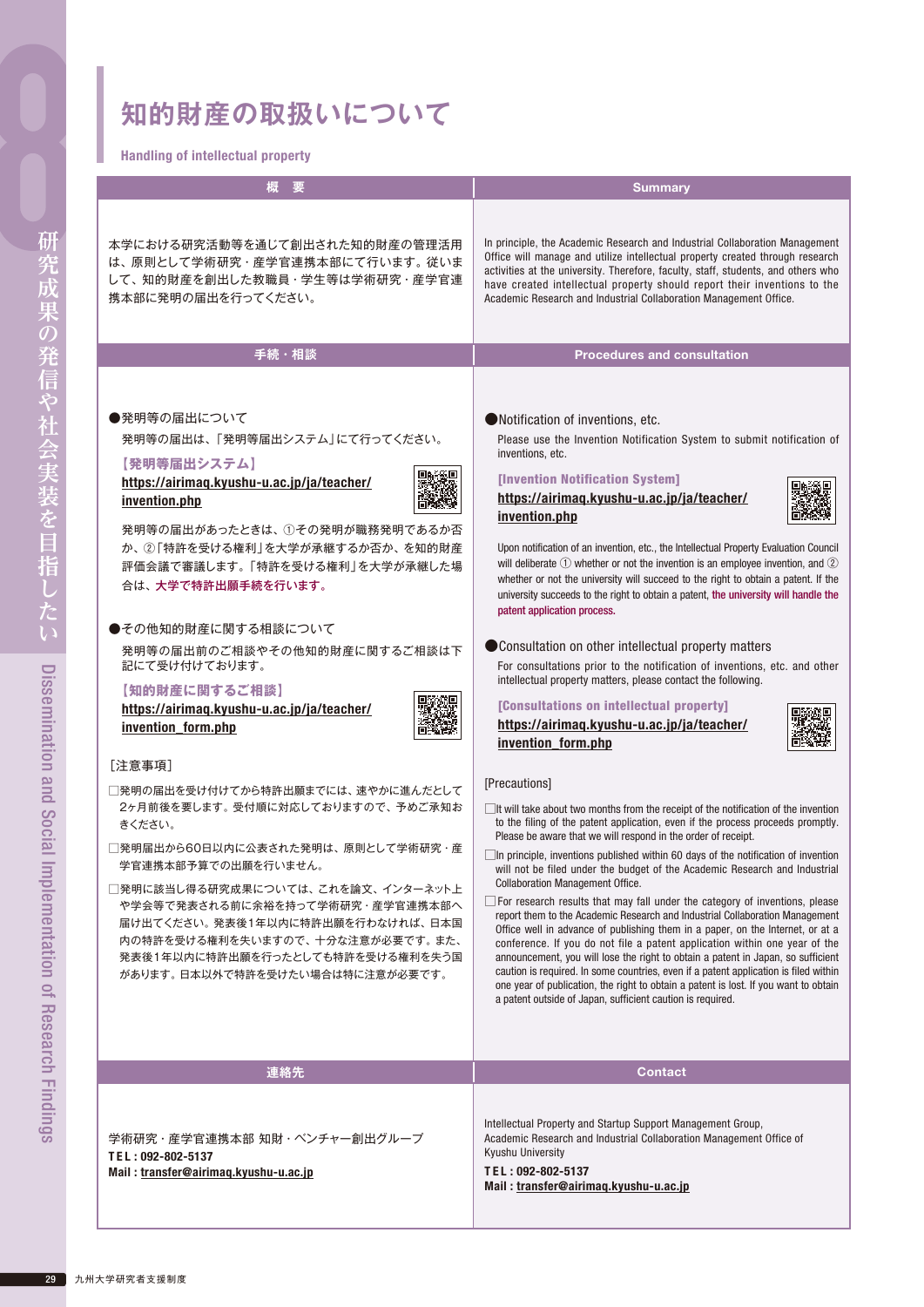### **知財特区制度**

Special IP management Target

| 櫻<br>一要                                                                                                                                          | <b>Summary</b>                                                                                                                                                                                                                                                                                                                                                                                                                                                                        |
|--------------------------------------------------------------------------------------------------------------------------------------------------|---------------------------------------------------------------------------------------------------------------------------------------------------------------------------------------------------------------------------------------------------------------------------------------------------------------------------------------------------------------------------------------------------------------------------------------------------------------------------------------|
| 知財特区とは、大型研究開発プロジェクト等において、プロジェク<br>ト内に知的財産を取り扱う知財特区マネージャーを配置し、職務発<br>明等の認定、特許等を受ける権利の承継及び出願等費用の支出に<br>ついて、当該プロジェクト等で定めた運用基準による特別な取扱い<br>を認めるものです。 | A special zone for intellectual property is an arrangement in which a manager of a<br>special zone for intellectual property is assigned to handle intellectual property in<br>a large-scale R&D project, etc., and special treatment is allowed for the<br>recognition of employee inventions, etc., the succession of the right to receive<br>patents, etc., and the expenditure of application expenses, etc., in accordance<br>with the operational standards set by the project. |
| 対<br>象                                                                                                                                           | <b>Target</b>                                                                                                                                                                                                                                                                                                                                                                                                                                                                         |
| 知財特区として取り扱われることを希望するプロジェクト等が対象<br>です。                                                                                                            | Projects that wish to be treated as a special zone for intellectual property are<br>eligible.                                                                                                                                                                                                                                                                                                                                                                                         |
| メリット                                                                                                                                             | <b>Advantages</b>                                                                                                                                                                                                                                                                                                                                                                                                                                                                     |
| 事業化に期間を要する基本特許などをプロジェクトの判断で戦略的<br>かつ迅速に取得することができ、更にプロジェクトの研究成果に係<br>る知的財産を集約できます。                                                                | The project will be able to acquire basic patents, etc., which require a long<br>period of time for commercialization, strategically and quickly at the project's<br>discretion, and will also be able to consolidate intellectual property related to<br>the project's research results.                                                                                                                                                                                             |
| 請<br>申                                                                                                                                           | <b>Application</b>                                                                                                                                                                                                                                                                                                                                                                                                                                                                    |
| 知財特区の適用を申請する場合は、予め知財・ベンチャー創出グ<br>ループに御相談ください。                                                                                                    | If you wish to apply for a special zone for intellectual property, please consult<br>with the Intellectual Property & Venture Creation Group in advance.                                                                                                                                                                                                                                                                                                                              |
| 連絡先                                                                                                                                              | <b>Contact</b>                                                                                                                                                                                                                                                                                                                                                                                                                                                                        |
| 学術研究・産学官連携本部 知財・ベンチャー創出グループ<br>TEL: 092-802-5137<br>Mail: transfer@airimag.kyushu-u.ac.jp                                                        | Intellectual Property and Startup Support Management Group,<br>Academic Research and Industrial Collaboration Management Office of<br><b>Kyushu University</b><br>TEL: 092-802-5137<br>Mail: transfer@airimaq.kyushu-u.ac.jp                                                                                                                                                                                                                                                          |

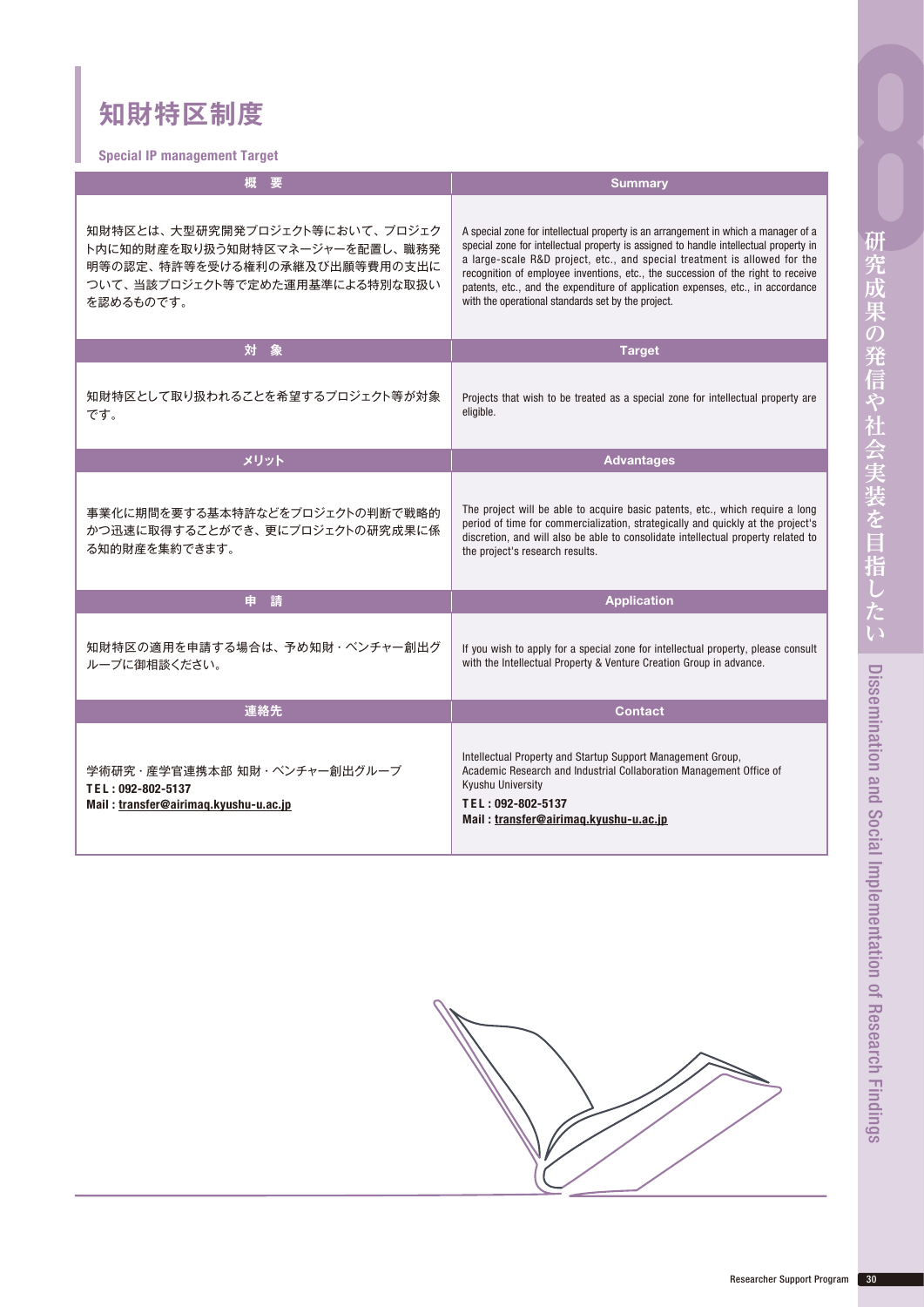### **起業相談**

.<br>Ation of business start un



| GUIISUILALIUII UI DUSIIIBSS SLAIT UP                                                                                                                                                                                  |                                                                                                                                                                                                                                                                                                                                                                                                                                                                                                                                                                                                                                                                                                                                               |
|-----------------------------------------------------------------------------------------------------------------------------------------------------------------------------------------------------------------------|-----------------------------------------------------------------------------------------------------------------------------------------------------------------------------------------------------------------------------------------------------------------------------------------------------------------------------------------------------------------------------------------------------------------------------------------------------------------------------------------------------------------------------------------------------------------------------------------------------------------------------------------------------------------------------------------------------------------------------------------------|
| 梑                                                                                                                                                                                                                     | <b>Summary</b>                                                                                                                                                                                                                                                                                                                                                                                                                                                                                                                                                                                                                                                                                                                                |
| 本学の研究成果等に基づく本学内からの相談(起業等)や本学外か<br>らの相談(起業、投資、連携等)を受付け、対応する制度です。                                                                                                                                                       | This is a system that accepts and responds to consultations from within the<br>university regarding topics such as entrepreneurship, and from outside the<br>university (including entrepreneurship, investment, and collaboration) based<br>on the results of research conducted at the university.                                                                                                                                                                                                                                                                                                                                                                                                                                          |
| 相談対象                                                                                                                                                                                                                  | <b>Scope of consultations</b>                                                                                                                                                                                                                                                                                                                                                                                                                                                                                                                                                                                                                                                                                                                 |
|                                                                                                                                                                                                                       |                                                                                                                                                                                                                                                                                                                                                                                                                                                                                                                                                                                                                                                                                                                                               |
| ●起業等の当事者からの相談<br>・本学に所属する教職員、学生が、主に本学の研究成果等を活<br>用して行う起業等について。<br>・本学所属以外の個人(卒業生含む)が、本学の知的財産権を活<br>用して行う起業等について。<br>※本学の研究成果等の活用が主でない相談の場合、別途、外部支援機<br>関等をご紹介いたします。<br>●起業等の支援者からの相談<br>・本学のベンチャー創出を支援したい法人からの支援について。 | ● Consultation from people involved in entrepreneurship, etc.<br>· Faculty members, students, and staff members of the university who are<br>starting their own businesses using the results of their research at the<br>university.<br>· Individuals who are not affiliated with the university (including graduates)<br>using the university's intellectual property rights to start their own<br>businesses.<br>*We will refer you to an external support organization if the main purpose of the consultation<br>is not to utilize the research results of the university.<br>● Consultation from supporters of entrepreneurship, etc.<br>· Support from corporations that want to support the creation of ventures<br>at the university. |
| 相談分野                                                                                                                                                                                                                  | <b>Consultation fields</b>                                                                                                                                                                                                                                                                                                                                                                                                                                                                                                                                                                                                                                                                                                                    |
|                                                                                                                                                                                                                       |                                                                                                                                                                                                                                                                                                                                                                                                                                                                                                                                                                                                                                                                                                                                               |
| 全分野を対象とします(ただし、公序良俗や大学の社会的責務に反<br>しないものであること)。                                                                                                                                                                        | All fields are eligible (however, it must not be against public order and morals<br>or the university's social responsibilities)                                                                                                                                                                                                                                                                                                                                                                                                                                                                                                                                                                                                              |
| 相談フロー                                                                                                                                                                                                                 | <b>Consultation flow</b>                                                                                                                                                                                                                                                                                                                                                                                                                                                                                                                                                                                                                                                                                                                      |
|                                                                                                                                                                                                                       |                                                                                                                                                                                                                                                                                                                                                                                                                                                                                                                                                                                                                                                                                                                                               |
| 1. 相談者から起業相談申込書の申請                                                                                                                                                                                                    | 1. Application for entrepreneurship consultation from the consulting party                                                                                                                                                                                                                                                                                                                                                                                                                                                                                                                                                                                                                                                                    |
| 2. 知財・ベンチャー創出グループによる受付<br>(相談内容確認・受入可否判断)<br>※相談内容によっては、メール等で回答(解決)する場合があります。                                                                                                                                         | 2. Acceptance by the Intellectual Property & Venture Creation Group (confirmation<br>of the contents of the consultation, decision on whether to accept)<br>*Depending on the contents of the consultation, we may be able to answer (resolve)<br>your questions via email or other means.                                                                                                                                                                                                                                                                                                                                                                                                                                                    |
| 3.コーディネーターとの二者面談<br>(相談内容確認・受入可否判断)<br>※面談後に受入不可と判断、又は、 外部支援機関等を紹介する場合が                                                                                                                                               | 3. Two-way interview with the coordinator (confirmation of the contents of the<br>consultation, decision on whether to accept)<br>*In some cases, we may decide not to accept the applicant after the interview, or we                                                                                                                                                                                                                                                                                                                                                                                                                                                                                                                        |
| あります。                                                                                                                                                                                                                 | may refer the applicant to an external support organization.                                                                                                                                                                                                                                                                                                                                                                                                                                                                                                                                                                                                                                                                                  |
| 4. 外部専門家との三者面談<br>・必要に応じ、外部専門家からの助言、支援を承ります。<br>・支援内容によっては、有料になる場合(事前確認あり)があり<br>ます。                                                                                                                                  | 4. Three-way interview with an external expert<br>. Advice and support from outside experts is available as needed.<br>. Depending on the content of the support, a fee may be charged (subject<br>to prior confirmation).<br>5. Through the above 3 and 4, we provide support for solving problems and                                                                                                                                                                                                                                                                                                                                                                                                                                       |
| 5. 上記3、4により、相談の解決や起業へ向けた支援を行います。<br>※ご相談の解決や起業を保証するものではありませんのでご了承くだ<br>ざい。                                                                                                                                            | starting businesses.<br>*Please note that this does not guarantee that your consultation will be resolved or it<br>will be possible to start a business.                                                                                                                                                                                                                                                                                                                                                                                                                                                                                                                                                                                      |
| 連絡先                                                                                                                                                                                                                   | <b>Contact</b>                                                                                                                                                                                                                                                                                                                                                                                                                                                                                                                                                                                                                                                                                                                                |
| 知財・ベンチャー創出グループ<br>TEL: 092-802-5143<br>Mail: startup@airimag.kyushu-u.ac.jp                                                                                                                                           | Intellectual Property and Startup Support Management Group,<br>Academic Research and Industrial Collaboration Management Office of<br>Kyushu University<br>TEL: 092-802-5143<br>Mail: startup@airimag.kyushu-u.ac.jp                                                                                                                                                                                                                                                                                                                                                                                                                                                                                                                          |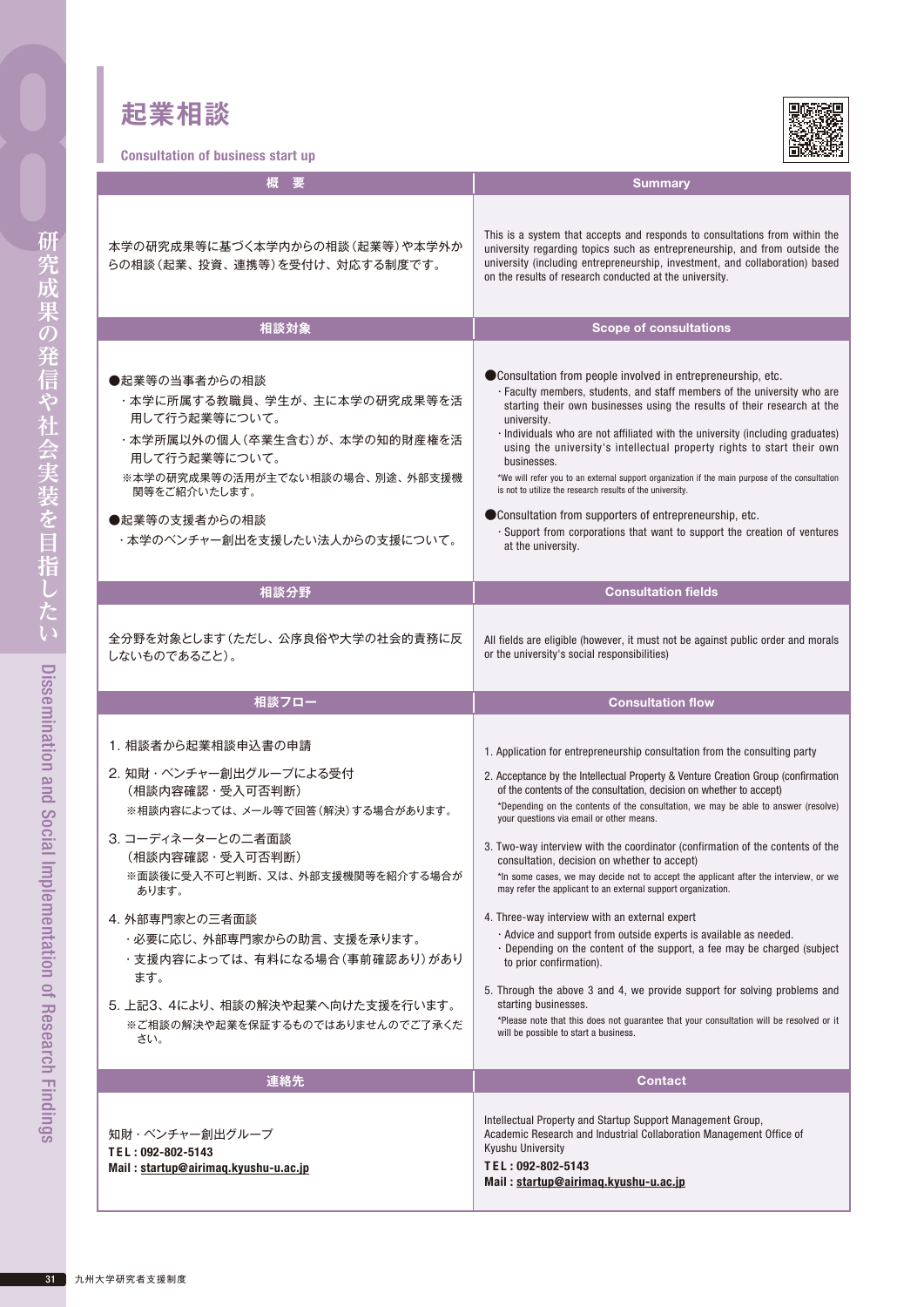#### **大学発ベンチャー事業シーズ育成支援プログラム (九大ギャップファンド)**

University-Initiated Venture Business Seed Development Program (Kyushu University Gapfund Program)



| 概<br>要                                                                                                                                                                                                                                      | <b>Summary</b>                                                                                                                                                                                                                                                                                                                                                                                                                                                                                                                                                                                                                                                                                                                                                            |
|---------------------------------------------------------------------------------------------------------------------------------------------------------------------------------------------------------------------------------------------|---------------------------------------------------------------------------------------------------------------------------------------------------------------------------------------------------------------------------------------------------------------------------------------------------------------------------------------------------------------------------------------------------------------------------------------------------------------------------------------------------------------------------------------------------------------------------------------------------------------------------------------------------------------------------------------------------------------------------------------------------------------------------|
| 自己の研究成果(知的財産)を用いた事業提案に対して、事業化検<br>証資金(最大200万円/1件)を提供します。 プログラム期間中は、<br>本学/学術研究・産学官連携本部が相談窓口となり、 外部機関の<br>協力を得ながら、事業化検証(試作品の開発・試作品に対する顧<br>客評価)を進めていきます。 プログラム期間終了後は、 最終的な検<br>証結果に対して、外部有識者から評価・アドバイス等のフィードバ<br>ックを得て、その後の研究開発に還元させていただきます。 | For business proposals that use the results of your own research (intellectual<br>property), we will provide funding for commercialization verification (up to 2<br>million yen per proposal). During the program period, the University's<br>Academic Research and Industrial Collaboration Management Office will serve<br>as a consultation contact point, and with the cooperation of external<br>organizations, will proceed with commercialization verification (development<br>of prototypes and customer evaluation of prototypes). At the end of the<br>program period, we will obtain feedback from external experts on the final<br>verification results, including evaluations and advice, which will be reflected<br>in subsequent research and development. |
| 対<br>象                                                                                                                                                                                                                                      | <b>Target</b>                                                                                                                                                                                                                                                                                                                                                                                                                                                                                                                                                                                                                                                                                                                                                             |
| 本学の教職員                                                                                                                                                                                                                                      | Faculty and staff of the university                                                                                                                                                                                                                                                                                                                                                                                                                                                                                                                                                                                                                                                                                                                                       |
| 支援内容                                                                                                                                                                                                                                        | <b>Contents of support</b>                                                                                                                                                                                                                                                                                                                                                                                                                                                                                                                                                                                                                                                                                                                                                |
| 事業化検証資金の助成および助言等                                                                                                                                                                                                                            | Subsidies, advice, etc. for commercialization verification funds.                                                                                                                                                                                                                                                                                                                                                                                                                                                                                                                                                                                                                                                                                                         |
| 連絡先                                                                                                                                                                                                                                         | <b>Contact</b>                                                                                                                                                                                                                                                                                                                                                                                                                                                                                                                                                                                                                                                                                                                                                            |
| 知財・ベンチャー創出グループ<br>TEL: 092-802-5143<br>Mail: startup@airimag.kyushu-u.ac.jp                                                                                                                                                                 | Intellectual Property and Startup Support Management Group,<br>Academic Research and Industrial Collaboration Management Office of<br><b>Kyushu University</b><br>TEL: 092-802-5143<br>Mail: startup@airimag.kyushu-u.ac.jp                                                                                                                                                                                                                                                                                                                                                                                                                                                                                                                                               |